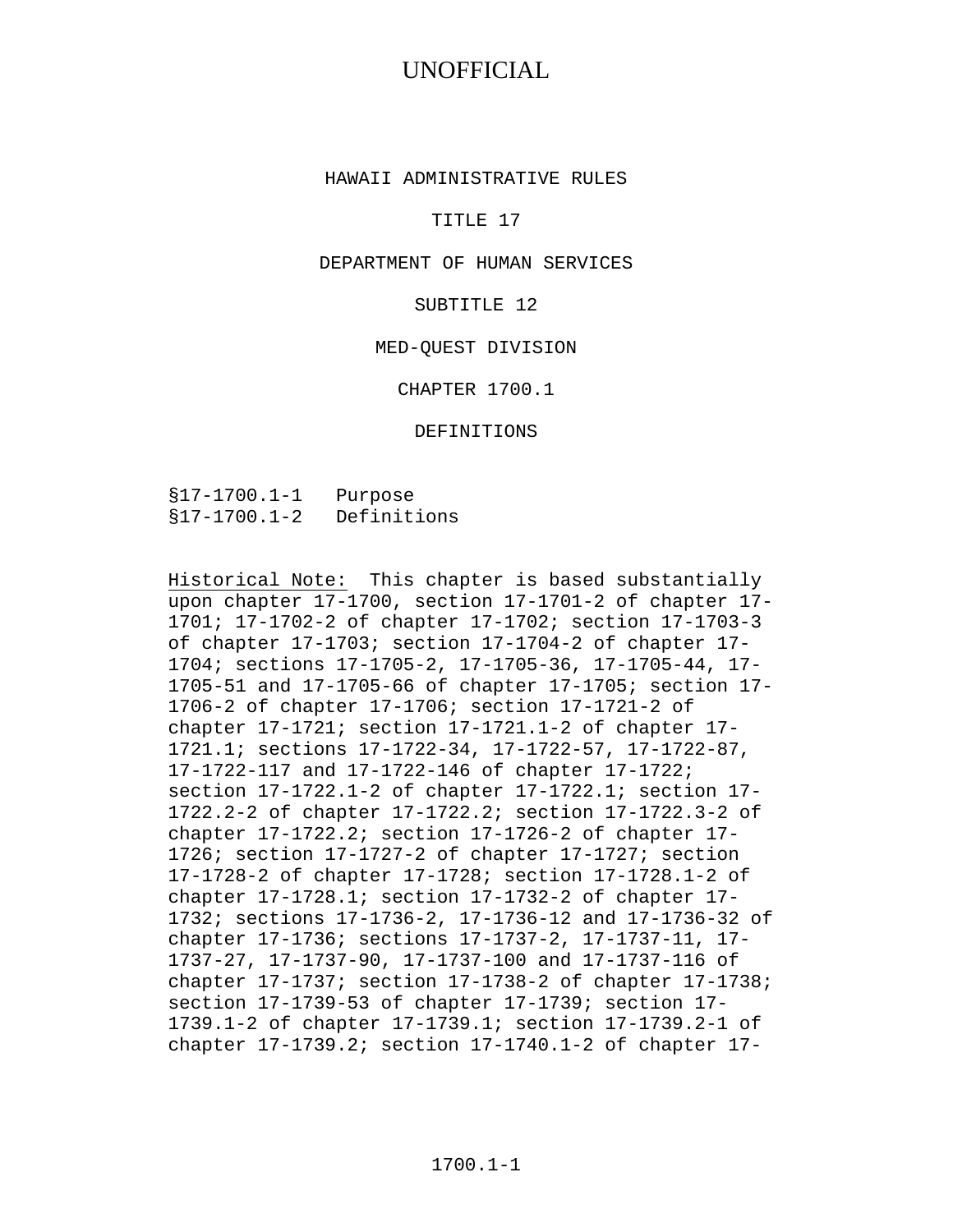1740.1; section 17-1741-2 of chapter 17-1741; section 17-1744-2 of chapter 17-1744; section 17-1745-2 of chapter 17-1745. [Eff 08/01/94; am 07/20/95; am 11/13/95; am 01/29/96; am 03/30/96; am 11/25/96; am 09/14/98; am 07/06/99; am 06/19/00; am 10/26/01; am 12/03/01; am 02/16/02; am 05/10/03; am 09/01/03; am 11/20/03; am 03/11/04; am 02/07/05; am 04/08/05; am 05/05/05; am 12/26/05; am 12/29/05; am 05/24/07; am 09/17/07; am 02/18/08; am 01/31/09; am 09/10/09; am 10/19/09; am 04/01/10; am 04/30/10; am 08/19/11; am  $06/25/12$ ; am  $04/12/13$ ; R ]

§17-1700.1-1 Purpose. The purpose of this chapter is to provide the definitions for words and terminologies used throughout subtitle 12 of title 17. [Eff ] (Auth: HRS §346-14; 42 C.F.R. §431.10) (Imp: HRS §346.14; 42 C.F.R. §431.10)

§17-1700.1-2 Definitions. For the purpose of this subtitle unless the context otherwise indicates:

"Abuse" means provider practices that are inconsistent with sound fiscal, business, or medical practices, and result in an unnecessary cost to the Medicaid program, or in reimbursement for services that are not medically necessary or that fail to meet professionally recognized standards for health care. It also includes beneficiary practices that result in unnecessary cost to the Medicaid program.

"Active treatment" means a continuous program for each client as identified in an individualized plan of care:

(1) For individuals with mental illness (MI) the plan shall be developed under and supervised by a physician. The prescribed components of the individualized active treatment program shall be provided by a physician or other qualified mental health professionals for the treatment of individuals who are experiencing an acute episode of severe MI which necessitates twenty-four hour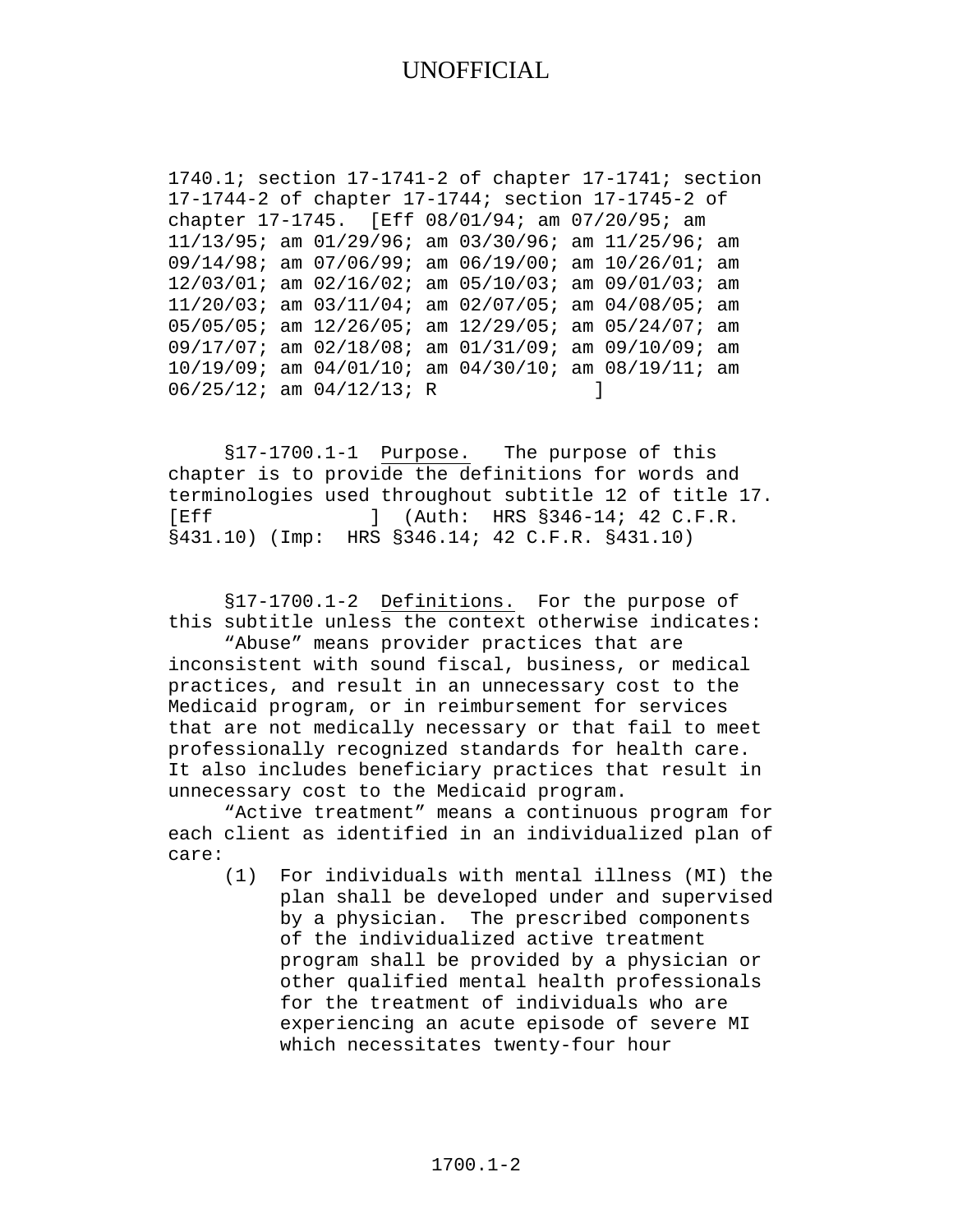supervision by trained mental health personnel to diagnose or reduce the individual's psychotic or neurotic symptoms which necessitated institutionalization, to improve the individual's level of functioning and, whenever possible, to achieve the individual's discharge from inpatient status at the earliest possible time;

- (2) For individuals with intellectual disability (ID) or with related conditions, the individual program plan shall be developed and supervised by an interdisciplinary team that represents areas that are relevant to identifying the individual's needs and to designing programs that meet the individual's needs, and is directed towards:
	- (A) The acquisition of the behaviors necessary for the individual to function with as much self determination and independence as possible; and
	- (B) The prevention or deceleration of regression or loss of current optimal functional status; and
- (3) It does not include, in the case of a resident of a Nursing Facility (NF), services within the scope of services which the facility shall provide or arrange for its resident.

"Actuarially sound" means an annuity, promissory note, or similar financial contract where no payments will be made beyond the life expectancy of the owner of the contract as determined in accordance with actuarial publications of the Office of the Chief Actuary of the Social Security Administration.

"Acuity based reimbursement system" means the Medicaid reimbursement system for nursing facility (NF) level of care described in exhibit A of chapter 17-1739.2. The acuity based reimbursement system applies to acuity level A and acuity level C services, excluding services in critical access hospitals.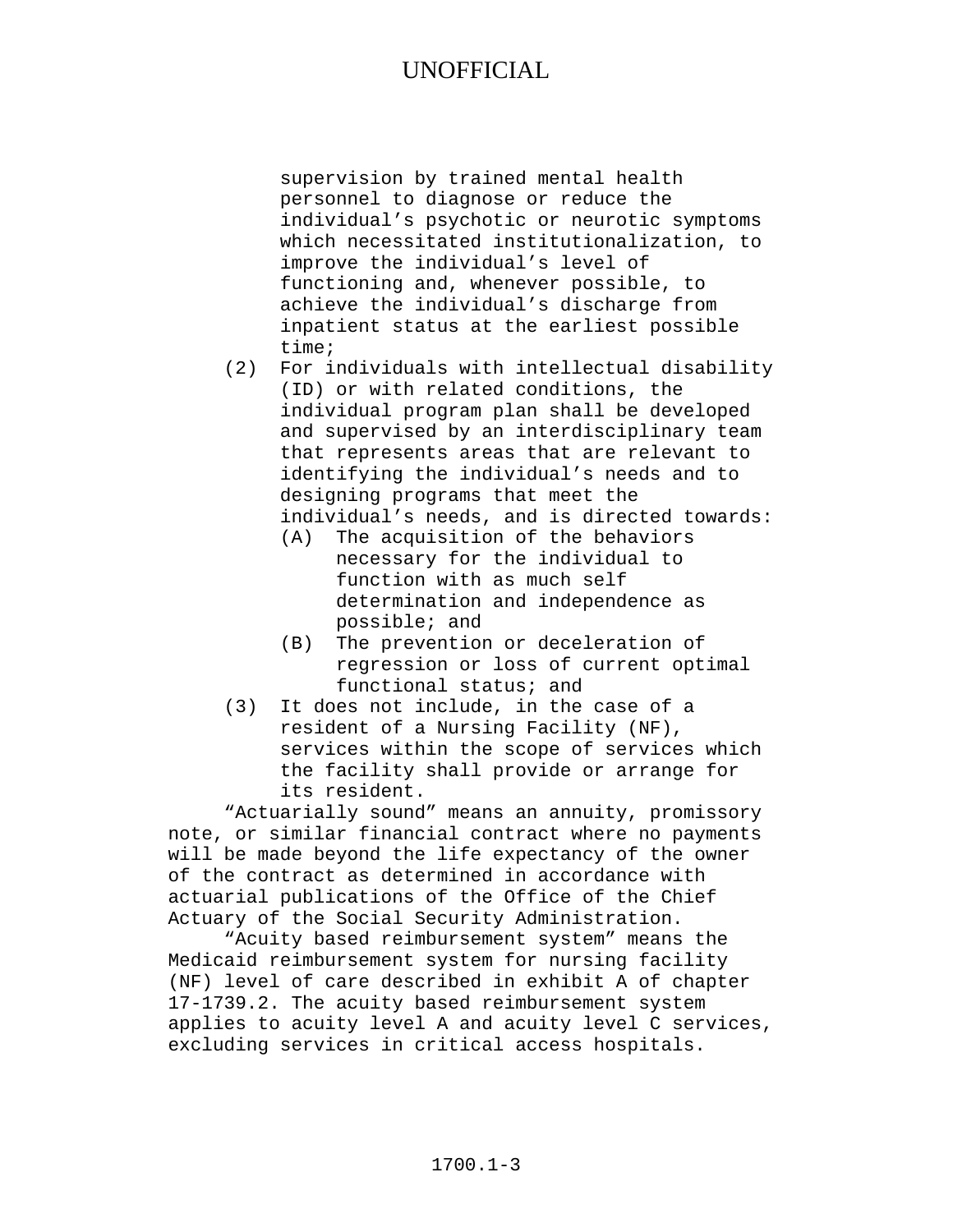"Acuity level or level of medical care" means one of the following types of inpatient services: NF or ICF-ID.

"Acuity level A" means that the department has applied its standards of medical necessity and determined that an individual requires a level of medical care from a nursing facility relatively lower than acuity level C. Prior to October 1, 1990, that level of care was appropriately obtained from an ICF.

"Acuity level B" means that the department has applied its standards of medical necessity and determined that an individual requires the level of medical care and special services that are appropriately obtained from an ICF/MR.

"Acuity level C" means that the department has applied its standards of medical necessity and determined that an individual requires a level of medical care from a nursing facility relatively higher than acuity level A. Prior to October 1, 1990, that level of care was appropriately obtained from an SNF.

"Acuity level D" means that the department has applied its standards of medical necessity and determined that an individual requires a level of medical care that is relatively higher than acuity level C, but less than acute.

"Acuity ratio" means the estimated average acuity level A direct nursing costs divided by the estimated average acuity level C direct nursing costs, as determined by the department. For the FY 98 rebasing, the department has determined the ratio to be 1.00:0.8012.

"Acute care services" means the short term medical treatment, usually in an acute care hospital, for individuals having an acute illness or injury.

"Adequate notice" means a notice sent to an individual no later than the date of the action affecting medical eligibility that includes:

- (1) A statement of the action the department has taken or intends to take;
- (2) The reason for the intended action;
- (3) The specific departmental rule supporting the action;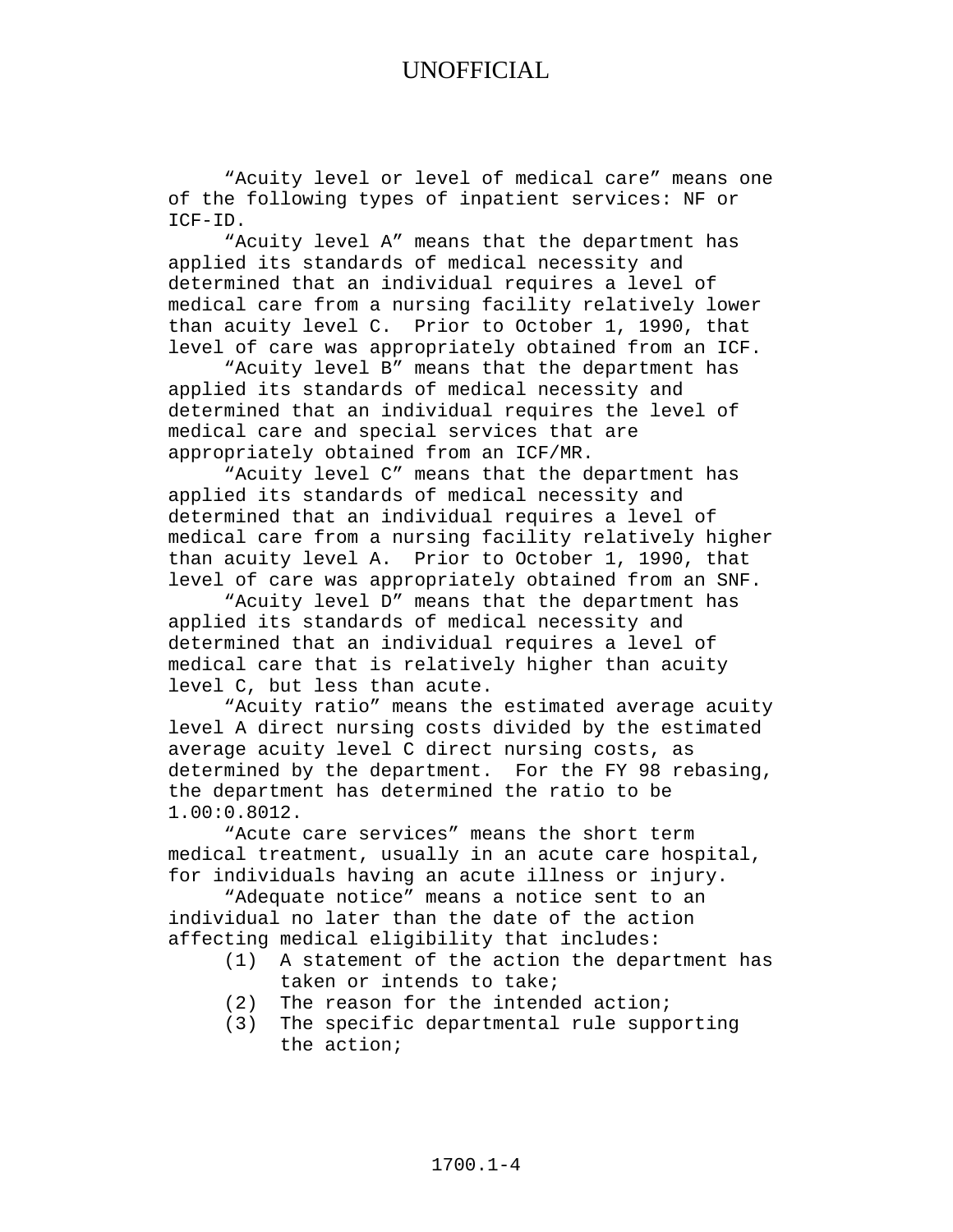- (4) The household's right to request a hearing;<br>(5) The household's right to request and obtain
- The household's right to request and obtain an interpreter or auxiliary aids as needed, and shall be provided by the department at no cost;
- (6) The name of the person to contact for additional information;
- (7) The availability of continued benefits;
- (8) The liability of the household for any overpayments received while awaiting a hearing if the hearing official's decision is adverse to the household; and
- (9) The availability of free legal representation, if applicable.

"Adjusted PPS rate" means the basic PPS rate and any adjustments to that rate that are applicable to a particular provider. A formula to determine the adjusted PPS rate is defined in section 17-1739.2- 19(f).

"Administrative hearing" means an administrative proceeding which affords an individual an opportunity to present an appeal of an adverse action before an impartial department representative for a formal decision.

"Adult" means an individual nineteen years of age or older.

"Adverse action" means denial of or failure to act with reasonable promptness on a claim for medical assistance, or the suspension, reduction, termination, or withholding of medical assistance, or an increase in spenddown or premium-share amounts.

"Affordable Care Act" means the Patient Protection and Affordable Care Act (Public Law 111- 148), as amended by the Health Care and Education Reconciliation Act of 2010 (Public Law 111-152).

"Aged" means an applicant or beneficiary of medical assistance from the department who is at least sixty-five years old.

"Aid paid pending a hearing decision" means the continuation or reinstatement of medical assistance or coverage between the date of timely request for a hearing and the date the hearing decision is made.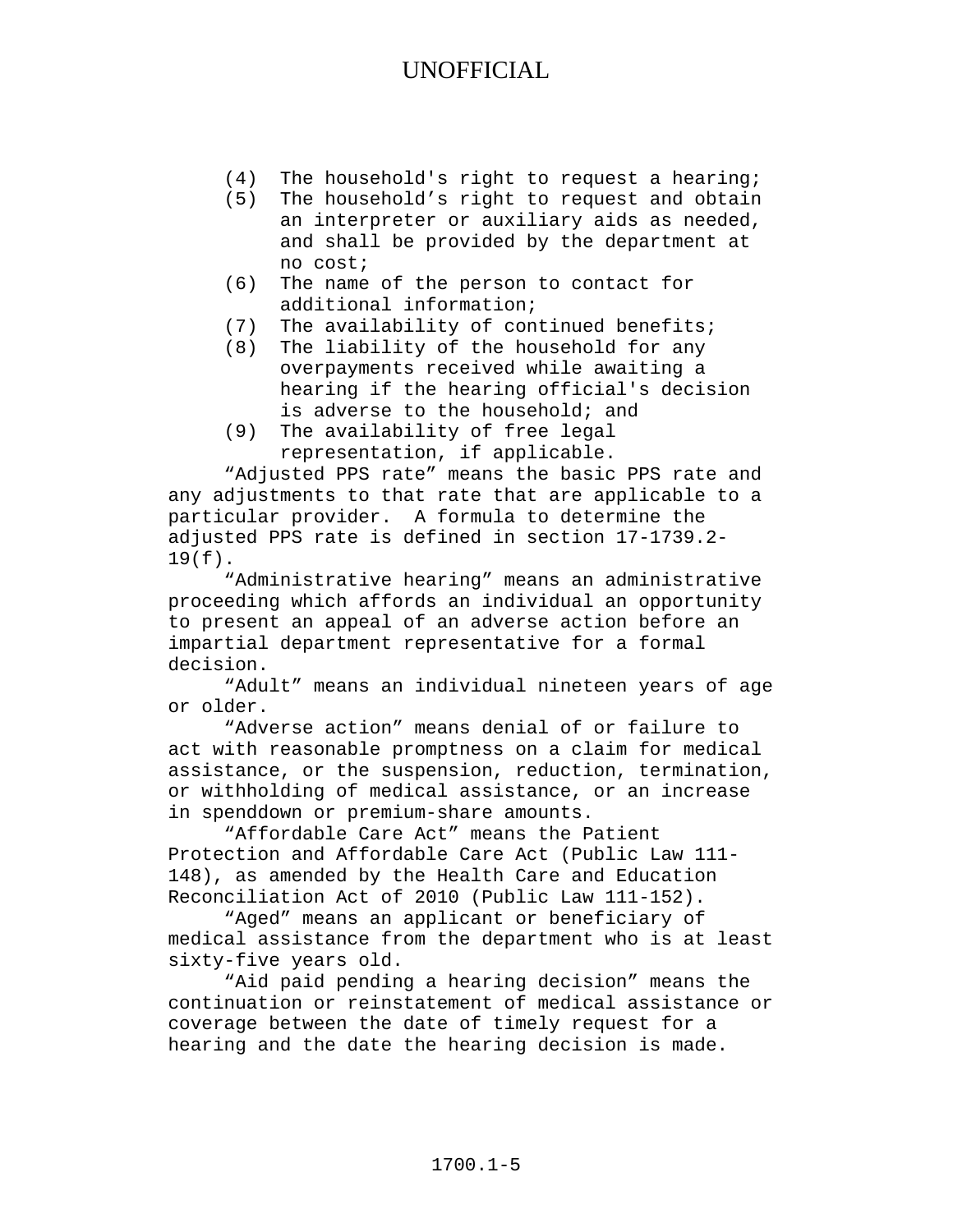"Alien" means non-citizen.

"Allogenic organ or tissue" means the source of the organ or tissue is from another person.

"Ancillary payment" means a per diem payment outside of the basic PPS rate to reimburse certain providers for ancillary services that they provide to residents. The payment is available only to selected providers that are incapable of billing Medicaid on an itemized fee-for-services basis at this time. The payment is not an adjustment to the basic PPS rate.

"Ancillary services" mean diagnostic or therapeutic services performed by specific facility departments as distinguished from general or routine patient care such as room and board. Ancillary services generally are those special services for which charges are customarily made in addition to routine charges, and include but not limited to laboratory, radiology, and surgical services.

"Annual plan change period" means a period when an eligible individual is allowed to change from one participating health plan to another participating health plan.

"Annuity means" a financial contract where the purchaser is assured a scheduled amount of payments for the duration of the contract.

"Antigen means any substance which is capable under appropriate conditions of inducing a specific immune response.

"Applicant" means an individual who is seeking an eligibility determination for medical assistance through submission of an application or a transfer from an insurance affordability program. An applicant may be a deceased individual.

"Application" means the single streamlined application for all insurance affordability programs developed by the Secretary or an alternative single streamlined application designed specifically to determine eligibility on a basis other than the applicable MAGI standard and is not more burdensome on the applicant than the (single streamlined) application.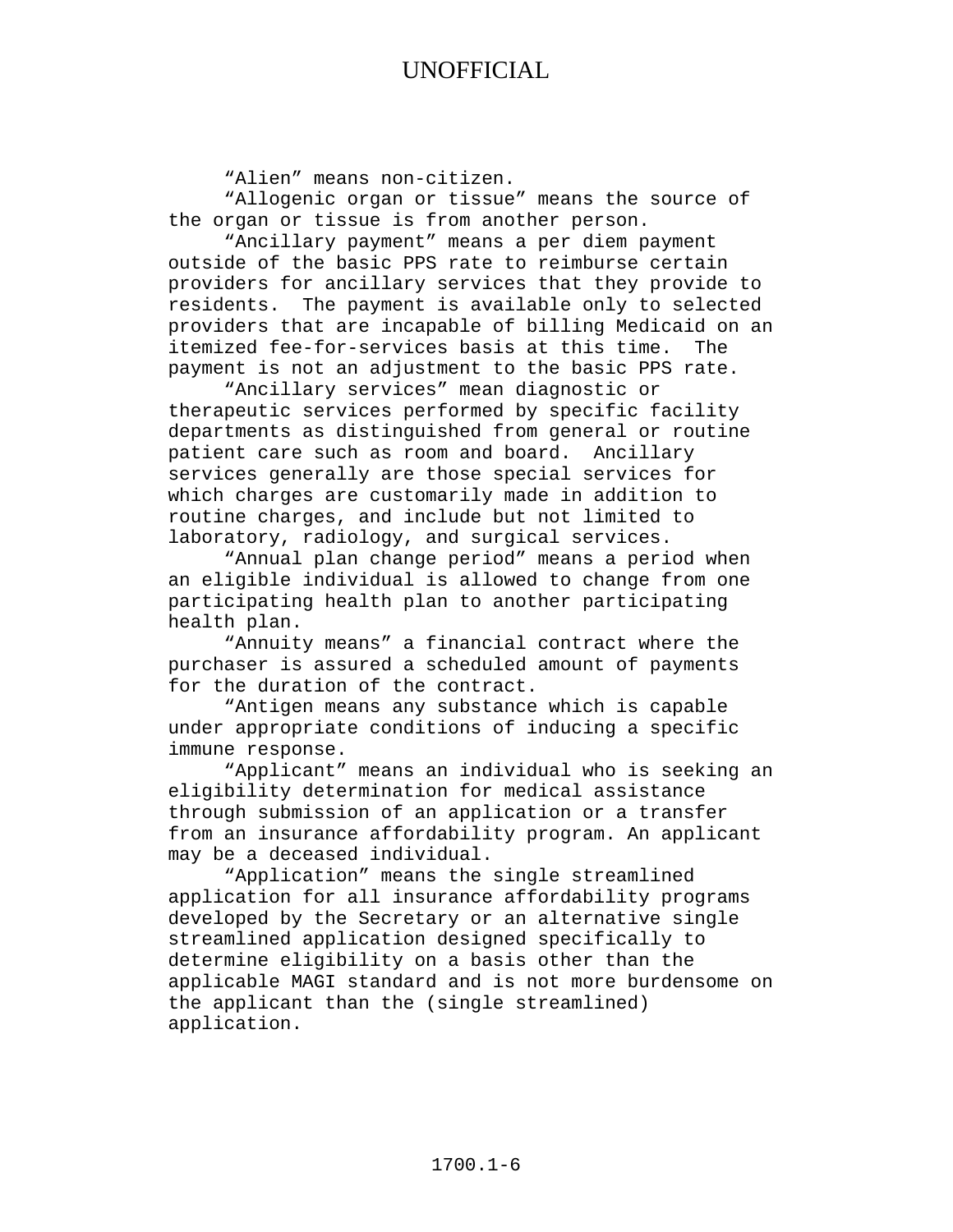"Asset" means cash and any other personal property, as well as real property, that an individual or family:<br>(1)

- (1) Owns;
- (2) Has the right, authority, or power to convert to cash (if not already cash); and
- (3) Is not legally restricted from using for the individual's or family's support and maintenance.

"Assignment" means assigning to the department, in writing, the right to obtain medical support and other third party payments.

"Assisted living facility" means a facility, as defined in HRS section 321-15.1 that is licensed by the department of health. This facility shall consist of a building complex offering dwelling units and services to allow individuals to maintain an independent assisted living lifestyle.

"Attending physician" means a medical doctor (M.D.) or a doctor of osteopathy (D.O.), authorized to practice medicine and surgery by the state, who orders and directs the services required to meet the care needs of a Medicaid beneficiary. The attending physician may be a physician from a group practice who is designated as the primary physician or an alternate physician that has been delegated the role of the attending physician by the beneficiary's initial attending physician during the physician's absence. At the time he or she elects to receive hospice care, the attending physician has the most significant role in the determination and delivery of the individual's medical care.

"Audit adjustment factor" means a reduction to the costs reported in a cost report that has not been finally settled by the department to reflect the average amount of costs that the department has historically disallowed for facilities statewide as part of the final settlement process.

"Authorized representative" means an individual or organization designated by an applicant or a beneficiary in writing with the designee's signature or by legal documentation of authority to act on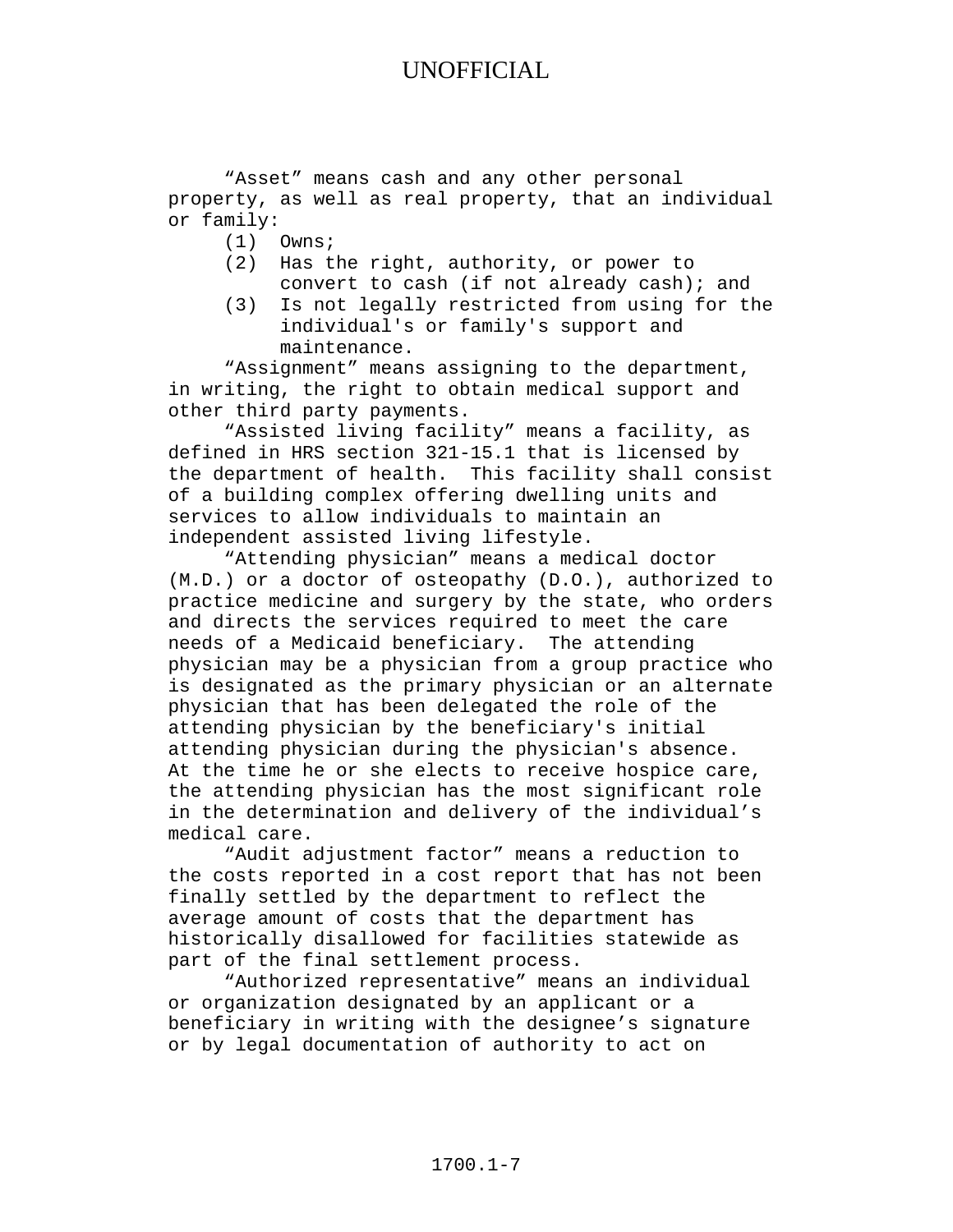behalf of an applicant or beneficiary, in compliance with federal and state law and regulations. Designation of an authorized representative may be requested at time of application or at other times as required and will be accepted through the same modalities as applications for medical assistance.

"Base year" for:

- (1) Acute and long-term care services means the state fiscal year used for initial calculation and recalculation of prospective payment rates. The base year shall be the most recent State fiscal year or years for which complete, finally-settled financial data is available. Base year data shall be supplemented with finally-settled cost data from previous years, if it is determined that extraordinary costs occurred in the most recent, finally-settled cost report. The 1983 state fiscal year shall be the base year for purposes of initial calculation of prospective payment rates.
- (2) Federally qualified health centers and rural health clinics means the first PPS year starting January 1, 2001 and ending December 31, 2001 or any subsequent year that rates are recalculated if a rebasing is determined to be necessary.

"Base year cost report" means the cost report of a provider that covers the reporting period that ends during the base year.

"Baseline PPS rate" means the rate calculated for the initial or first year under PPS.

"Baseline status" means that the individual reached a level of condition where no further medical adjustments are indicated except for adjustments for growth and development.

"Basic Health Hawaii" means the State funded medical assistance program for non-citizens age nineteen years and older who are citizens of a COFA nation, or legal permanent residents who have resided in the United States for less than five years.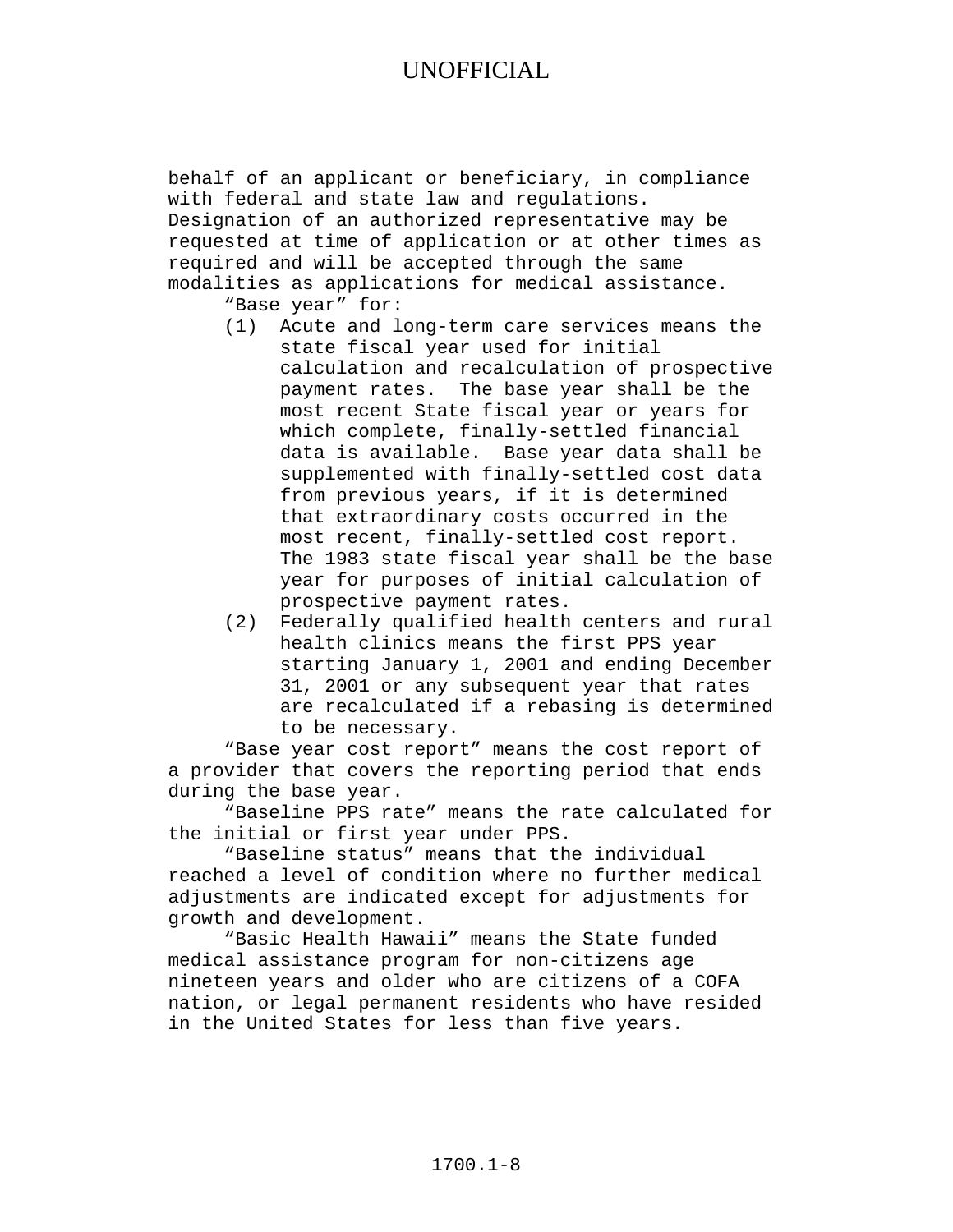"Basic PPS rate" means the sum of the applicable per diem amounts for the direct nursing, capital, and general and administrative components for each provider and for each level of care that the provider is certified to provide, as calculated pursuant to the methodology defined in this chapter. It does not include the various adjustments or increases to the basic PPS rate defined in this chapter.

"Bed days" mean inpatient days on the Medicaid cost report.

"Benchmark prescription drug plan" means the Medicare Prescription Drug Plan (PDP) or the Medicare Advantage-Prescription Drug (MA-PD) plan that meets the regional low-income benchmark premium amount established by CMS.

"BENDEX" or "beneficiary data exchange system" means an automated exchange system in which the SSA transmits social security beneficiary data to the department.

"Beneficiary" means an individual who has been determined eligible and is currently receiving Medicaid.

"Benefit period" means the period from the first day of a month following the close of the annual plan change period and extending for a period as designated by the department.

"Benefit year" means a continuous twelve month period generally following an open enrollment period.

"BESSD" means the benefit, employment and support services division within the department which administers the financial assistance and supplemental nutrition assistance program (SNAP).

"Blind" means an individual who has been certified blind by the Social Security Administration or by the department's vocational rehabilitation services for the blind division, Ho'opono.

"Board to determine and certify mental disability" means a board of licensed psychologists or licensed physicians whose specialty is psychiatry designated and paid for by the department.

"Break-even point" means the point at which a hypothetical special care percentage in the base year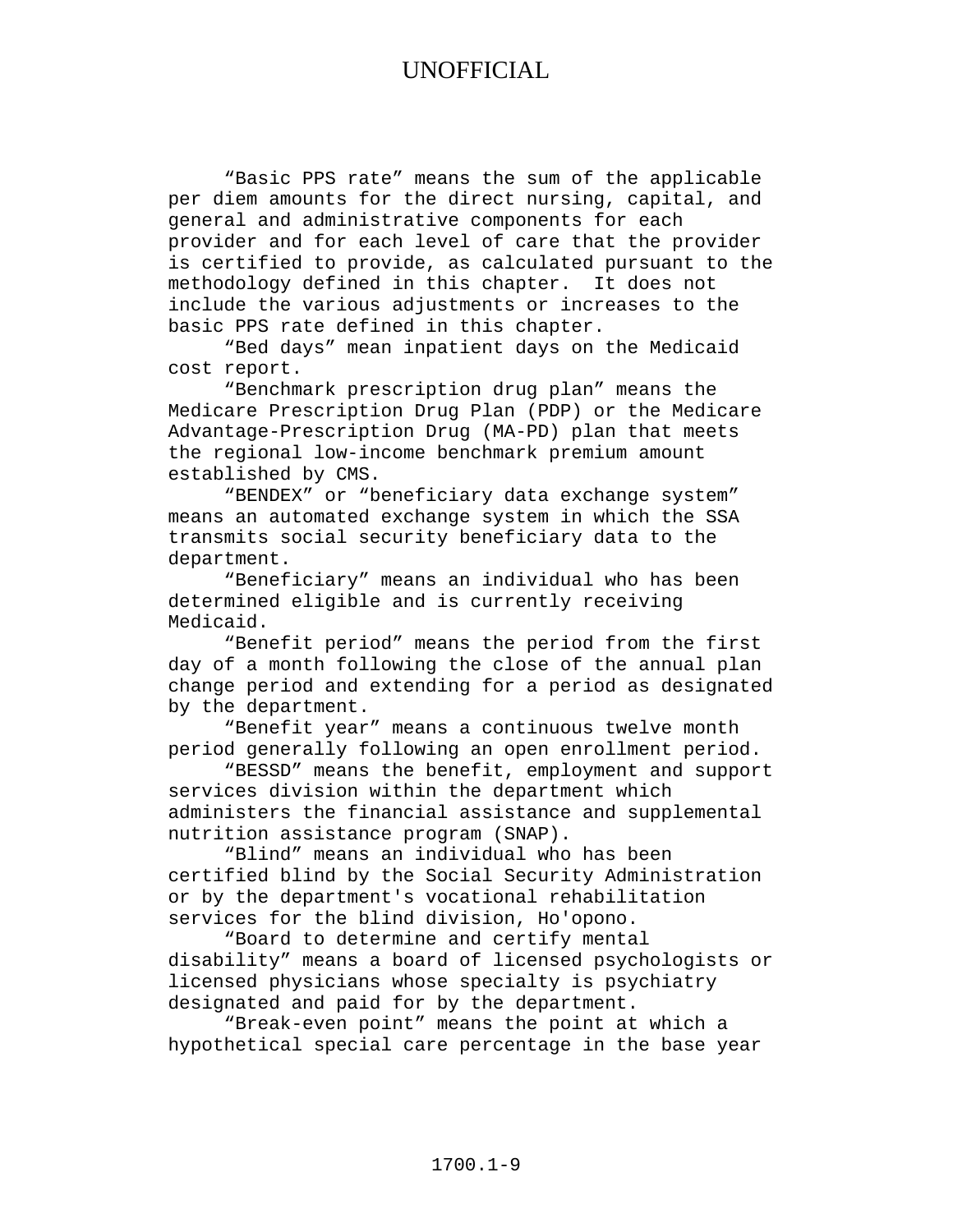would not have resulted in the elimination of any costs due to the application of the ceiling factors in calculating the PPS rates.

"CAH" or "critical access hospital" means a hospital designated and certified as a critical access hospital under the Medicare Rural Hospital Flexibility Program.

"Capital component reduction factor" means a fraction with the capital cost per diem projected by a new provider to obtain its initial PPS rates as the numerator and the total projected capital, direct nursing and G&A per diem costs as the denominator.

"Capital incentive adjustment" means an increase to a provider's basic PPS rate that is calculated as follows:

- (1) If the capital per diem cost component of the provider's basic PPS rate is in the lowest quartile of its peer group, then the incentive payment shall be thirty-five per cent of the difference between the median capital per diem cost for the peer group and the provider's capital per diem cost component;
- (2) If the capital per diem cost component of the provider's basic PPS rate is in the second lowest quartile of its peer group, then the incentive payment shall be twentyfive per cent of the difference between the median capital per diem cost for the peer group and the provider's capital per diem cost component;
- (3) Notwithstanding the foregoing, the capital incentive adjustment shall not increase a provider's capital cost component above the capital component ceiling for the applicable acuity level in the provider's peer group.

"Capital related costs" means costs associated with the capital costs of the provider's facilities and equipment under Medicare principles of reimbursement. For purposes of the prospective payment methodology, capital related costs shall include depreciation, interest, property taxes, property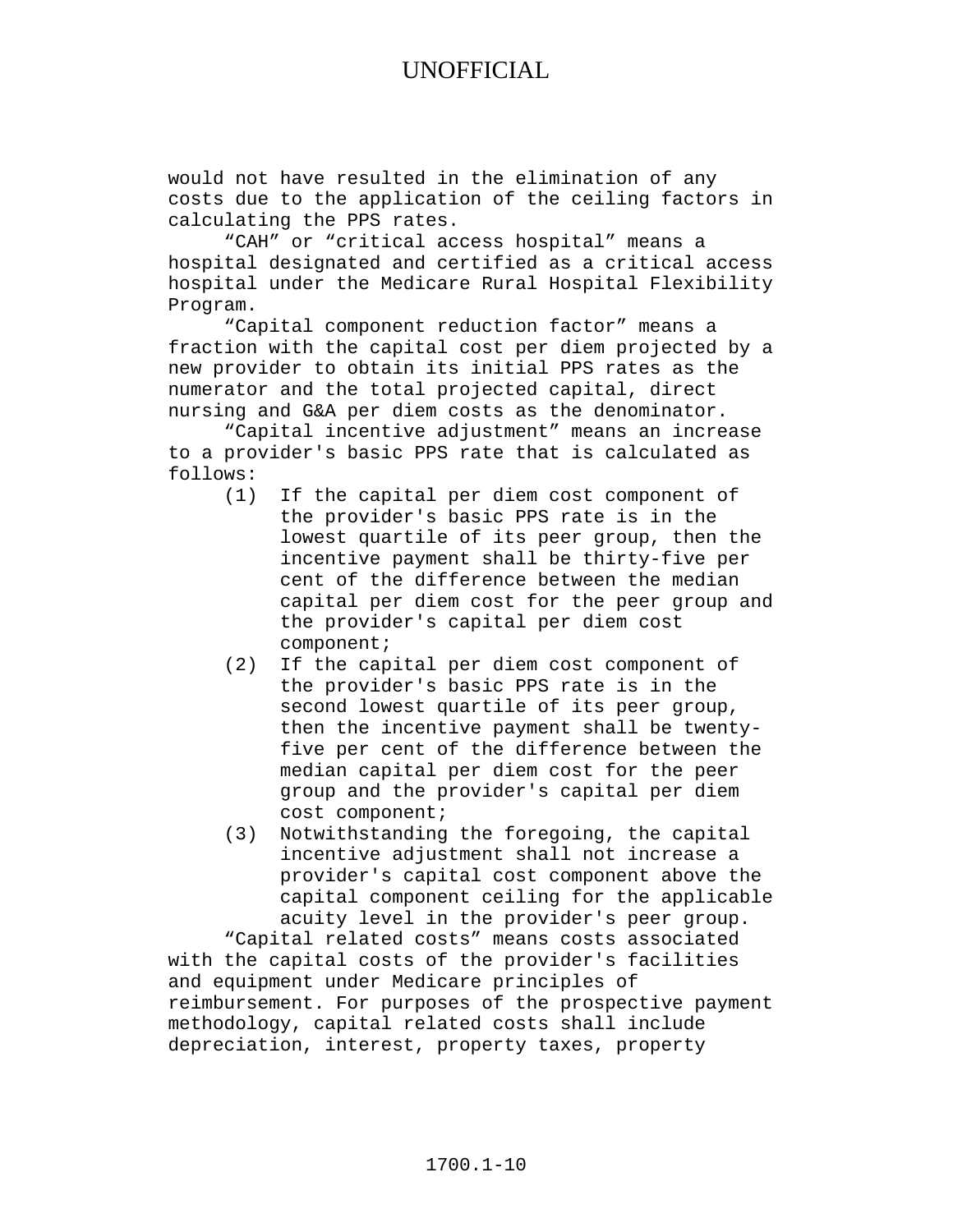insurance, capital leases and rentals, and costs and fees related to obtaining or maintaining capital related financing.

"Capitated payment" means a fixed monthly payment paid per person by the department to a participating health plan for which the health plan provides a defined set of benefits and the payment may be prorated for the portion of the month for which the person was enrolled with the health plan.

"Capitated rate" means the fixed monthly payment per person paid by the State to a medical, behavioral or catastrophic coverage plan.

"Caretaker relative" means a relative of a dependent child by blood, adoption, or marriage, or an adult with whom the child is living, who assumes primary responsibility for the child's care (as may, but is not required to, be indicated by claiming the child as a tax dependent for Federal income tax purposes).

"Case manager" means an individual who meets the requirements specified in one of the following sections for the respective target group:<br>(1) Section  $17-1738-4(b)$ ;

- Section 17-1738-4(b);
- (2) Section 17-1738-15(b); or
- (3) Section 17-1738-26(b).

"Cash subsidies for patient services" means, without limitation, amounts appropriated by the state legislature or a local governmental entity, either as direct subsidies or general fund allotments, and paid to the provider.

"Categorically needy" refers to families and children, aged, blind, or disabled individuals, and pregnant women, described under subparts B and C of 42 C.F.R. part 435 who are eligible for Medicaid. Subpart B of 42 C.F.R. part 435 describes the mandatory eligibility groups who, generally, are receiving or deemed to be receiving cash assistance under the social security Act. These mandatory groups are specified in sections  $1902(a)(10)(A)(i)$ ,  $1902(e)$ , 1902(f), and 1928 of the Social Security Act. Subpart C of 42 C.F.R. part 435 describes the optional eligibility groups of individuals who, generally, meet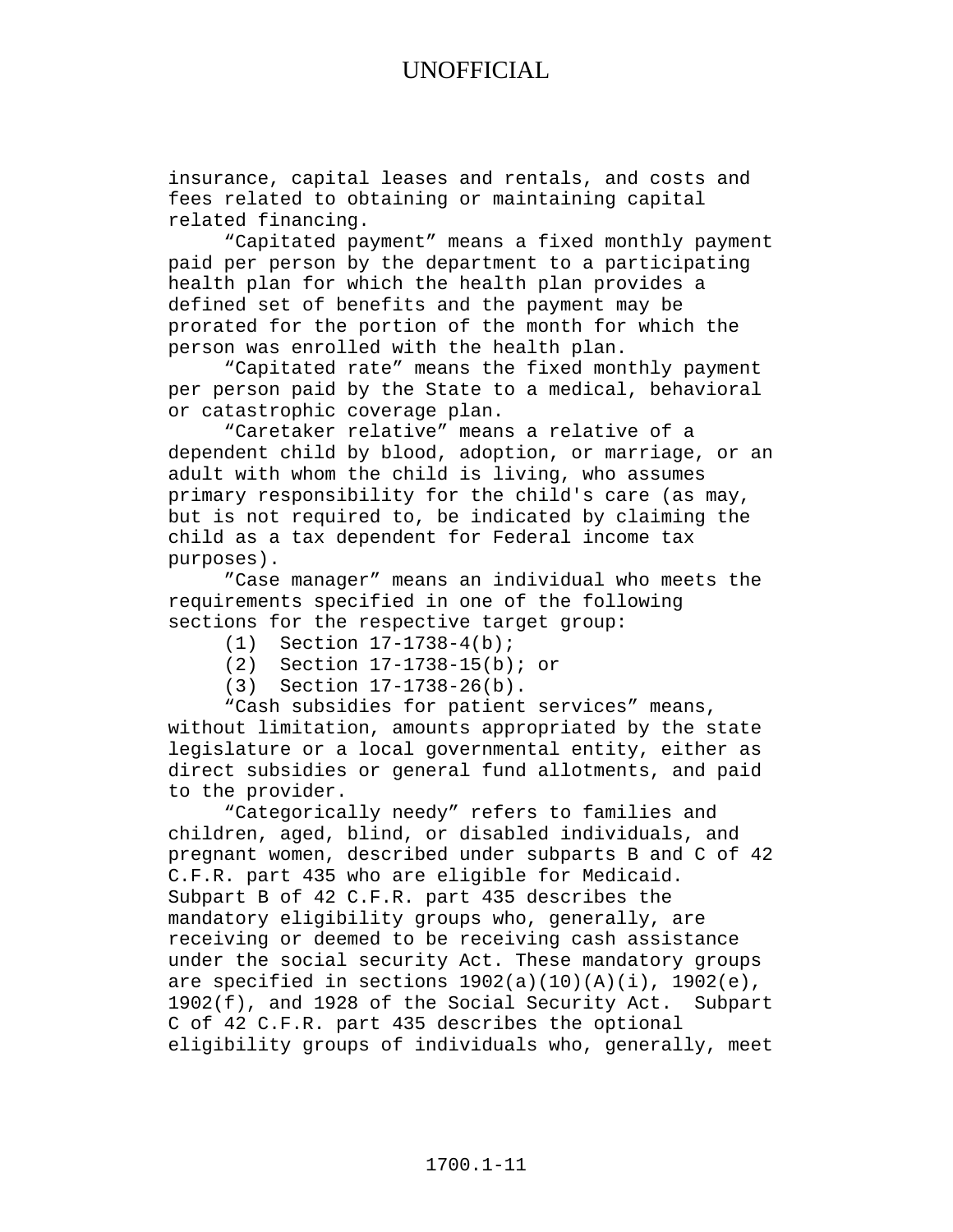the categorical requirements or income or resource requirements that are the same as or less restrictive than those of the cash assistance programs and who are not receiving cash payments. These optional groups are specified in sections  $1902(a)(10)(A)(ii)$ ,  $1902(e)$ , and 1902(f) of the Social Security Act.

"CCFFH" or "community care foster family home" means a home that is certified by the department to provide an individual with twenty-four hour living accommodations and home and community based services.

"C.F.R." or "Code of Federal Regulations" means the annual codification of executive agency regulations. The C.F.R. contains the general body of regulatory laws governing practice and procedures before federal administrative agencies.

"Change in circumstance" means any event, reported or unreported to the department, which alters or changes the conditions on which eligibility for benefits was last determined. A change in circumstance shall include, but shall not be limited to a change in household composition, employment, training, the source or amount of countable income, the receipt or amount of a countable resource, the beneficiary's needs, residence, or severity of disability or blindness.

"Charity care" means, without limitation, care for which the provider never expected or sought payment. Charity care includes care provided pursuant to the Hill-Burton program, but excludes cash subsidies for patient services as defined above.

"Citizenship" means status as a citizen of the United States, and includes status as a national of the United States as defined in 8 U.S.C. §1101(a)(22).

"Claim" means that document which is submitted by the provider for payment of health-related services rendered to a beneficiary.

"Claim charge data" means charges and other information obtained from billing claim forms processed by the Medicaid fiscal agent.

"Clean claim" means one that can be processed without obtaining additional information from the provider of the service from a third party.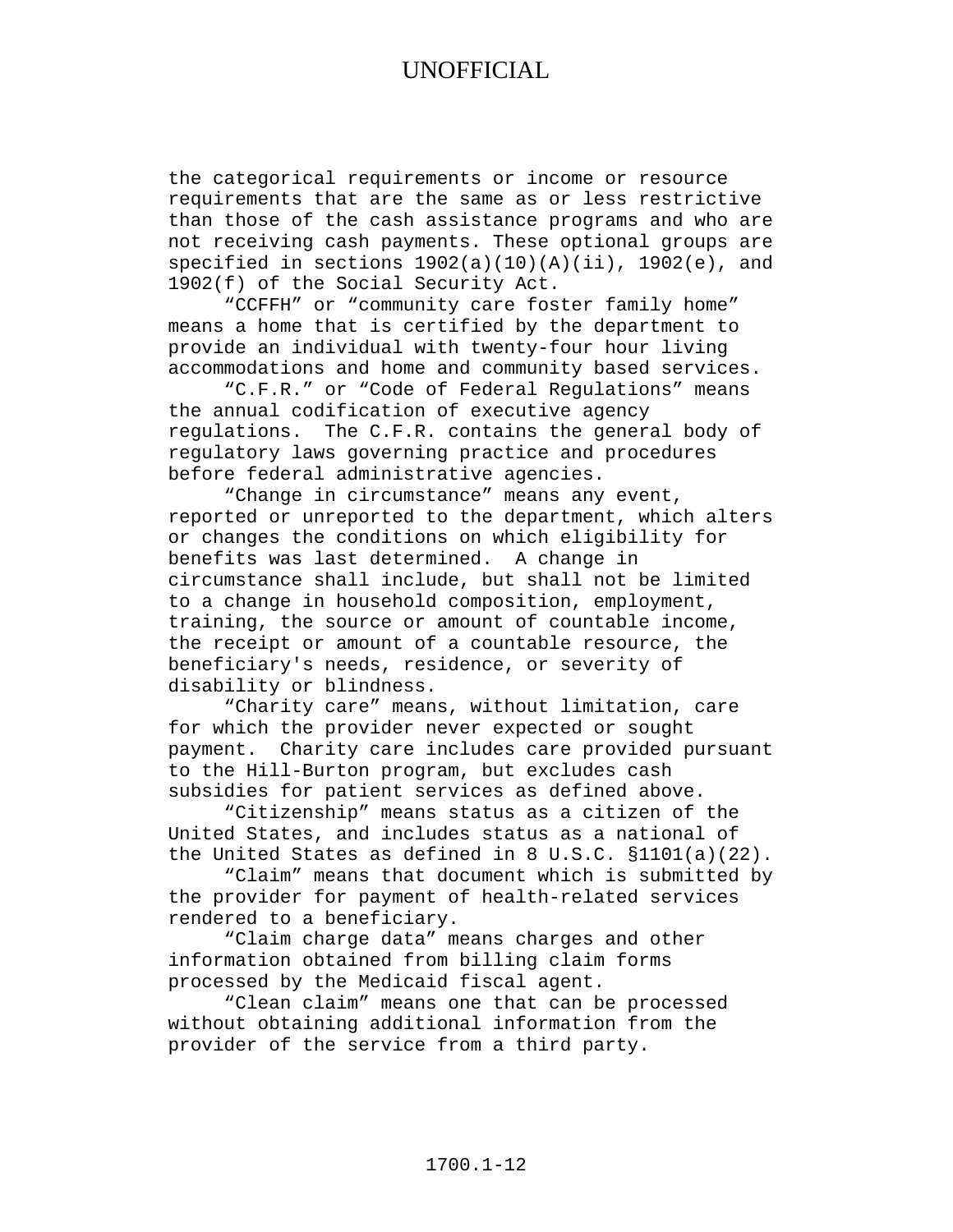"Clinical nurse specialist" means a registered professional nurse who is currently licensed to practice in the State and who meets one or two of the following conditions:

- (1) Has completed an earned graduate degree, master's degree, or doctorate related to an advanced area of clinical practice within the scope of nursing; and
- (2) Is currently certified as a nurse specialist by a national nursing certifying organization.

"CMS" or "Centers for Medicare and Medicaid Services" means the United States federal agency which administers the Medicare program and, working jointly with State governments, the Medicaid program and the State Children's Health Insurance Program (SCHIP).

"Code" means the Internal Revenue Code of 1986.

"COFA nation" means the Federated States of Micronesia, Republic of the Marshall Islands, or Republic of Palau, which have entered into Compacts of Free Association with the United States.

"Co-insurance" means the amount that a beneficiary or a member must pay, usually a percentage, of the cost of a service.

"Collateral contact" means verification of a household's statements through a personal or telephone contact with a person outside a household.

"Community setting" means the place of residence of an individual receiving long-term care services that is not a nursing facility or a medical facility.

"Community spouse" means the spouse of an institutionalized individual who is not residing in a medical facility or nursing facility.

"Confirmation notice" means the document the individual receives from the department confirming their enrollment in a health plan.

"Consultation" means an opinion or advice requested by a practicing physician from a psychiatrist or psychologist.

"Continuing care retirement community" means a residential community that offers a long-term continuing care contract, usually for a resident's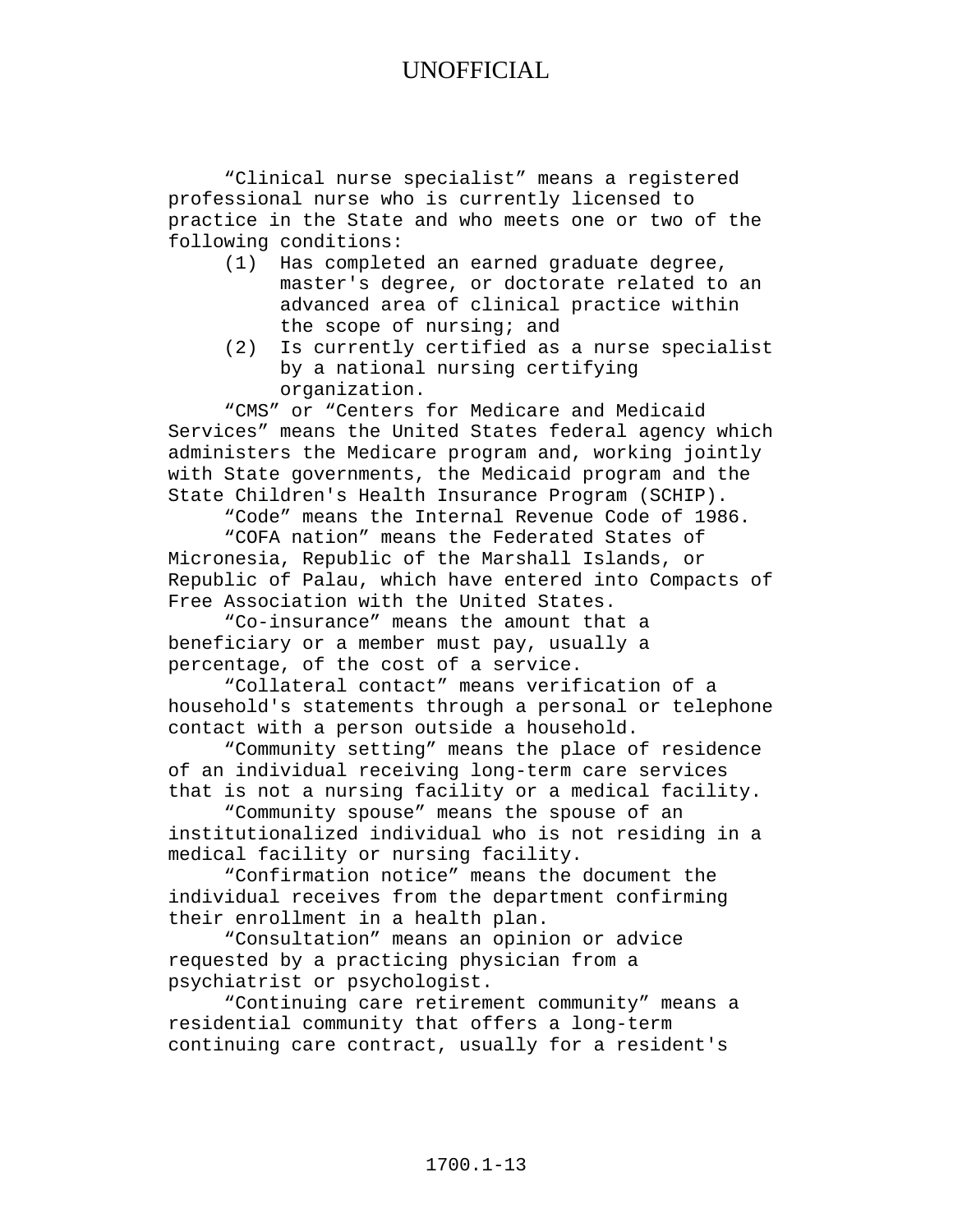lifetime that provides for housing, residential services and nursing care.

"Contract" means a contract between a participating health plan and the department to provide medical services.

"Coordinated content" means information included in an eligibility notice regarding the transfer of the individual's or household's electronic account to another insurance affordability program for a determination of eligibility.

"Co-payment" means the amount that a beneficiary or member must pay, usually a fixed amount of the cost of a service.

"Cost reports" means the forms DHS 401 of a certified FQHC or RHC with all documentation and requirements which were necessary for acceptability.

"Cost-share" means the amount identified by the department as an individual's excess income available for meeting a portion of the individual's own health care cost.

"Cost-sharing related to Medicare part D" means any premiums, deductibles, co-payments, co-insurance, and any cost incurred within the Part D coverage gap.

"Costs" mean total finally-settled allowable costs of acute inpatient services, unless otherwise specified.

"Creditable coverage" means a medical insurance or health plan that will cover the treatment of breast or cervical cancer or a pre-cancerous condition of the breast or cervix.

"Custodian" means any organization or individual, not a public agency or officer, responsible for centrally locating the program manuals and making the manuals publicly accessible to a substantial number of the medical assistance beneficiary population served. The agencies and organizations shall accept responsibility for filing all amendments and changes forwarded by the department.

"DAC" or "disabled adult child" means a blind or disabled individual who is age eighteen years or older and who is receiving OASDI benefits as a dependent adult child of a beneficiary who is a parent,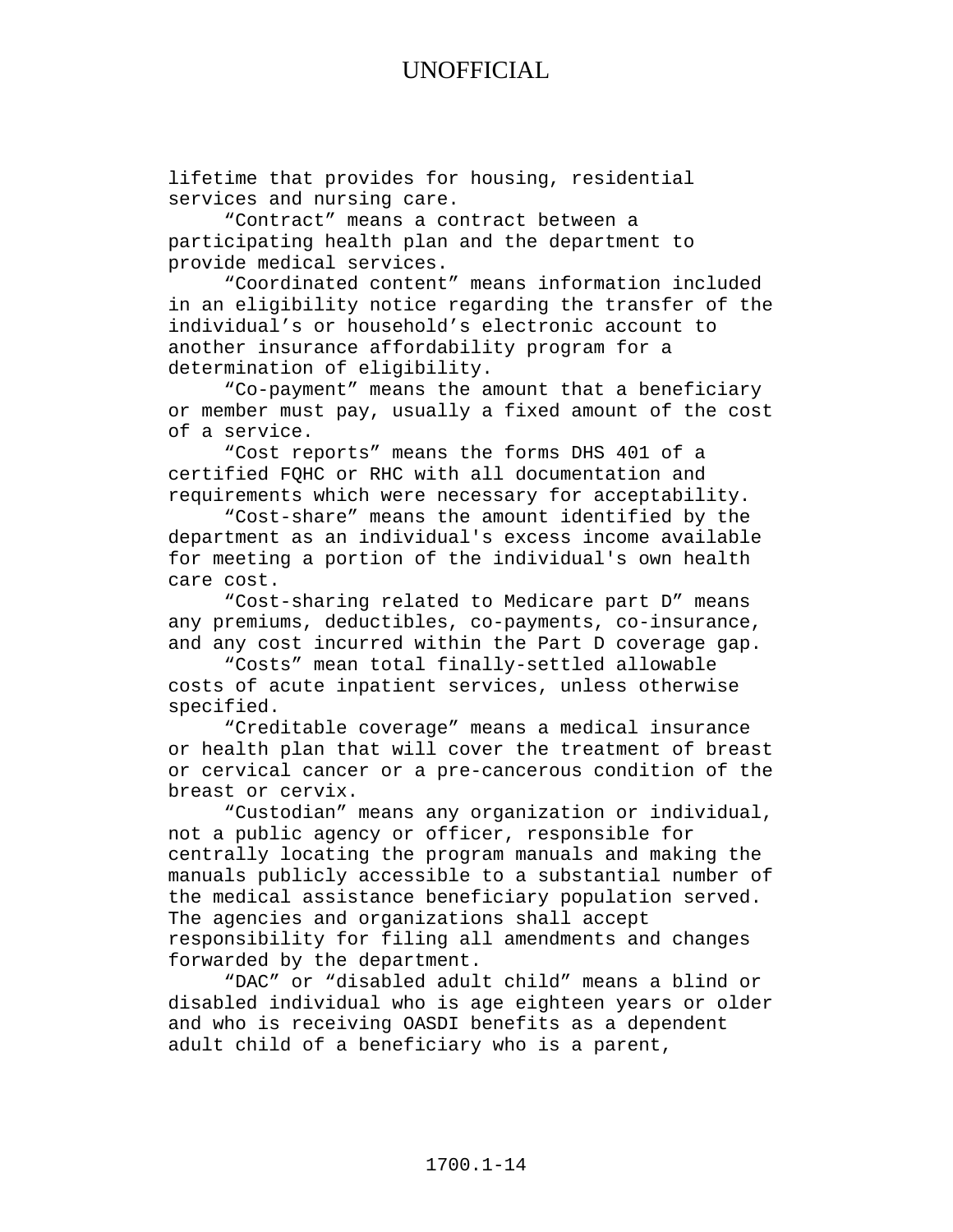stepparent, grandparent or legal guardian of the individual.

"Date of hearing request" means the date of DHS' receipt of a request for a hearing by an individual or authorized representative. When there is no prior written request by the individual naming the authorized representative, the date of hearing request shall be the date the authorization is received by the department.

"Day-weighted median" means a numerical value determined by arraying the per diem costs and total patient days of each nursing facility and identifying the value at which half of the patient days are represented by providers with higher costs than this value."DD" or "developmental disabilities" means a severe, chronic disability of a person to include epilepsy, cerebral palsy, or other developmental disabilities which:

- (1) Is attributable to a mental or physical impairment or combination of mental and physical impairments;
- (2) Is manifested before the person attains the age twenty-two years;
- (3) Is likely to continue indefinitely;
- (4) Results in substantial functional limitations in three or more of the following areas of major life activity: self care; receptive and expressive language; learning; mobility; selfdirection; capacity for independent living; or economic sufficiency; and
- (5) Reflects the person's need for a combination and sequence of special, interdisciplinary, or generic care, treatment, or other services which are of lifelong or extended duration and are individually planned and coordinated.

"Debt" means any liquidated sum exceeding twentyfive dollars which is due and owed to the department, regardless of whether there is an outstanding judgment for that sum and whether the sum has accrued through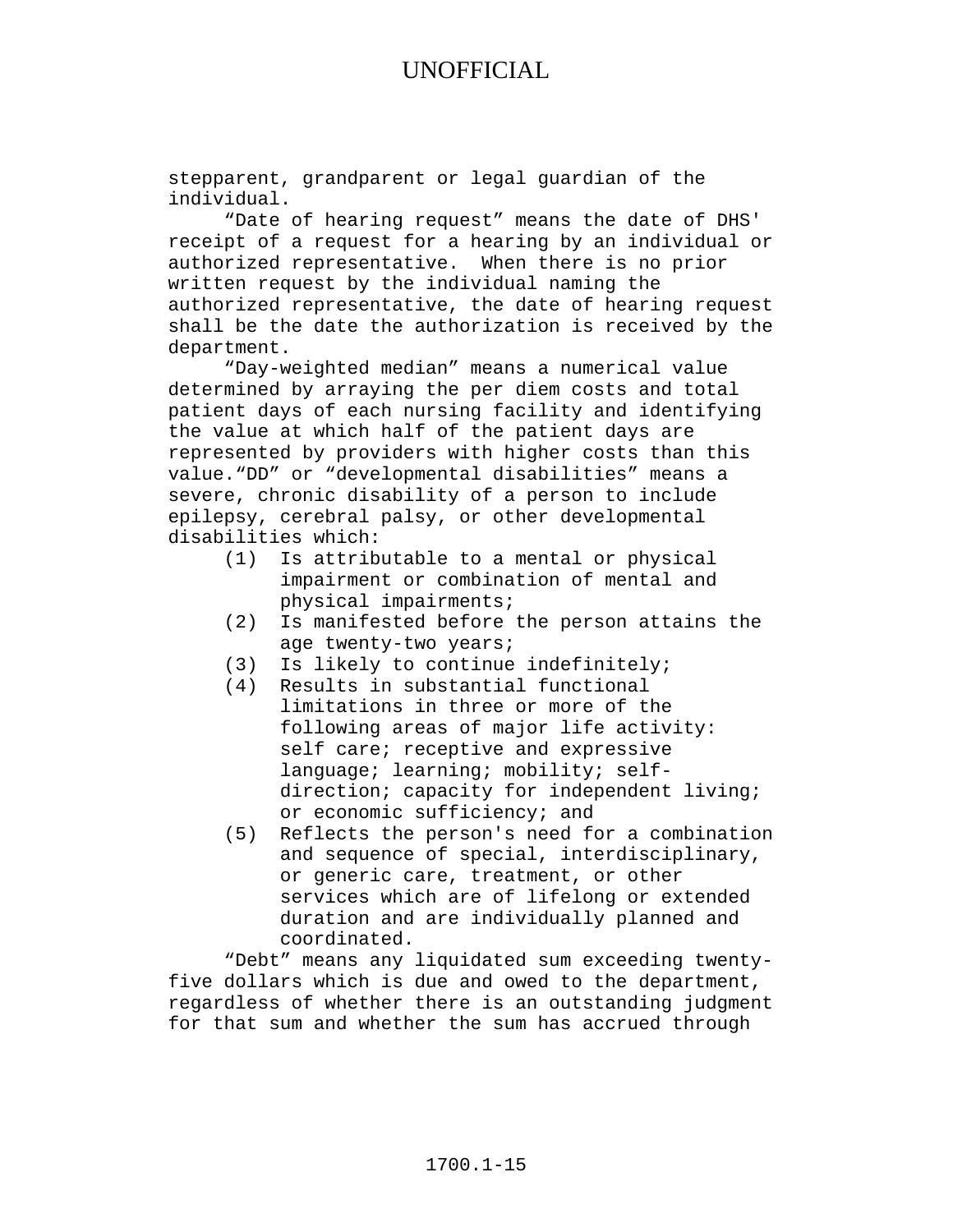contract, subrogation, tort, operation of law, or judicial or administrative judgment or order.

"Debtor" means any person who owes a debt to the department.

"Deemed eligible" means an individual who is automatically eligible for the Low Income Subsidy program. These individuals are those who are:

- (1) Eligible for both Medicare and Medicaid;
- (2) Supplemental security income beneficiaries; or
- (3) Eligible for the Medicare savings programs.

"Deemed individual" means an individual who met the requirements of subchapter 4 of chapter 17-1722.3 and was allowed to enroll in Basic Health Hawaii without filing a new application for medical assistance.

"Dementia" means a primary diagnosis as described in the Diagnostic and Statistical Manual of Mental Disorders, 3rd edition, Revised (DSM-III-R) with the following diagnostic criteria:

- (1) Demonstrable evidence of impairment in short-term or long-term memory;
- (2) At least one of the following:
	- (A) Impairment of abstract thinking;
	- (B) Impaired judgment;
	- (C) Other disturbances of higher cortical function; and
	- (D) Personality change;
- (3) The disturbance in (1) or (2) significantly interferes with work or usual social activities or relationships with others;
- (4) Not occurring exclusively during the course of delirium; and
- (5) Either:<br>(A) Ev
	- Evidence from the history, physical examination, or laboratory tests, of a specific organic factor that is judged to be etiologically related to the disturbance; or
	- (B) In the absence of such evidence, an etiologic organic factor can be presumed if the disturbance cannot be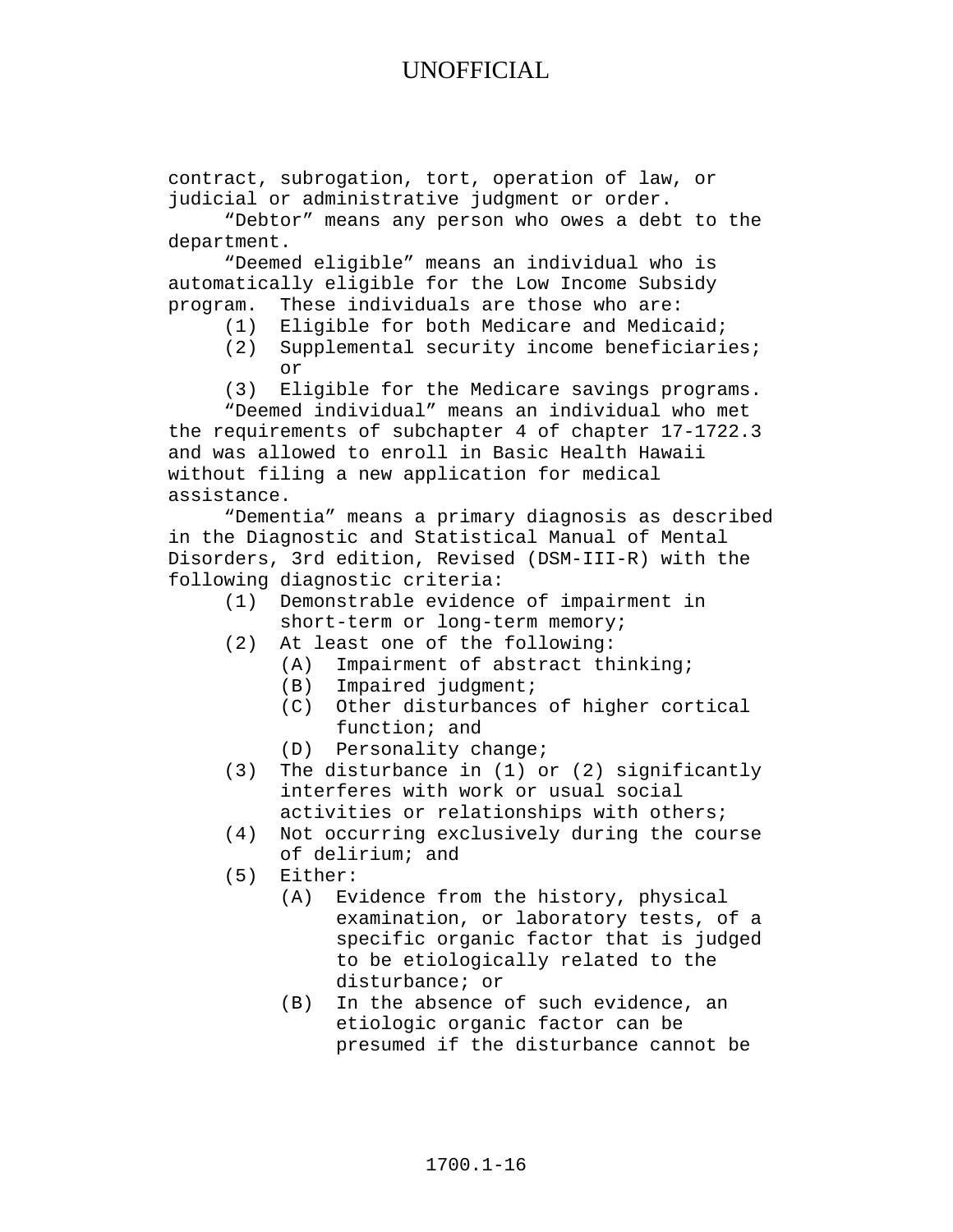accounted for by any nonorganic mental disorder.

"Dental allowance add-on" means a per diem amount added to the facility's basic PPS rate for dental services rendered to the facility's inpatients. The per diem amount will be the same for all facilities as determined by the department using historical paid dental claims data.

"Department" means the department of human services of the state of Hawaii, which includes the single state agency responsible for administering the medical assistance program.

"Dependent child" means a child who is under the age of nineteen years.

"Dependent family member" means the child, parent, or sibling of an institutionalized individual who is residing with the community spouse, or in the home of the institutionalized individual if there is no community spouse, who may be claimed as a tax dependent under the Internal Revenue Code by the institutionalized individual or the spouse of the institutionalized individual.

"DHHS" means the United States Department of Health and Human Services.

"DHS" means the department of human services.

"Direct supervision" means a healthcare provider able to independently provide services shall be present and available in an inpatient facility or outpatient clinic to provide assistance and direction to a healthcare provider unable to independently provide services but able to provide services under supervision.

"Director" means the administrative head of the department of human services unless otherwise specifically noted.

"Disabled" means an individual who has been determined disabled by the Social Security Administration or by the department's aid to the disabled review committee (ADRC).

"Discharge" means the release of an individual from an acute care facility. The following events are considered discharges: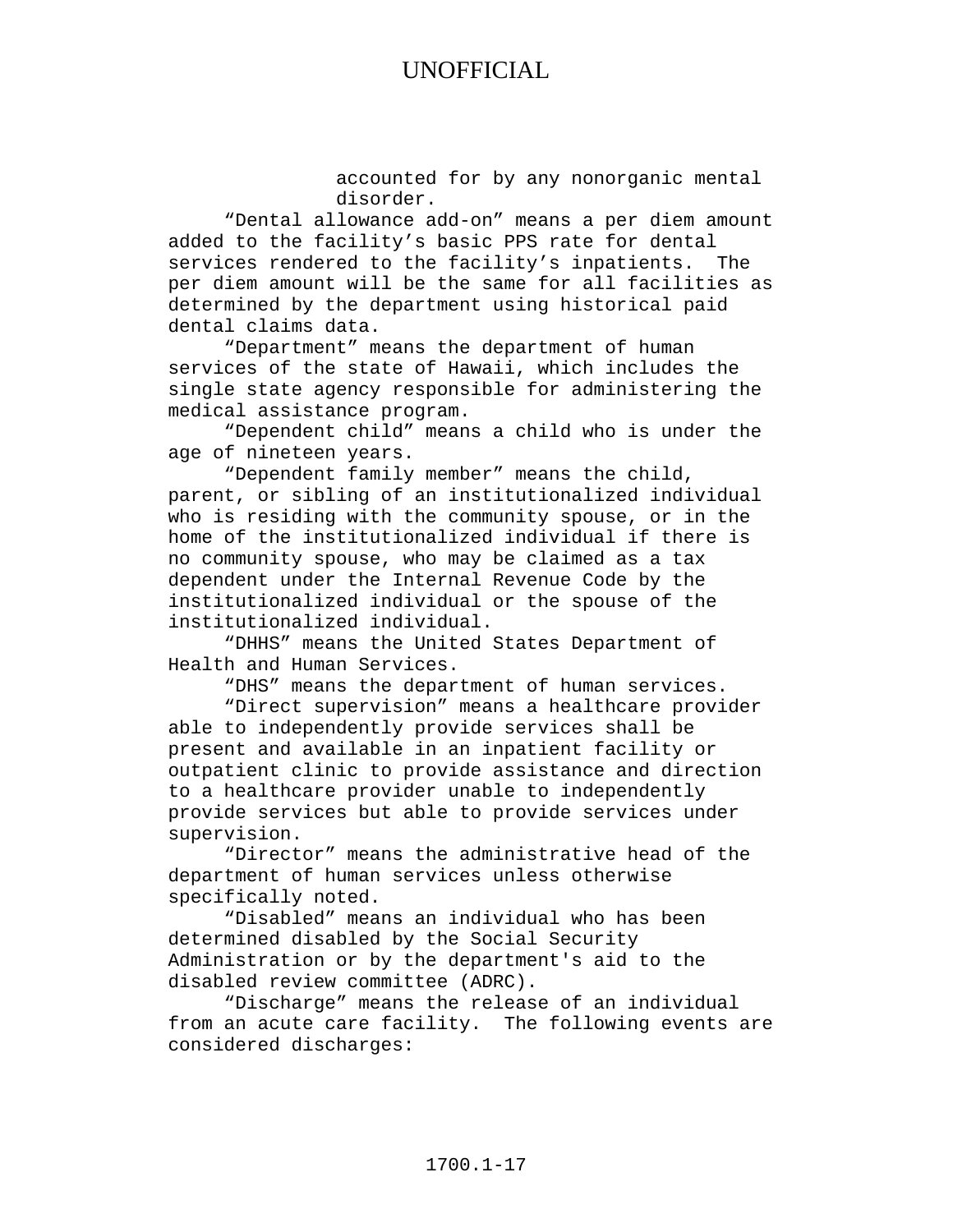- (1) The individual is formally released from the hospital;
- (2) The individual is transferred to an out-ofstate hospital;
- (3) The individual is transferred to a long-term care level or facility;
- (4) The individual dies while hospitalized;
- (5) The individual signs out against medical advice;
- (6) In the case of a delivery where the mother and baby are discharged at the same time, release of the mother and her baby shall be considered two discharges for payment purposes. In cases of multiple births, each baby will be considered a separate discharge; or
- (7) A transfer shall be considered a discharge for billing purposes but shall not be reimbursed as a full discharge except as specified in section  $17-1739-70(f)(1)$ .

"Disproportionate share" adjustment means the largest of the following adjustments:

- (1) Divide indigent acute inpatient days by total acute inpatient days. Each percentage point or fraction thereof in excess of fifteen per cent shall be converted to a decimal and added to 1.00 to obtain the disproportionate share adjustment;
- (2) Calculate the facility's Medicaid utilization rate and subtract one standard deviation above the statewide mean Medicaid utilization rate. Each percentage point in excess of this standard deviation shall be converted to a decimal and added to 1.00 to obtain the disproportionate share adjustment. A calculation resulting in a fraction of a percentage point shall be rounded up to the next percentage point. When the Medicaid utilization rate equals the rate at one standard deviation point, it will be considered a fraction of a percentage point and rounded up; or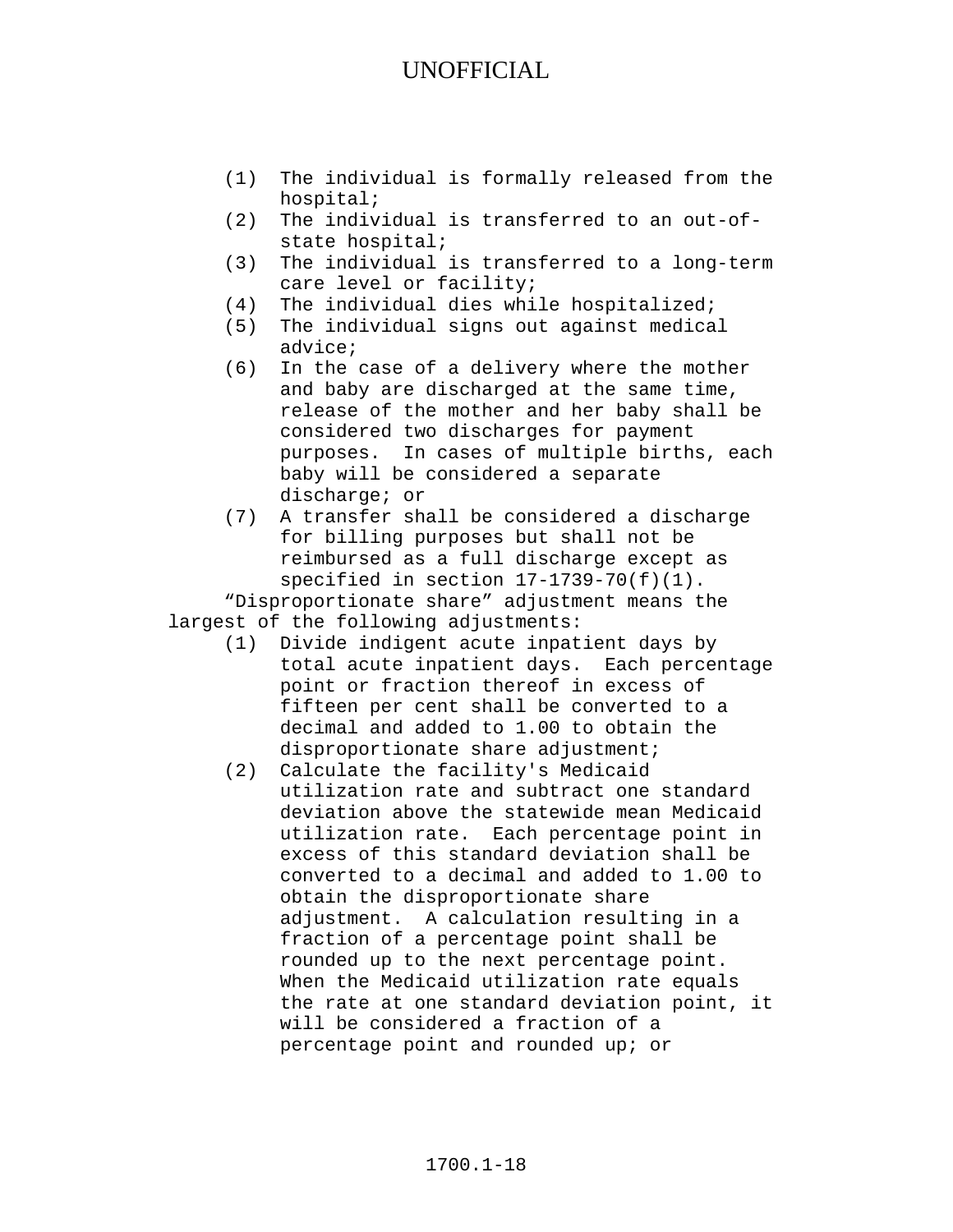(3) Calculate the facility's low income utilization rate and subtract twenty-five per cent. Each percentage point or fraction thereof in excess of twenty-five per cent shall be converted to a decimal and added to 1.00 to obtain the disproportionate share adjustment.

"Disproportionate share provider" means a facility that meets the following tests:<br>(1) Either:

- Either:
	- (A) Has at least two obstetricians with staff privileges at the facility who have agreed to provide obstetric services to individuals who are eligible for assistance under the Medicaid program; or
	- (B) Did not offer nonemergency obstetric services as of December 21, 1987; and
- (2) Either:<br>(A) Ha
	- Has indigent inpatient days equal to or greater than fifteen per cent of total acute inpatient days;
	- (B) Has a Medicaid utilization rate equal to or greater than one standard deviation above the statewide mean Medicaid utilization rate; or
	- (C) Has a low income utilization rate equal to or greater than twenty-five per cent.

In applying the foregoing, the Medicaid and total days and revenues shall be obtained from the facility's most recently filed cost report or related financial information for the period covered by that cost report. The Supplemental Security Income days shall be determined by the department based on the most recent information obtained from the Health Care Financing Administration. All other information shall be obtained from the most recent and reliable data available at the time the computation is made.

"Distinct part" means a portion of a medical institution or institutional complex (e.g. nursing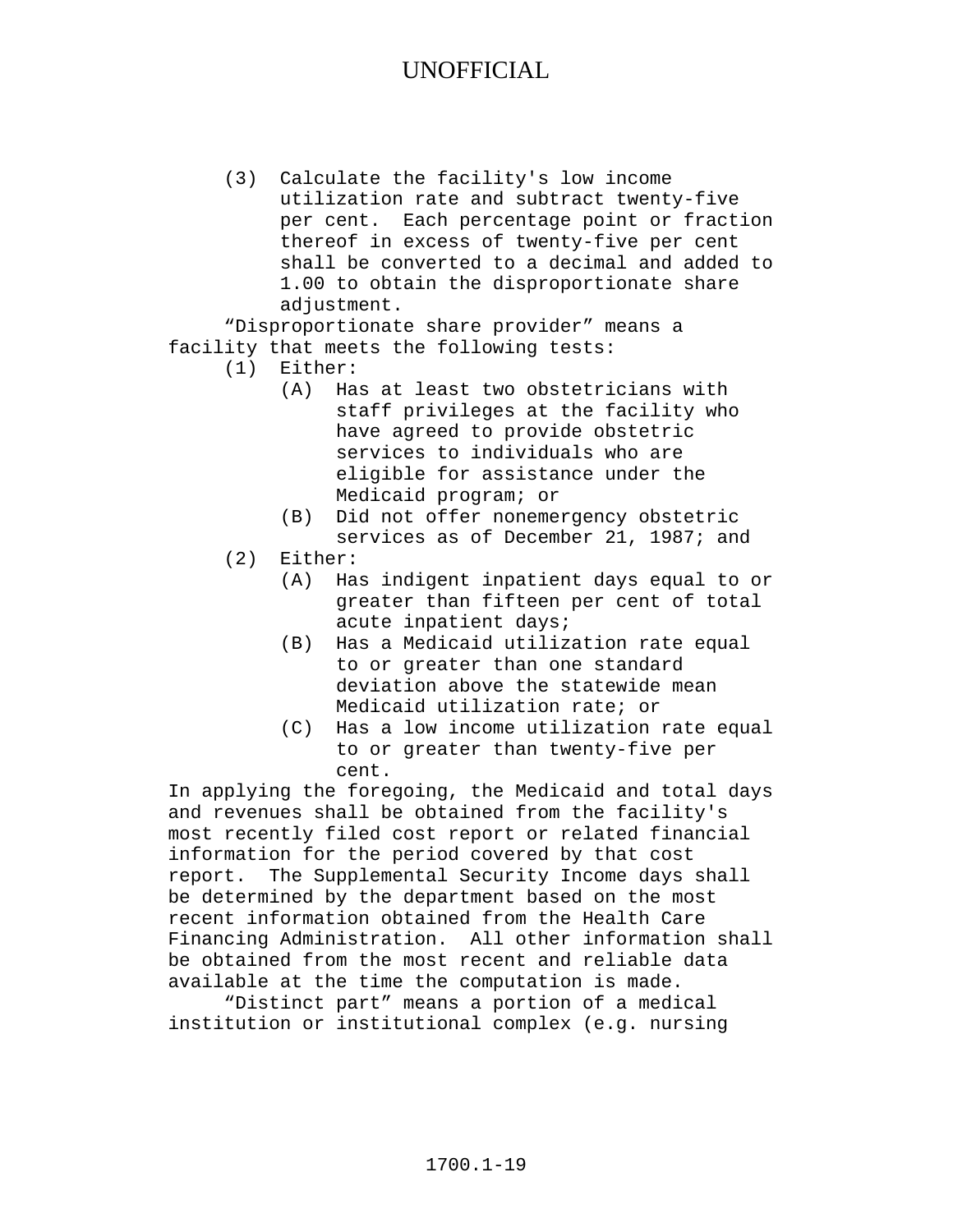home or a hospital) that is certified to provide long term care services.

"DOH" means the department of health.

"Domiciliary care facility" means a licensed adult residential care facility which provides twentyfour hour living accommodation, personal care services, and appropriate medical care to adult beneficiaries by individuals unrelated to the beneficiaries. A treatment facility providing rehabilitative treatment services shall not be a domiciliary care facility.

"Domiciliary care home" means any facility which provides twenty-four-hour living accommodations, personal care services, and appropriate health care, as needed, to adult beneficiaries unable to care for themselves by individuals unrelated to the beneficiaries in licensed adult residential care homes or other care homes regulated by the department of health. A domiciliary care home does not provide rehabilitative treatment services.

"DRA" means the Deficit Reduction Act of 2005 enacted on February 8, 2006.

"Drug formulary" means prescribed drugs, pursuant to  $42 \text{ U.S.C. } 1396r(8)(d)(4)$ , for which payment may be made by the Hawaii Medicaid program.

"Dynamic care" means care for pediatric patients which includes a pattern of continuous change and growth in treatment.

"EAC" or "estimated acquisition cost" means the wholesale average cost.

"E-ARCH" or "expanded adult residential care home" is a facility, as defined in section 11-100.1.2 and licensed by the department of health, that provides twenty-four hour living accommodations, for a fee, to adults unrelated to the family, who require at least minimal assistance in the activities of daily living, personal care services, protection, and healthcare services, and who may need the professional health services provided in a nursing facility.

"Early intervention services" means services that are defined by 20 U.S.C. section 1472 and HRS chapter 321, part XXVIII which are available for infants and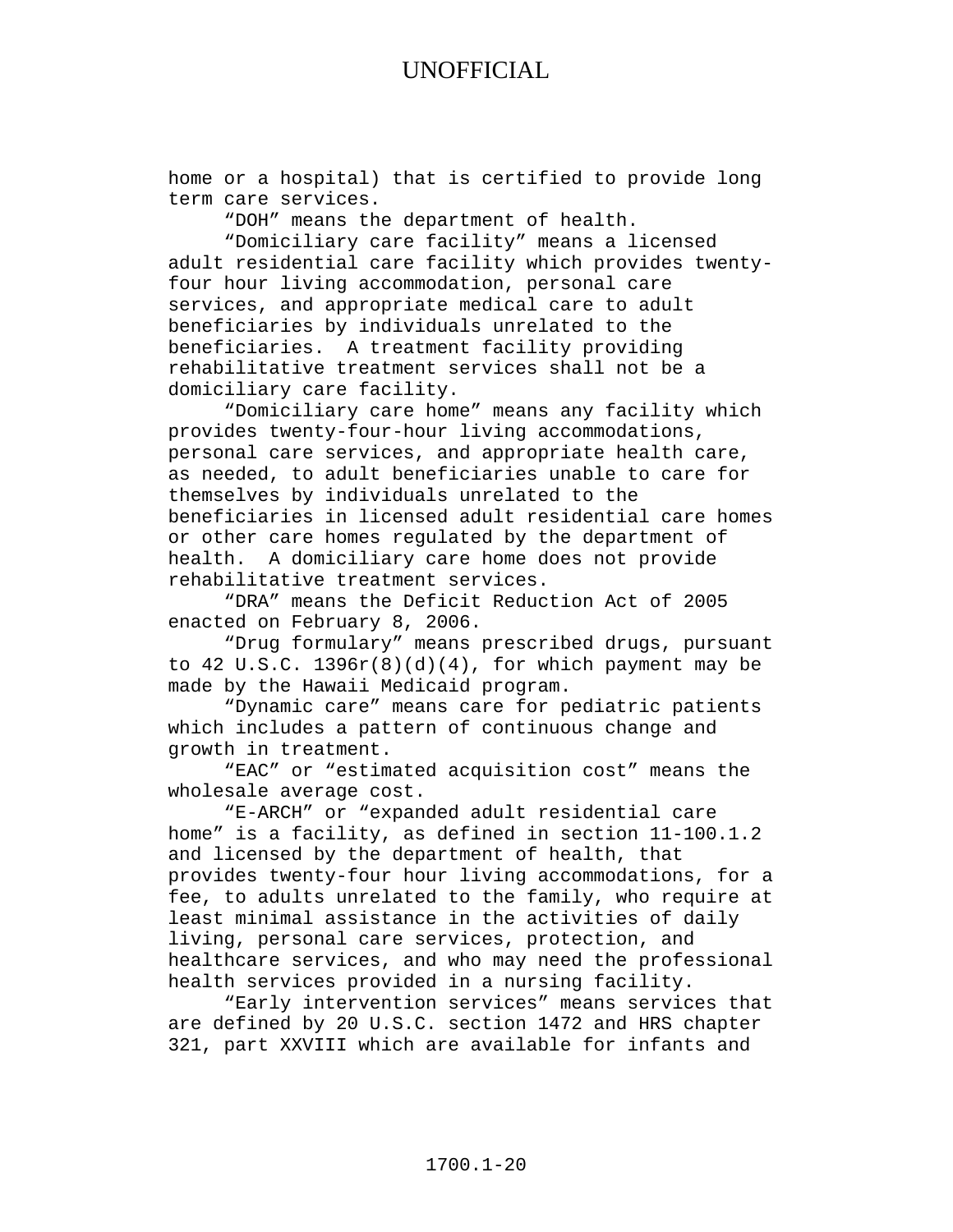toddlers from birth through age three who have special needs.

"Earned income" means cash received or available to be received by the household which require some activity on the part of the household to produce. Examples of earned income include, but shall not be limited to, wages, jury duty income (excluding reimbursement for transportation and meals), and selfemployment income, including from the sale of blood, blood plasma, and parts of the body.

"Effective date of eligibility" means the date on which health care services shall be covered either through fee-for-service reimbursement by the department, its fiscal agent, or through enrollment in a participating health plan.

"Effective date of enrollment" means the date as of which a participating health plan is required to provide benefits to an enrollee.

"Effective income level" means the income standard applicable under Medicaid for an eligibility group, after taking into consideration any disregard of a block of income applied in determining financial eligibility for such group.

"Electronic account" means an electronic file that includes all information collected and generated by the department regarding each individual's Medicaid eligibility and enrollment including any information collected or generated as part of an administrative appeal process conducted under 42 C.F.R. part 431, Subpart E, or through the Exchange appeals process conducted under 45 C.F.R. part 155, Subpart F, and including all documentation required as follows:<br>(1) Facts to support the department's deci

- Facts to support the department's decision on an application in each applicant's case record.
- (2) Disposition of each individual by a finding of eligibility or ineligibility, unless:<br>(A) There is an entry in the case recor
	- There is an entry in the case record that the individual voluntarily withdrew the application, and that the department sent a notice confirming this decision;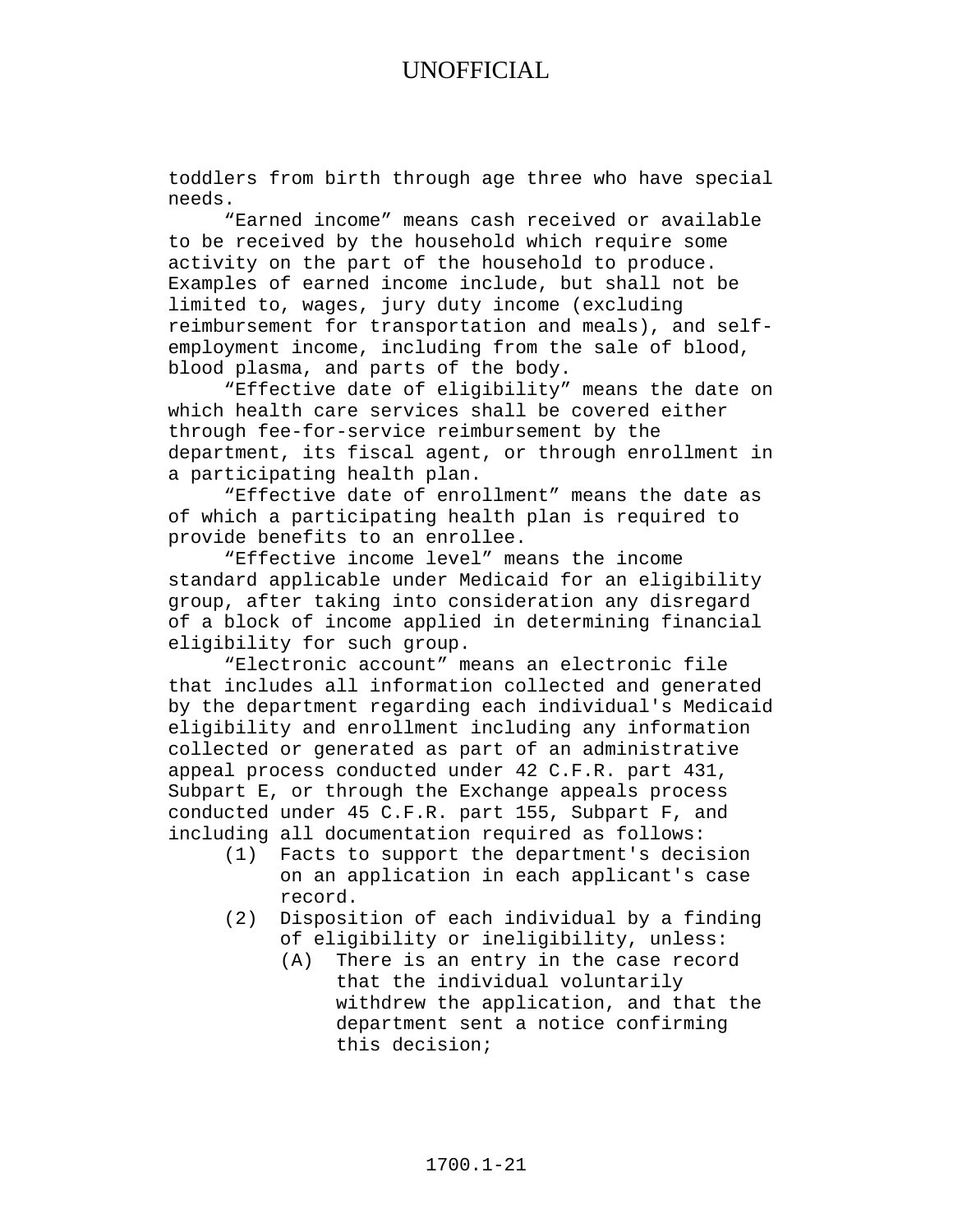- (B) There is a supporting entry in the case record that the individual has died; or
- (C) There is a supporting entry in the case record that the individual cannot be located.

"Eligibility determination" means an approval or denial of eligibility for medical assistance as well as a redetermination or termination of eligibility for medical assistance.

"Emergency" means a situation where a person's life or health is in imminent danger as the result of illness or injury and specialized services must be provided without delay.

"Emergency medical condition" means the sudden onset of a medical condition that manifests itself by acute symptoms of sufficient severity (including severe pain, psychiatric disturbances and/or symptoms substance abuse) such that a prudent layperson, who possesses an average knowledge of health and medicine, could reasonably expect the absence of emergency services or immediate medical attention to result in:

- (1) Placing the health of the individual (or, with respect to a pregnant woman, the health of the woman or her unborn child) in serious jeopardy;
- (2) Serious impairment to body functions;
- (3) Serious dysfunction of any bodily organ or part;
- (4) Serious harm to self or others due to an alcohol or drug abuse emergency;
- (5) Injury to self or bodily harm to others; or
- (6) With respect to a pregnant woman who is having contractions:<br>(A) That there is i
	- That there is inadequate time to effect a safe transfer to another hospital before delivery; or
	- (B) That transfer may pose a threat to the health or safety of the woman or her unborn child.

"Emergency services" means covered inpatient and outpatient services that are needed to evaluate or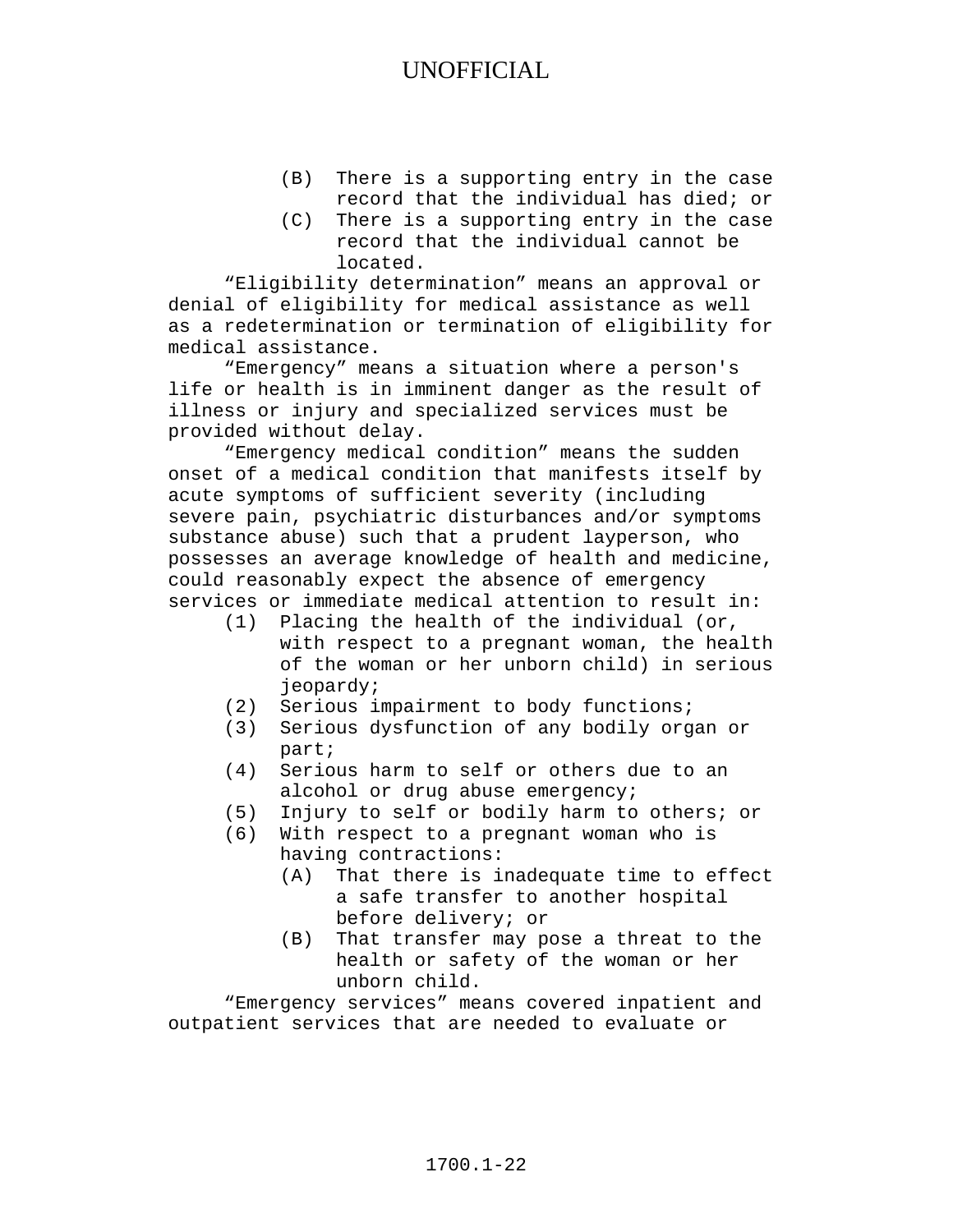stabilize an emergency medical condition that is found to exist using a prudent layperson standard.

"Employer funded" means the employer is paying the temporary disability insurance benefit directly to the individual or is paying premiums to a third party.

"Encumbrance" means a financial claim or lien upon real or personal property.

"Enhanced prior authorization list" means nonpreferred prescription drugs which require prior authorization.

"Enrollee" means an individual who has selected or been assigned by the department to be a member of a participating health plan.

"Enrollment fee" means the amount an enrollee is responsible to pay that is equal to the spenddown amount for a medically needy individual or cost share amount for an individual receiving long term care services. A resident of an intermediate care facility for individuals with intellectual disabilities or a participant in the Medicaid waiver program for individuals with developmental disabilities or intellectual disabilities are exempt from the enrollment fee.

"EPSDT" or "early and periodic screening, diagnosis, and treatment program" means early and periodic screening, diagnosis, and treatment services, to identify physical or mental defects in individuals, and, to provide health care, treatment, and other measures to correct or ameliorate any defects and chronic condition discovered in accordance with<br>section 1905r of the Social Security Act. EPSDT section 1905r of the Social Security Act. includes services to:<br>(1) Seek out in

- Seek out individuals and their families and inform them of the benefits of prevention and the health services available;
- (2) Help the individual or family use health resources, including their own talents, effectively and efficiently; and
- (3) Assure the problems identified are diagnosed and treated early, before they become more complex and their treatment more costly.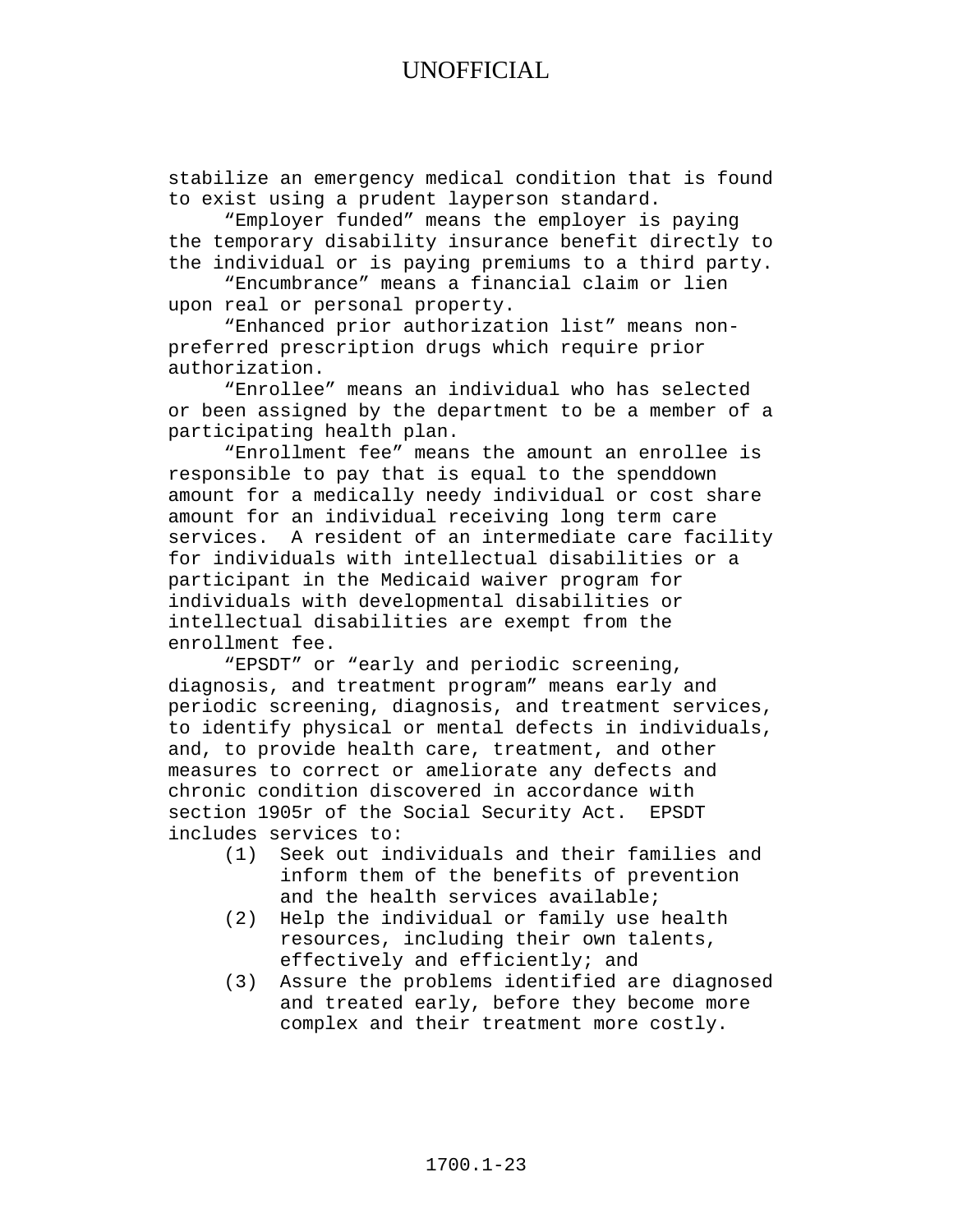"Equity" means fair market value minus encumbrances against the property.

"Equity interest in home" means the value to the property less any encumbrances.

"Estate" means the real and personal property included in an estate under the State's probate law and any other real or personal property and other assets in which the individual had any title or interest in at the time of death (to the extent of such interest). This includes assets conveyed to a survivor, heir, or assign of the deceased through joint tenancy, tenancy in common, survivorship, life estate, living trust, or other arrangements.

"EW" or "eligibility worker" means an employee of the department responsible for the determination of eligibility for medical assistance.

"F/S NF" means freestanding nursing facility.

"Facility" means an institution that furnishes health care services to inpatients.

"Fair market value" means the amount an asset is expected to sell without discount on the open market for such asset in the geographic area involved, and under the existing economic conditions. Fair market value includes valuable consideration.

"Family" means for a MAGI individual or household those individuals for whom a taxpayer properly claims a deduction for a personal exemption under section 151 of the Internal Revenue Code for the taxable year. For a MAGI-excepted individual or a group of individuals, family means those individuals living in the same household, generally consisting of parents and their natural, or adoptive children under age nineteen years, grandparents and their grandchildren under age nineteen years, an adult sibling and his or her siblings under age nineteen years, a married couple and siblings under age nineteen years of either spouse, an uncle or an aunt and his or her nephews and nieces under age nineteen years, a married couple and their nephews and nieces under age nineteen years, a single adult and his or her first cousins under age nineteen years, married couples and first cousins under age nineteen years of one of the spouses, any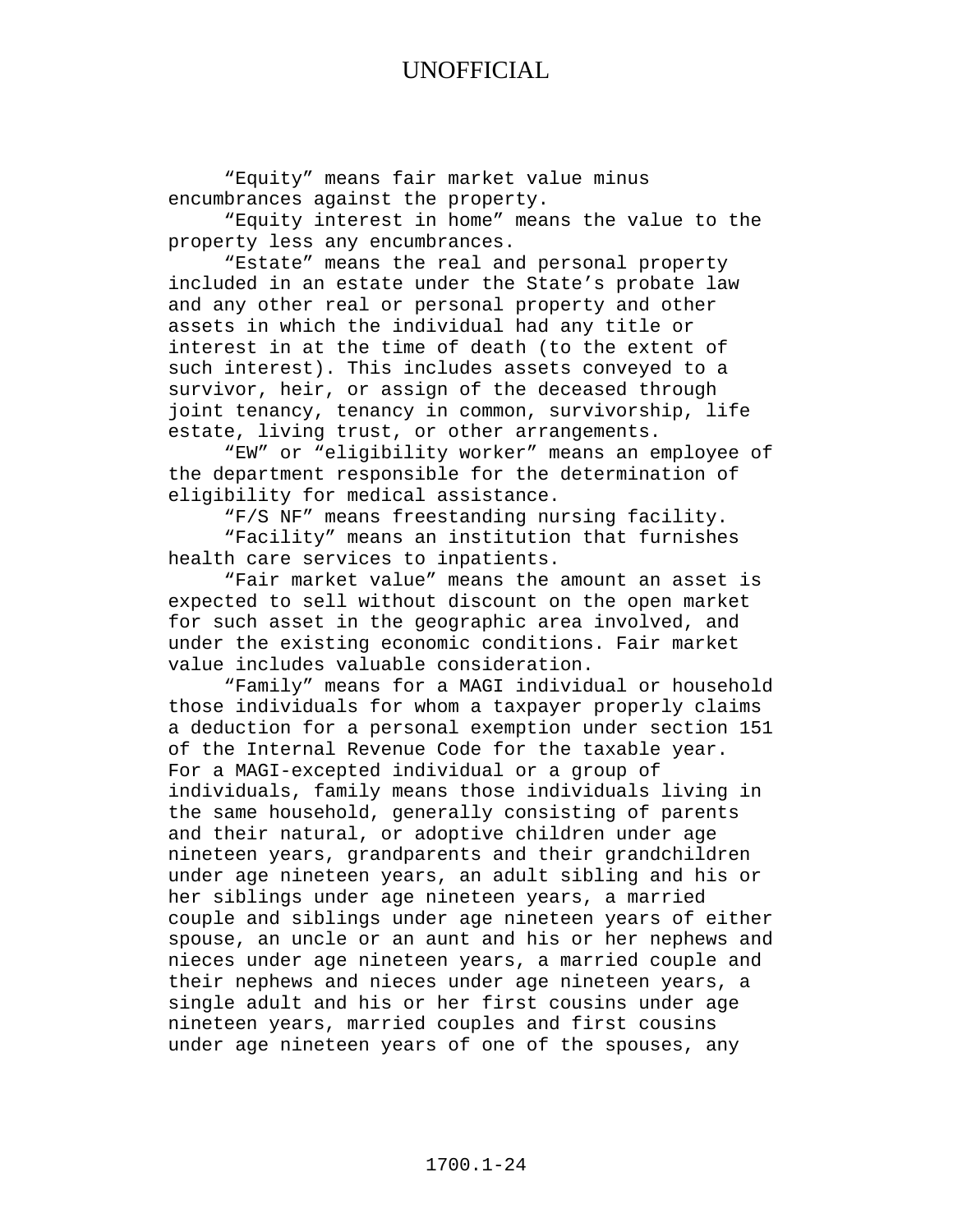combination of the preceding relationships prefixed with grand, great-grand, great, great-great, half, and step.

"Family therapy" means treatment involving three or more members of the same family and shall be considered a form of group therapy.

"Federal medical assistance" means medical assistance in accordance with the State plan under Title XIX or Title XXI, or in accordance with a demonstration under Title XI of the Social Security Act.

"Federal Register or Fed. Reg." means the daily publication for making available to the public federal agency regulations and other legal documents of the executive branch including proposed changes. The regulations and rules as finally approved appear thereafter in the C.F.R.

"Fee-for-service" means the component within the medical assistance program that reimburses providers for each eligible service provided.

"Feeding assistant" means an individual who has successfully completed a state-approved feeding assistant training program and who is paid by a nursing facility or is used under an arrangement with another agency or organization to feed nursing facility residents who have no complicated feeding problems. Complicated feeding problems include, but are not limited to, difficulty swallowing, recurrent lung aspirations, and tube or parenteral or intravenous feeding.

"Financial assistance" means public assistance, except for payments for medical care, social service payments, transportation assistance, and emergency assistance under HRS section 346-65, including funds received from the federal government.

"Financial institution" means any bank, savings and loan association, credit union, or other similar organization.

"Fiscal agent" means an entity that processes or pays vendor claims for the Medicaid agency.

"FPL" or "federal poverty level" means the Federal poverty level updated periodically in the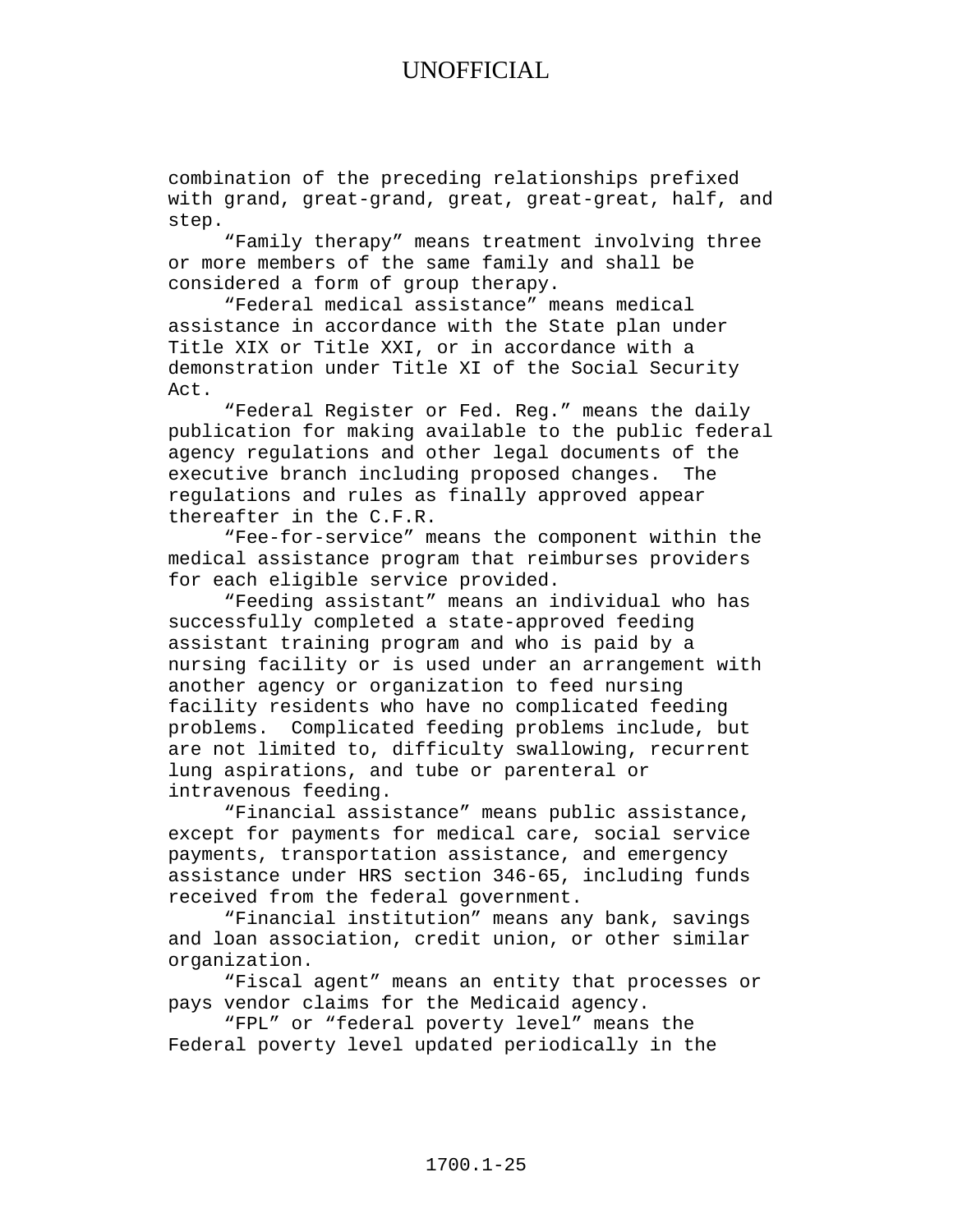Federal Register by the Secretary of Health and Human Services under the authority of 42 U.S.C. §9902(2), as in effect for the applicable budget period used to determine an individual's eligibility in the medical assistance programs.

"FQHC" or "federally qualified health center" means an entity that has been determined by the Secretary of the DHHS to meet the qualifications for a federally qualified health center, as defined in section 1861(aa)(4) of the Social Security Act.

"Fraud" means an intentional deception or misrepresentation made by an individual with the knowledge that the deception could result in some unauthorized benefit to that individual or some other individual. It includes any act that constitutes fraud under applicable Federal or State law.

"Freestanding" means a medical institution that is not a part of a parent medical institution or a medical institution that is separated geographically from the parent medical institution.

"FUL" or "federal upper limits" means the price established by the Center for Medicaid and State Operations.

"Full benefit dual eligible" means an individual who is eligible for both Medicare and Medicaid.

"Furnished" means items and services provided directly by, or under the direct supervision of, or ordered by, a practitioner or other individual (either as an employee or in his or her own capacity), a provider, or other supplier of services. For purposes of denial of reimbursement within this part, it does not refer to services ordered by one party but billed for and provided by or under the supervision of another.

"FY 98 rebasing" means the rebasing that used the cost reports for fiscal years that ended during the state fiscal year ending June 30, 1995. The basic PPS rates that resulted from the FY 98 rebasing are effective July 1, 1997.

"G&A" means general and administrative.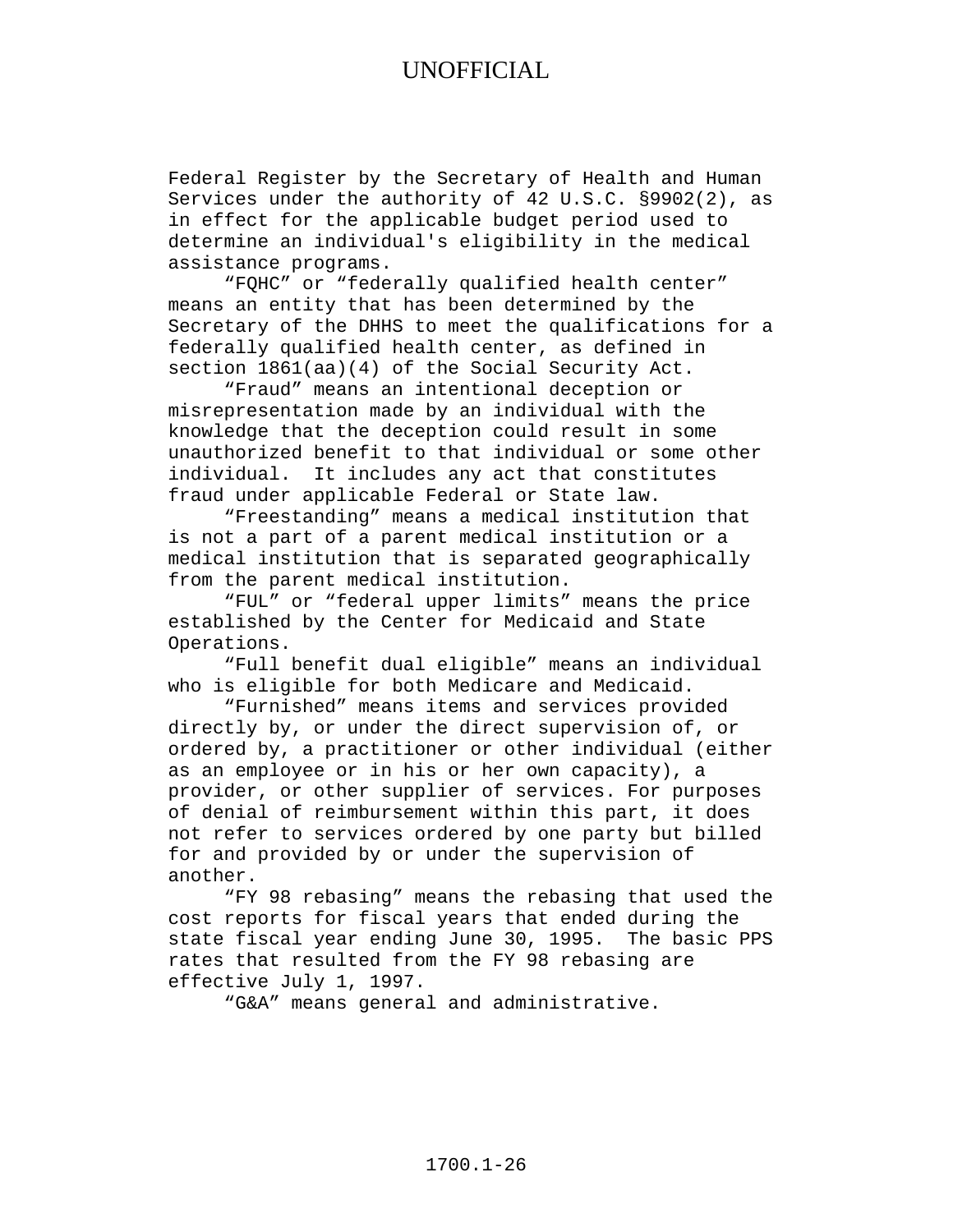"G&A incentive adjustment" means an increase to a provider's basic PPS rates that is calculated as follows:

- If the G&A per diem cost component of the provider's basic PPS rate is in the lowest quartile of its peer group, then the incentive payment shall be thirty-five per cent of the difference between the median G&A per diem cost for the peer group and the provider's G&A per diem cost component;
- (2) If the G&A per diem cost component of the provider's basic PPS rate is in the second lowest quartile of its peer group, then the incentive payment shall be twenty-five per cent of the difference between the median G&A per diem cost for the peer group and the provider's G&A per diem cost component;
- (3) Notwithstanding the foregoing, the G&A incentive adjustment shall not increase a provider's G&A cost component above the G&A component ceiling for the applicable acuity level in the provider's peer group.

"G&A small facility adjustment" means an adjustment to small F/S NF's basic PPS rates. To qualify for this adjustment, the F/S NF must:

- (1) Have fifty beds or less; and
- (2) Have a base year facility specific G&A cost per day in excess of their facility specific G&A cost component ceiling.

To calculate the adjustment, the G&A cost component of the provider's basic PPS rate calculation is recomputed as follows:<br>(1) A cost different

- A cost differential in the average base year G&A cost per day, inflated to the PPS rate year, is computed between:
	- (A) F/S NFs with fifty beds or less, and
	- (B) F/S NFs with more than fifty beds but less than one hundred twenty-five.
- (2) The provider's G&A cost component ceiling is increased by the computed cost differential described above.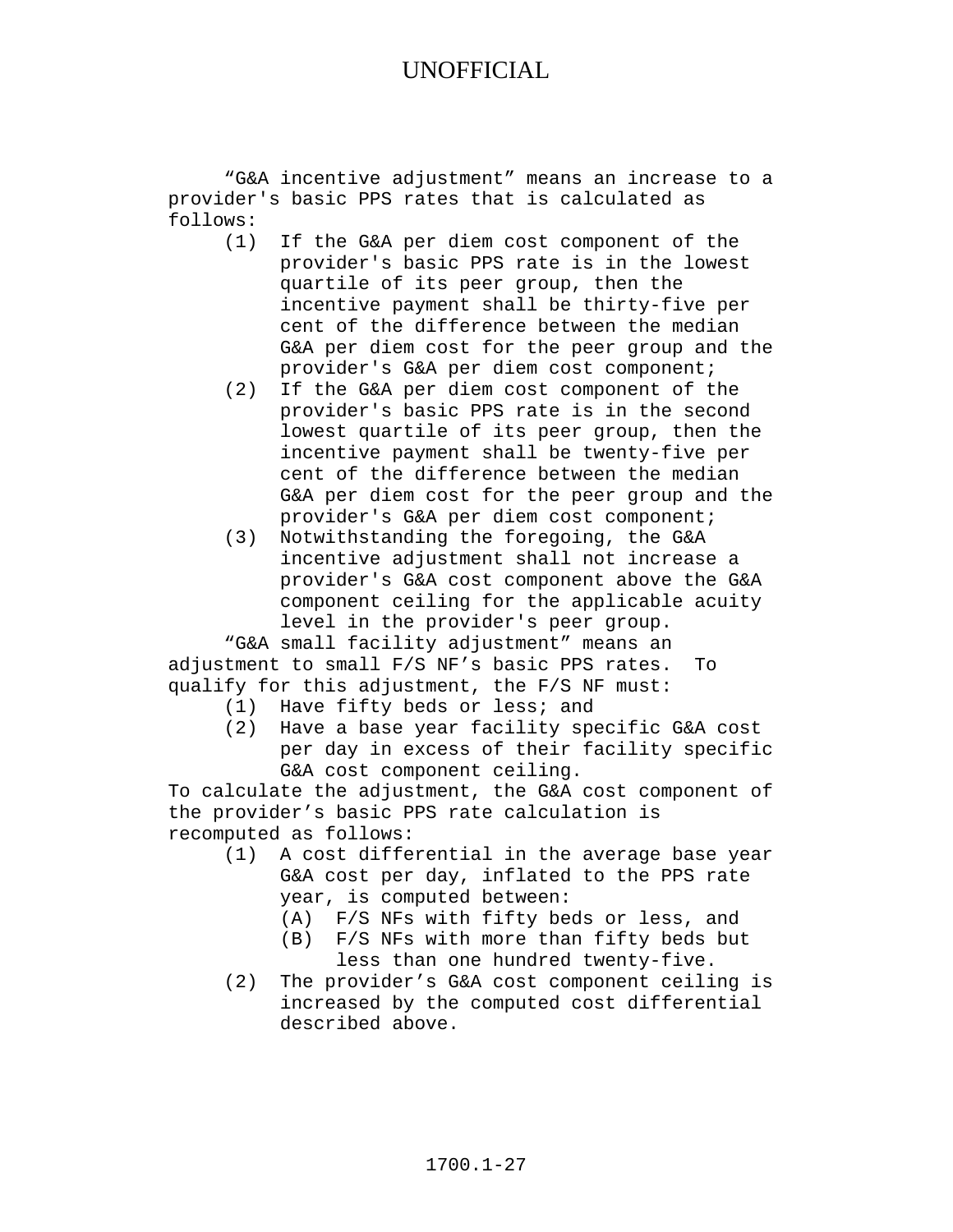- (3) The facility specific G&A cost per day is compared with the revised ceiling to determine the revised allowable G&A cost component of the provider's basic PPS rate.
- (4) The increase in the G&A portion of the provider's PPS rate as a result of the above calculations represents the adjustment.

"GET adjustment" means the adjustment to the basic PPS rate of a proprietary provider to reimburse it for gross excise taxes paid to the State of Hawaii. The GET adjustment shall be 1.04167, provided, however, that if the gross excise tax rate is increased or decreased, then the GET adjustment shall be revised accordingly.

"Grandfathered capital component" means the capital component of the basic PPS rates that a new provider or a provider with new beds was receiving immediately prior to the FY 98 rebasing.

"Grandfathered direct nursing and G&A adjustment" means an increase to an eligible provider's basic PPS rates calculated as follows: first, the department shall determine the provider's combined direct nursing and G&A components (including all incentives) as calculated in the FY 98 rebasing, second, the department shall determine the combined direct nursing and G&A component in the total PPS rates that the provider was receiving prior to the FY 98 rebasing for its old beds, third, the department shall increase that second amount by one-half of the inflation adjustment for FY 98, and finally, if the difference between the second amount and the first amount is a positive number, that number shall be multiplied by the ratio of the provider's old beds to its total beds. The product shall be the per diem increase to the provider's basic PPS rates.

"Grandfathered PPS rate" means the total PPS rate that a provider was receiving prior to the FY 98 rebasing.

"Hawaii Medicaid fee schedule" means the schedule of rate of payment for services provided by noninstitutional providers of medical care.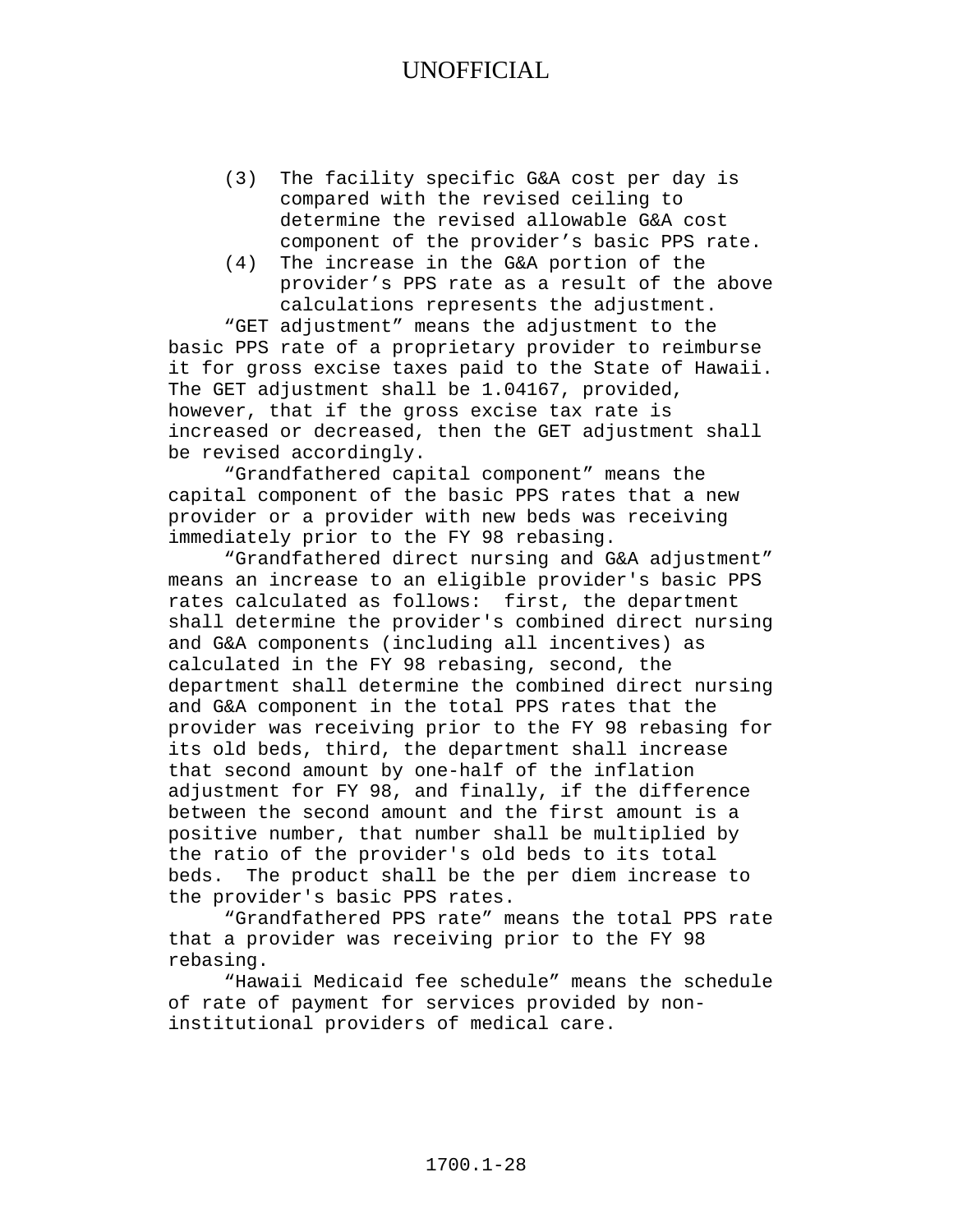"HBCCCP" means the Hawaii Breast and Cervical Cancer Control Program that is implemented by the State Department of Health in the detection of breast and cervical cancer or a pre-cancerous condition of the breast or cervix.

"HCBS or home and community-based services" means long-term care services provided to an individual residing in a community setting who is certified by the department to be at nursing facility level of care and would be eligible for care provided to an individual in a nursing facility or a medical facility receiving nursing facility level of care.

"HCPCS" means the Healthcare Common Procedural Coding System.

"Health Insurance Exchange" or "Exchange" means a governmental agency or non-profit entity that meets the applicable standards in 45 C.F.R. Part 155 and makes qualified health plans available to qualified individuals and qualified employers. Unless otherwise identified, this term refers to State Exchanges, regional Exchanges, subsidiary Exchanges, and a Federally-facilitated Exchange.

"Health intervention" means an activity undertaken for the primary purpose of preventing, improving, or stabilizing a medical condition. Activities that are primarily custodial, or part of normal existence, or undertaken primarily for the convenience of the individual, family, or practitioner, are not considered health interventions.

"Health outcomes" mean outcomes of medical conditions that directly affect the length or quality of a person's life.

"Health plan" means a plan offered by an insurance company or other organization, which provides different health care benefit packages.

"Health plan contract period" means the period of time under which a health plan is continuously operating under a contract including amendments without a new procurement.

"Hearing officer" means an impartial person assigned by the department to conduct administrative hearings and to render a final decision. The hearing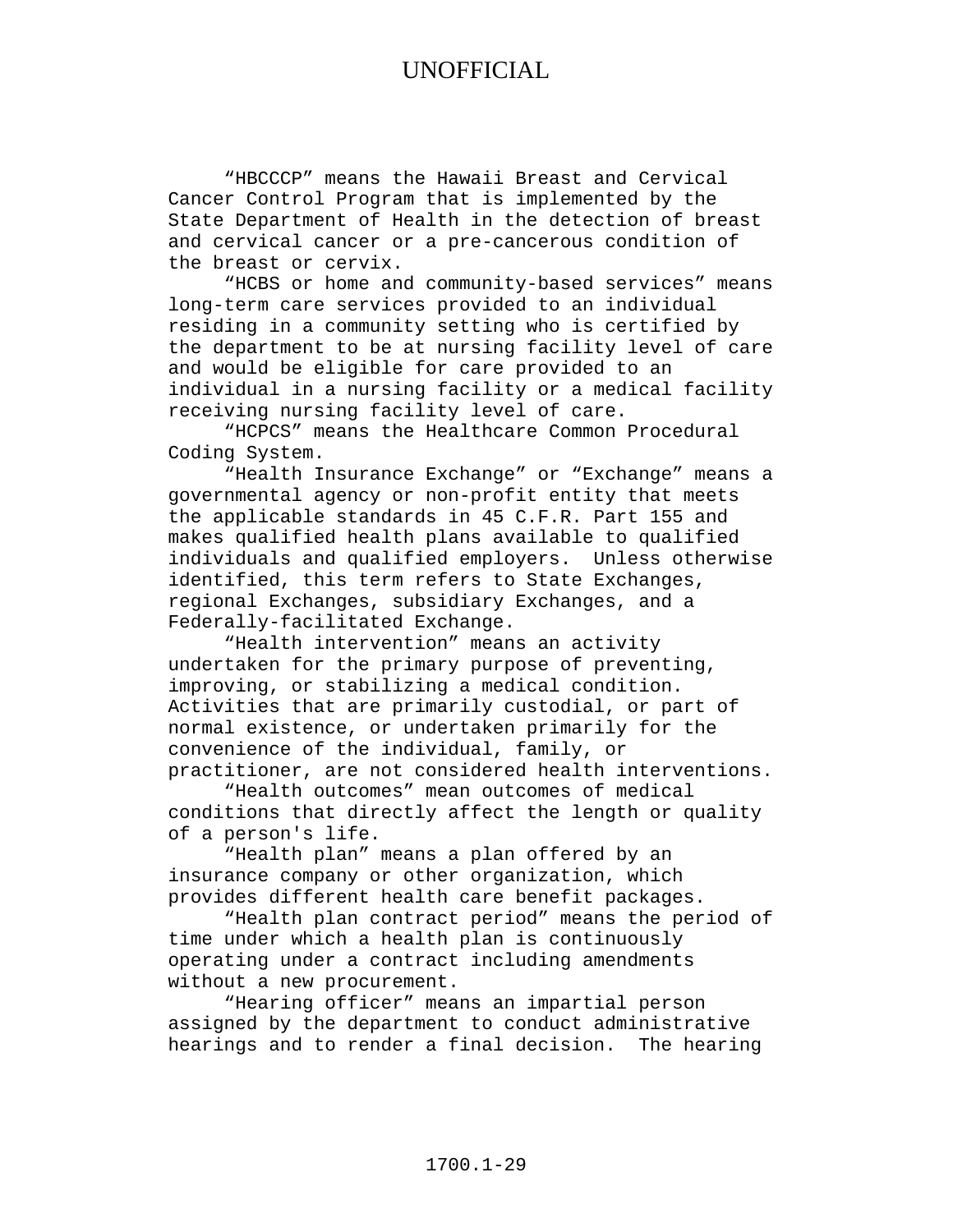officer shall not have been directly involved in the initial determination of the action in question.

"HIB" means hospital insurance benefits of the Medicare program (part A).

"Histocompatibility" means the matching of the tissue so the graft will not be rejected due to the presence of incompatible antigens.

"HIV/AIDS" means human immunodeficiency virus/acquired immunodeficiency syndrome, an infectious disease caused by the human immunodeficiency virus that damages the body's immune system and leads to the body's inability to fight off infection.

"Home" means the property that the individual lived in and in which the individual had an equity interest, prior to becoming medically institutionalized.

"Home equity" means the fair market value of an individual's home property less financial encumbrances.

"Hospice program" means a public or private organization or subdivision of either, that is primarily engaged in providing care to terminally ill individuals and is qualified as a Medicaid provider.

"HRS" or "Hawaii Revised Statutes" means the official codification of all the laws of a general and permanent nature of the State of Hawaii.

"ICF" means intermediate care facility.

"ICF-ID" means an intermediate care facility for individuals with intellectual disabilities.

"IEVS" or "income eligibility verification system" means a system of information acquisition and exchange for purposes of income and eligibility verification which meets the requirements of section 1137 of the Social Security Act (42 U.S.C. §1320b-7).

"Illegal non-citizen" means a non-citizen who is not lawfully admitted for permanent residence in the United States or was admitted legally for a limited period and did not leave when that time expired.

"Immediate family member" means an individual, their spouse, natural or legal children, their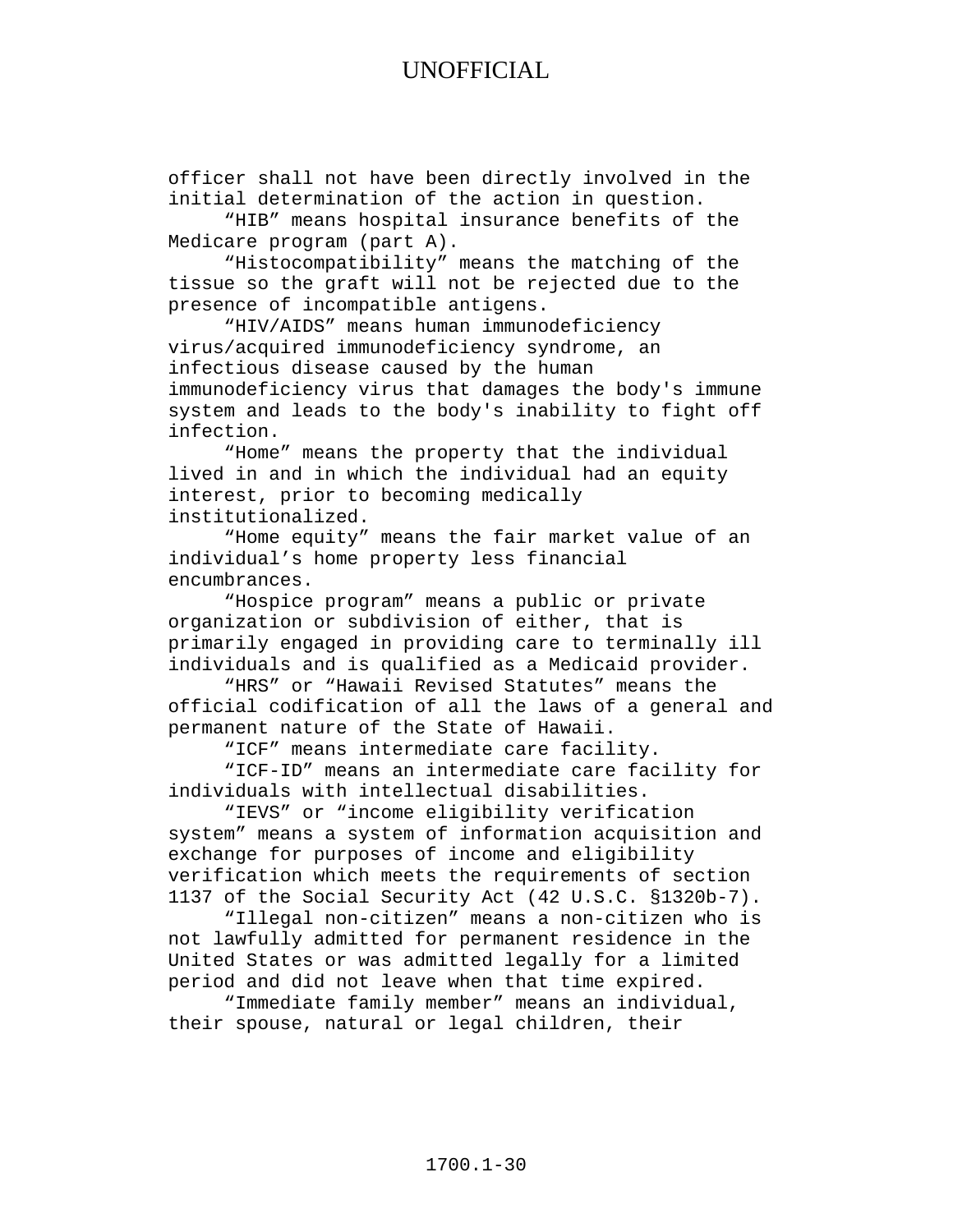siblings, their parents, and the spouses of these family members.

"Implementation date" means the date determined by the department, but no later than July 1, 2010, when participating health plans began delivering Basic Health Hawaii benefits to enrollees.

"INA" means the Immigration and Nationality Act. "Income" means any monies received by an individual or household during a given month.

"Indigent" means an individual who is considered eligible for Supplemental Security Income (SSI) or Medicaid, or both.

"Individual" psychotherapy means a face-to-face interaction between a therapist and an individual. The term encompasses a wide variety of therapies that differ in intensity and duration.

"Individualized service plan" means a written plan based upon an assessment of the individual's needs.

"Inflation adjustment" means the estimate of inflation in the costs of providing nursing facility services for a particular period as estimated in the CMS Nursing Home Without Capital Market Basket as reported in the Health Care Cost Review published quarterly by Global Insight, Inc., or its successor.

"Informal review" means a preliminary review conducted by department's med-QUEST eligibility office, administrative office, recovery staff, or investigations office staff at the written or oral request of an individual. An informal review is not the same as the administrative hearing.

"Informed consent" means a voluntary, knowing assent given in writing.

"Inpatient" means an individual who has been admitted to a medical institution as an inpatient on recommendation of a physician or dentist and who:

- Receives room, board and professional services in the institution for a 24 hour period or longer, or
- (2) Is expected by the institution to receive room, board and professional services in the institution for a 24 hour period or longer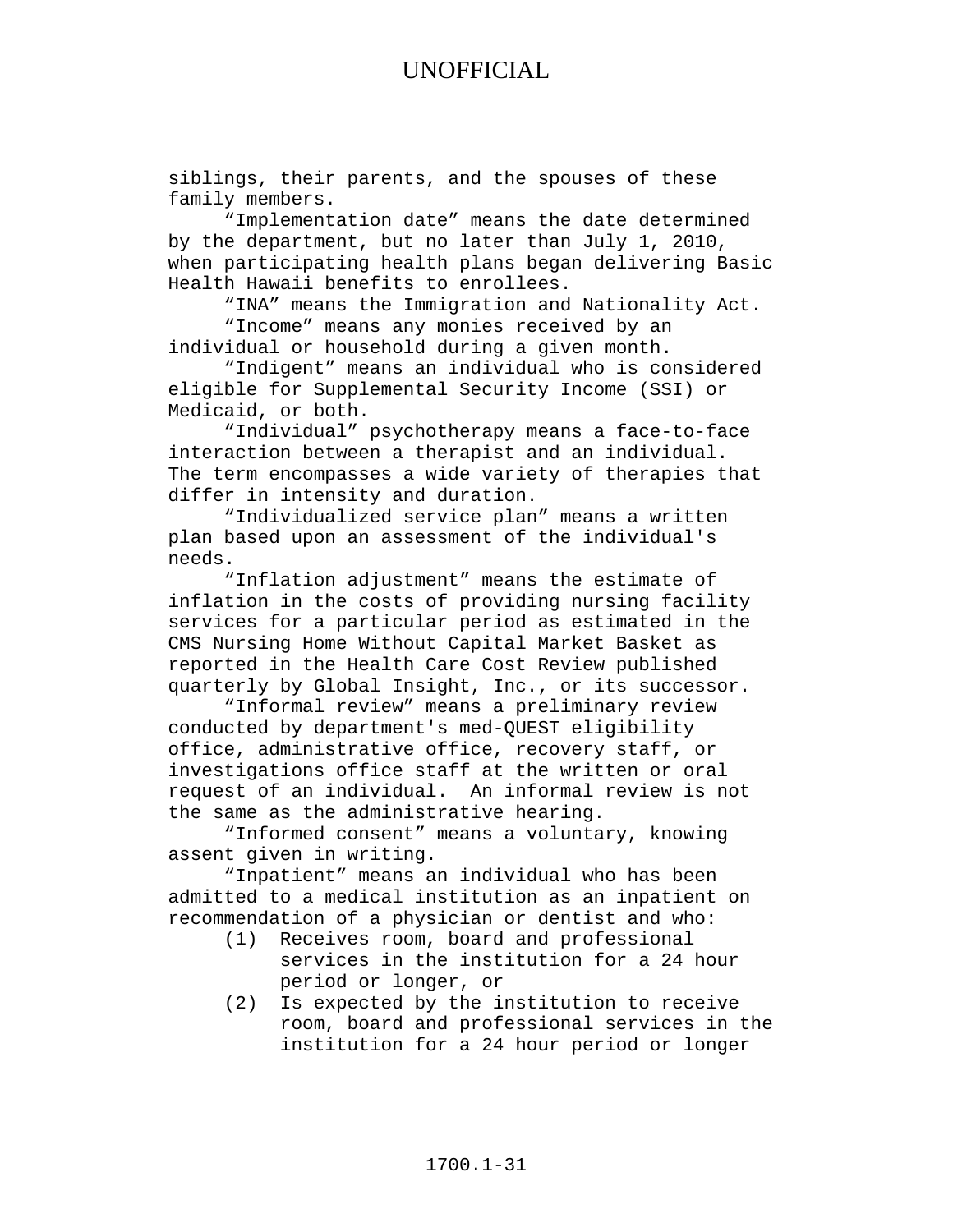even though the individual subsequently dies, is discharged, or is transferred to another facility and does not actually stay in the institution for 24 hours.

"Inpatient acute care" means inpatient acute care as defined by a nationally accepted severity and intensity standards (for example: interqual severity and intensity screening standards) provided in a hospital.

"INS" means the United States Department of Justice, Immigration and Naturalization Service.

"Institution for intellectual disability" means an institution (or distinct part of an institution) that:

- (1) Is primarily for the diagnosis, treatment, or rehabilitation of individuals with intellectual disability or related conditions, and
- (2) Provides, in a protected residential setting, ongoing evaluation, planning, twenty-four hour supervision, coordination, and integration of health or rehabilitative services to help individuals function at their greatest ability.

"Institution for mental diseases" means a hospital, nursing facility, or other institution of more than 16 beds that is primarily engaged in providing diagnosis, treatment or care of individuals with mental diseases, including medical attention, nursing care and related services. Whether an institution is an institution for mental diseases is determined by its overall character as that of a facility established and maintained primarily for the care and treatment of individuals with mental diseases, whether or not it is licensed as such. An institution for the intellectually disabled is not an institution for mental diseases.

"Institution for tuberculosis" means an institution that is primarily engaged in providing diagnosis, treatment, or care of individuals with tuberculosis, including medical attention, nursing care, and related services. Whether an institution is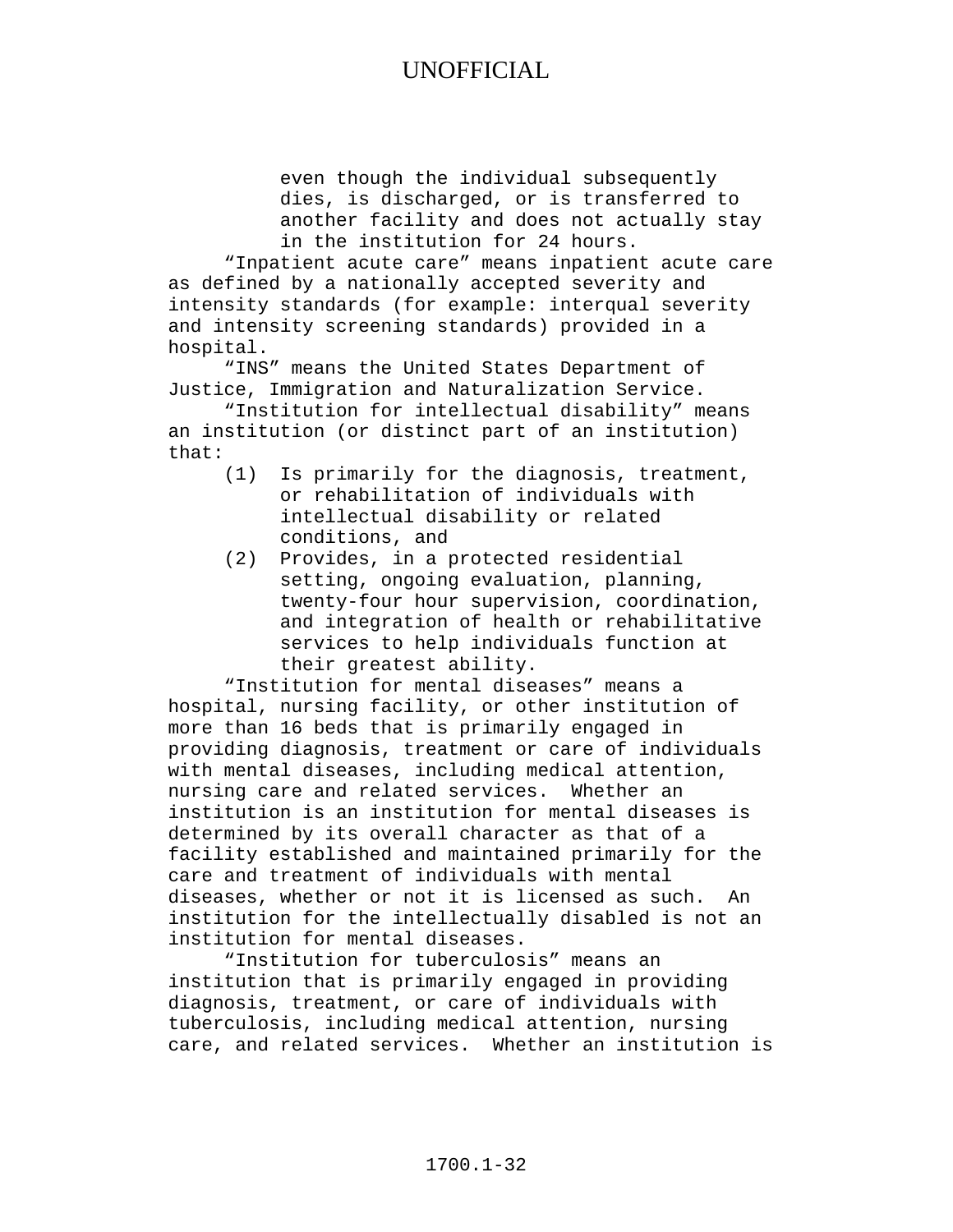an institution for tuberculosis is determined by its overall character as that of a facility established and maintained primarily for the care and treatment of tuberculosis, whether or not it is licensed as such.

"Institution or institutional facility" means an establishment that furnishes (in single or multiple facilities) food, shelter, and some treatment or services to four or more individuals unrelated to the proprietor.

"Institutionalized individual" means an individual who is or is likely to be an inpatient at a medical facility receiving nursing facility level of care, or an inpatient at a nursing facility for a continuous period of institutionalization, or a beneficiary of home and community based services.

"Insufficient experience" means that a provider's base year cost report indicates that the provider delivered less than one hundred days of care at a particular acuity level in the base year.

"Insurance affordability program" means a program that is one of the following:

- (1) A State Medicaid program under title XIX of the Social Security Act.
- (2) A State children's health insurance program (CHIP) under title XXI of the Social Security Act.
- (3) A State basic health program established under section 1331 of the Affordable Care Act.
- (4) A program that makes coverage in a qualified health plan through the Exchange with advance payments of the premium tax credit established under section 36B of the Internal Revenue Code available to qualified individuals.
- (5) A program that makes available coverage in a qualified health plan through the Exchange with cost-sharing reductions established under section 1402 of the Affordable Care Act.

"Intellectual disability" means significantly subaverage general intellectual functioning resulting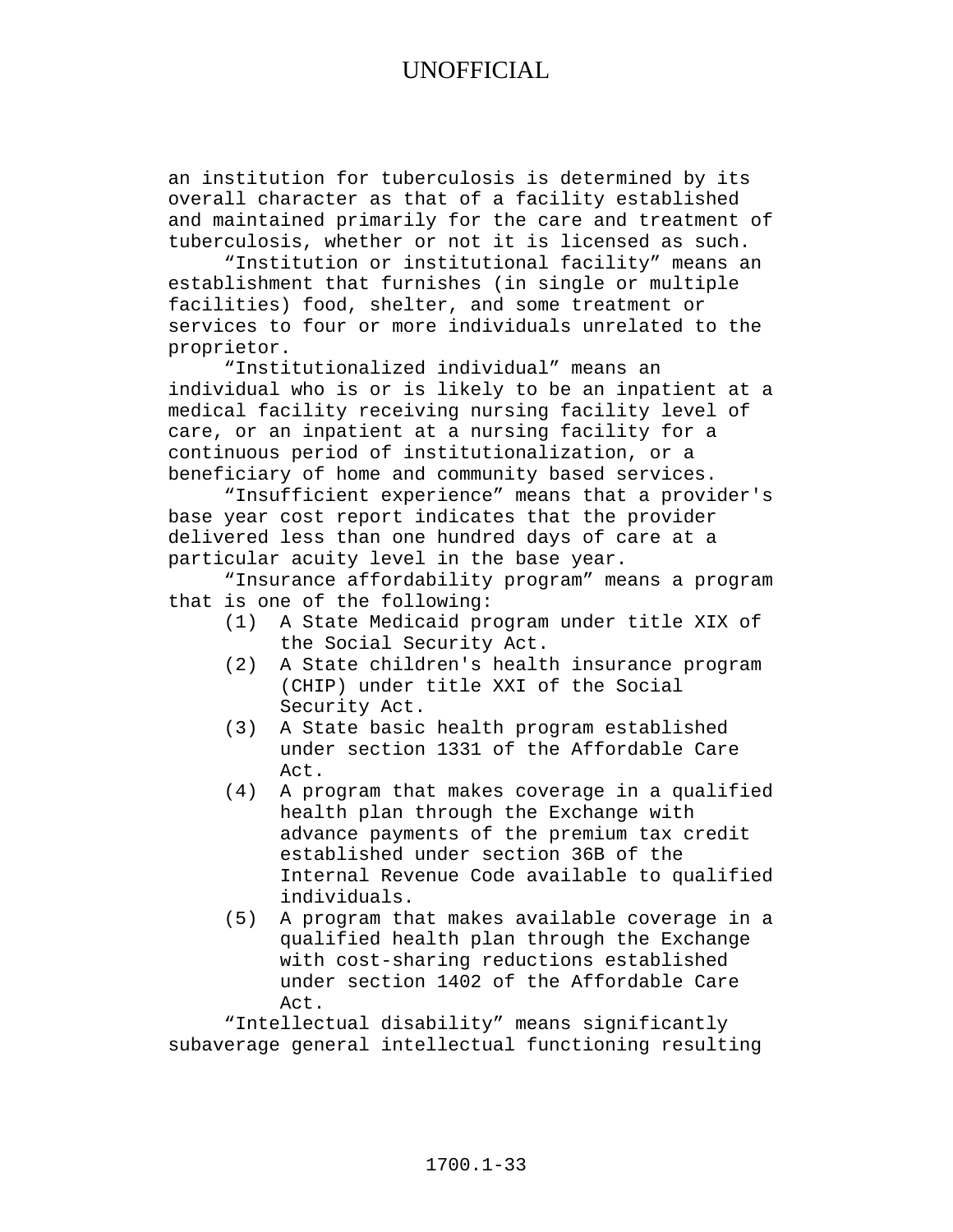in or associated with concurrent moderate, severe, or profound impairments in adaptive behavior and manifested during the developmental period:

- (1) General intellectual functioning is defined as the results obtained by assessment with one or more of the individually administered general intelligence tests developed for the purpose of assessing intellectual functioning;
- (2) Significantly subaverage intellectual functioning is defined as approximately IQ seventy or below;
- (3) Adaptive behavior is defined as the effectiveness or degree with which individuals meet the standards of personal independence and social responsibility expected for age and cultural group; and
- (4) Developmental period is defined as the period of time between birth and the eighteenth birthday.

"IRA" means an individual retirement account.

"Irrevocable trust" means a trust whose term and conditions cannot be amended under any circumstances, including a court order.

"Joint tenancy" means equal, undivided interest in real property by two or more individuals throughout each respective owner's life. Upon the death of an owner, title automatically passes to the surviving owner or owners. Owners may sell their interest in the property without the consent of the other owners, but in doing so will break the joint tenancy and leave the new owner as tenancy in common with the remaining owners.

"Lawfully present non-citizen" means a noncitizen who

- (1) Is a qualified non-citizen;<br>(2) Is in a valid nonimmigrant
- Is in a valid nonimmigrant status, as defined in 8 U.S.C. §1101(a)(15) or otherwise under the immigration laws as defined in 8 U.S.C. §1101(a)(17);
- (3) Is paroled into the United States in accordance with 8 U.S.C. §1182(d)(5) for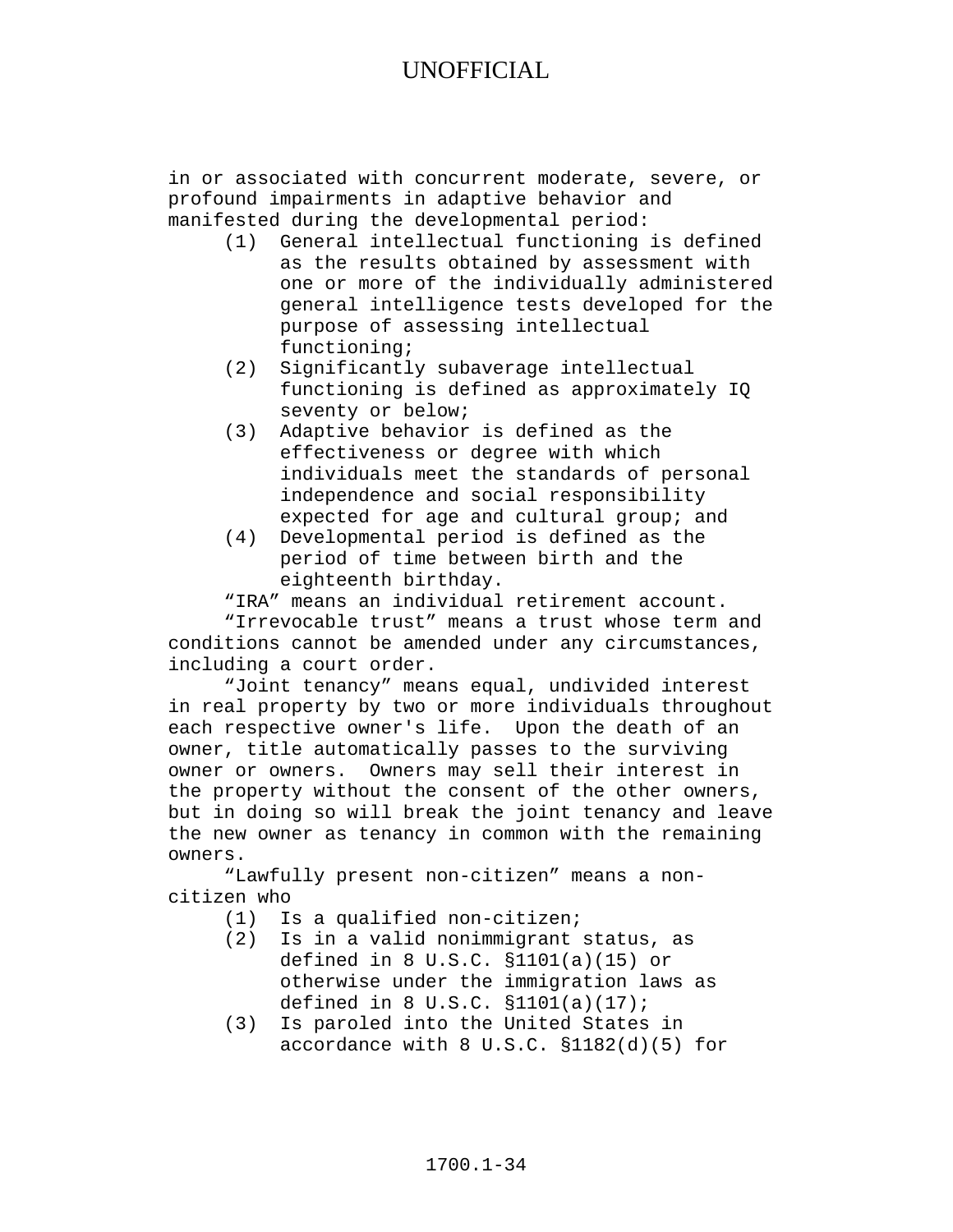less than 1 year, except for an individual paroled for prosecution, for deferred inspection or pending removal proceedings; (4) Belongs to one of the following classes: (A) Granted temporary resident status in accordance with 8 U.S.C. §1160 or §1255a, respectively; (B) Granted Temporary Protected Status (TPS) in accordance with 8 U.S.C. §1254a, and individuals with pending applications for TPS who have been granted employment authorization; (C) Granted employment authorization under 8 C.F.R. §274a.12(c); (D) Family Unity beneficiaries in accordance with section 301 of Public Law 101-649, as amended; (E) Under Deferred Enforced Departure (DED) in accordance with a decision made by the President; (F) Granted Deferred Action status; (G) Granted an administrative stay of removal under 8 C.F.R. part 241; (H) Beneficiary of approved visa petition who has a pending application for adjustment of status; (5) Is an individual with a pending application for asylum under 8 U.S.C. §1158, or for withholding of removal under 8 U.S.C. §1231, or under the Convention Against Torture who:<br>(A) Has been granted employment Has been granted employment authorization; or (B) Is under the age of 14 and has had an application pending for at least 180 days;

- (6) Has been granted withholding of removal under the Convention Against Torture;
- (7) Is a child who has a pending application for Special Immigrant Juvenile status as described in 8 U.S.C.  $$1101(a)(27)(J);$
- (8) Is lawfully present in American Samoa under the immigration laws of American Samoa; or,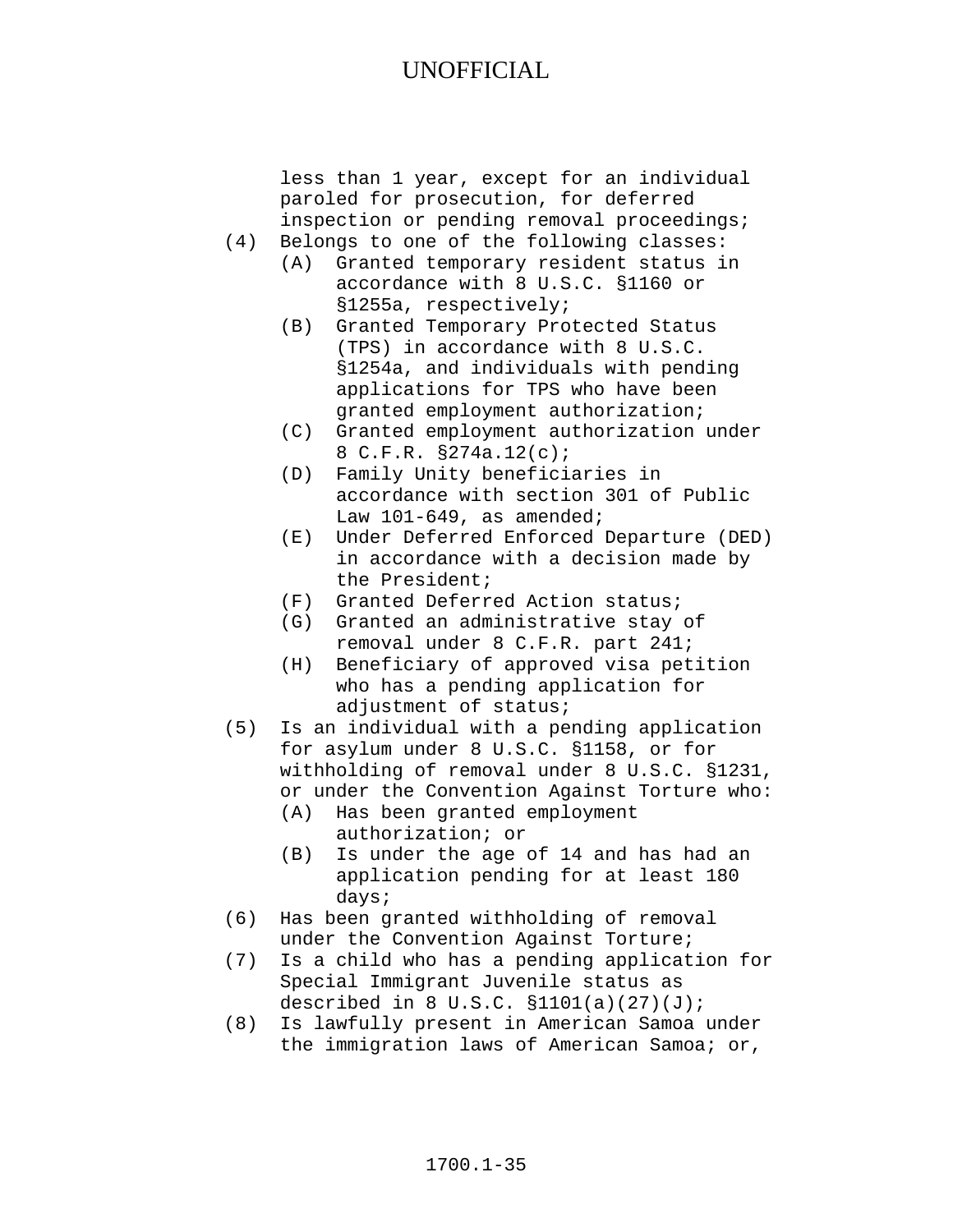- (9) Is a victim of a severe form of trafficking in persons, in accordance with the Victims of Trafficking and Violence Protection Act of 2000, Public Law 106-386, as amended (22 U.S.C. §7105(b));
- (10) Except that an individual with deferred action under the Department of Homeland Security's deferred action for childhood arrivals process, as described in the Secretary of Homeland Security's June 15, 2012 memorandum, shall not be considered to be lawfully present with respect to any of the above categories in paragraphs (1) through (9) of this definition.

"Legal permanent resident" means a non-citizen who is lawfully admitted as a permanent resident under the Immigration and Nationality Act.

"LEP" or "limited English proficient" means an individual does not speak English as their primary language and has a limited ability to read, write, speak, or understand English.

"Level A rate" means the PPS rate for care delivered by a provider to an acuity level A beneficiary in a nursing facility.

"Level B rate" means the PPS rate for care delivered by a provider to an acuity level B beneficiary in ICF/ID.

"Level C rate" means the PPS rate for care delivered by a provider to an acuity level C beneficiary in a nursing facility.

"Level D rate" means the PPS rate for care delivered by a provider to an acuity level D beneficiary in a nursing or medical facility.

"Licensed health professional" means a physician, physician assistant, nurse practitioner, physical, speech or occupational therapist, registered professional nurse, licensed practical nurse, or licensed or certified social worker.

"Life care community" means a continuing care retirement community that offers an insurance-type contract and provides all levels of care. Little or no change is made in the monthly fee, regardless of the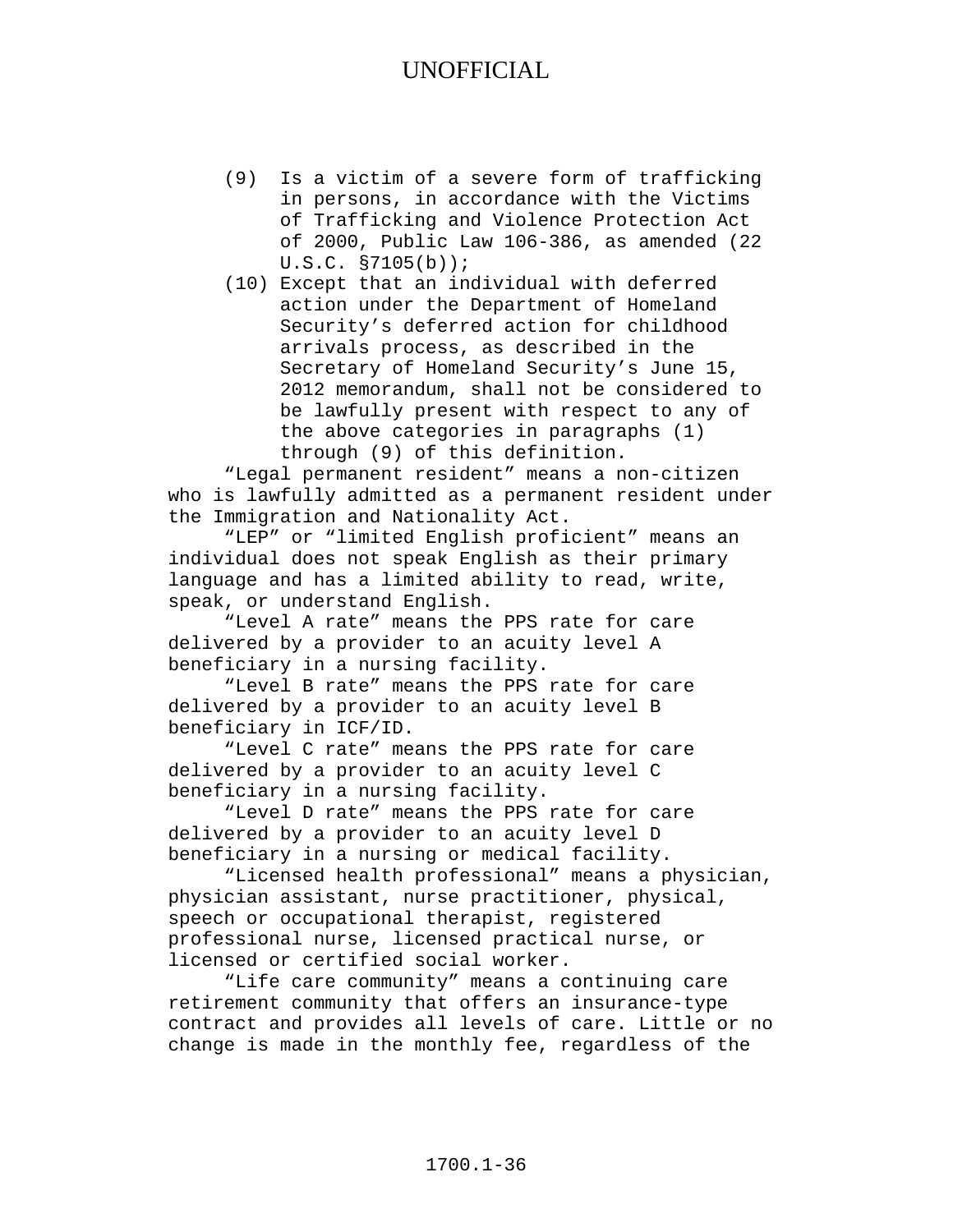level of medical care required by the beneficiary, except for cost of living increases.

"Life estate" means the value of a property that is allocated between the life tenant and the remainderman.

"Life interest" means a type of real property ownership that gives the owner the use of the property or the right to income generated by a property during the lifetime of the owner, or both.

"Life tenant" means a life estate holder who is entitled to certain property rights and the right to reside on the property for the duration of the holder's life or the life of another.

"Liquid asset" means cash and any other personal property that can be quickly converted to cash. Examples are bank accounts, bonds, and stocks.

"LIS" or "Low Income Subsidy program" means a program that assists with the cost of the monthly premiums and cost-sharing related to Medicare Part D.

"Long-term institutional services" means services provided to an individual by a medical institution such as a nursing facility or intermediate care facility for the intellectually or developmentally disabled.

"Look-back period" means the period prior to and including the month of application for medical assistance for long-term care services during which assets that were transferred for less than fair market value shall be evaluated to determine if a penalty period is applicable.

"Low income benchmark premium amount" means the minimum monthly premium that is charged for the standard prescription drug coverage under Part D by the CMS approved prescription drug plans.

"Low income utilization rate" means the sum of the following:<br>(1) A fr

- A fraction (expressed as a percentage)-<br>(A) The numerator of which is the sum
	- The numerator of which is the sum (for a period) of (I) the total revenue paid the hospital for individual services under a state plan under Title XIX of the Social Security Act and (II) the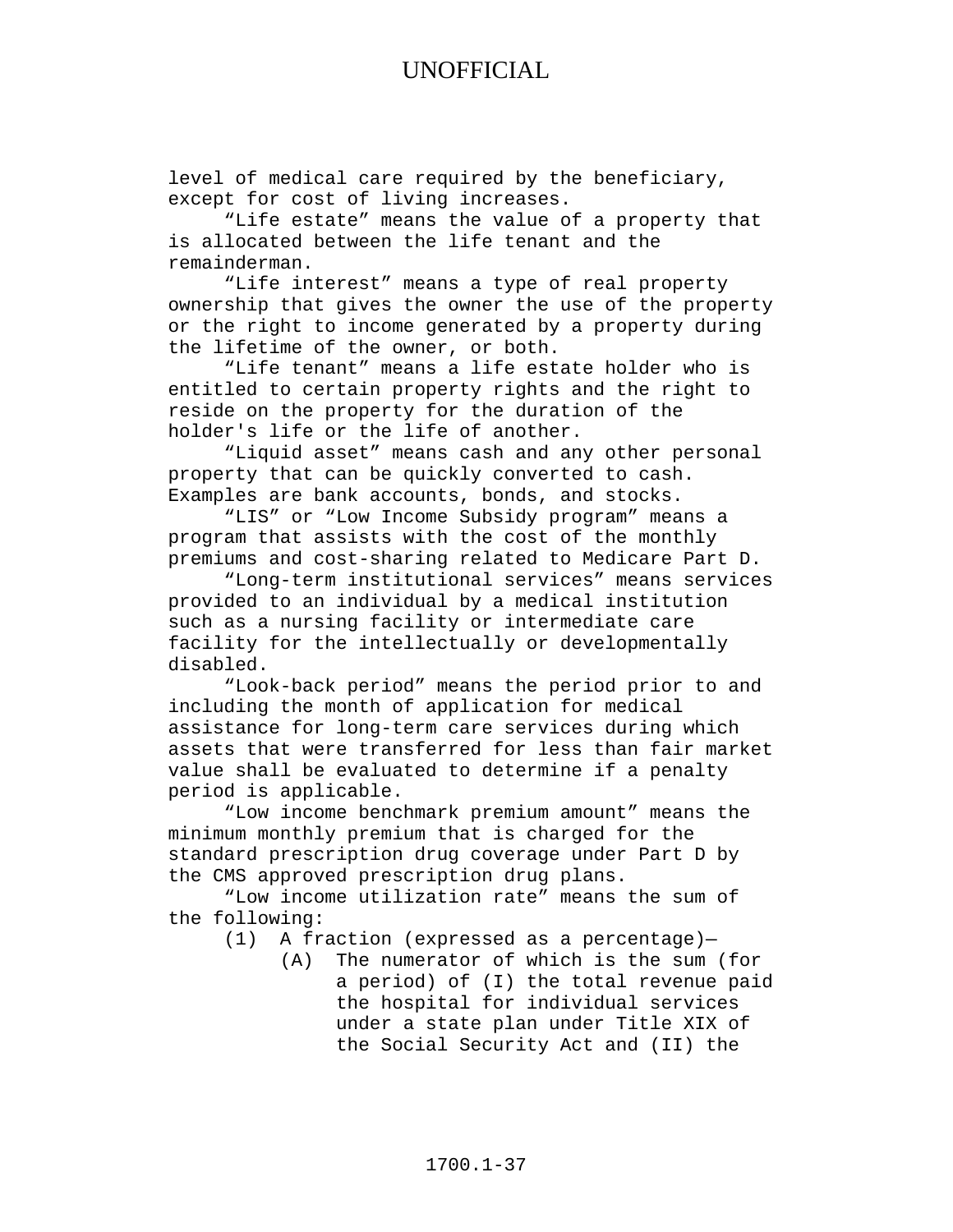amount of the cash subsidies for individual services received directly from state and local governments; and

- (B) The denominator of which is the total amount of revenues of the hospital for individual services (including the amount of such cash subsidies for individual services) in the period; and
- (2) A fraction (expressed as a percentage)—
	- (A) The numerator of which is the total amount of the hospital's charges for inpatient hospital services which are attributable to charity care in a period; and
	- (B) The denominator of which is the total amount of the hospital's charges for inpatient hospital services in the hospital in the period.

The numerator under subparagraph 2(A) shall not include contractual allowances and discounts (other than for indigent individuals not eligible for medical assistance under a state plan approved under Title XIX of the Social Security Act).

"LTC" or "long-term care" means services provided to a beneficiary by a medical institution such as a skilled nursing facility, intermediate care facility, or an intermediate care facility for the intellectually or developmentally disabled.

"LTSS" or "long-term services and supports" means services provided to a beneficiary in an inpatient medical facility receiving nursing facility level of care or to a resident of a nursing facility level of care. These facilities include assisted living facilities, expanded adult care homes, community care foster family homes, nursing facilities, and sub-acute units.

"MAGI" or "modified adjusted gross income" means adjusted gross income in accordance with 26 C.F.R. §1.62-1(c) increased by—

(1) Amounts excluded from gross income under 26 U.S.C. §911-3;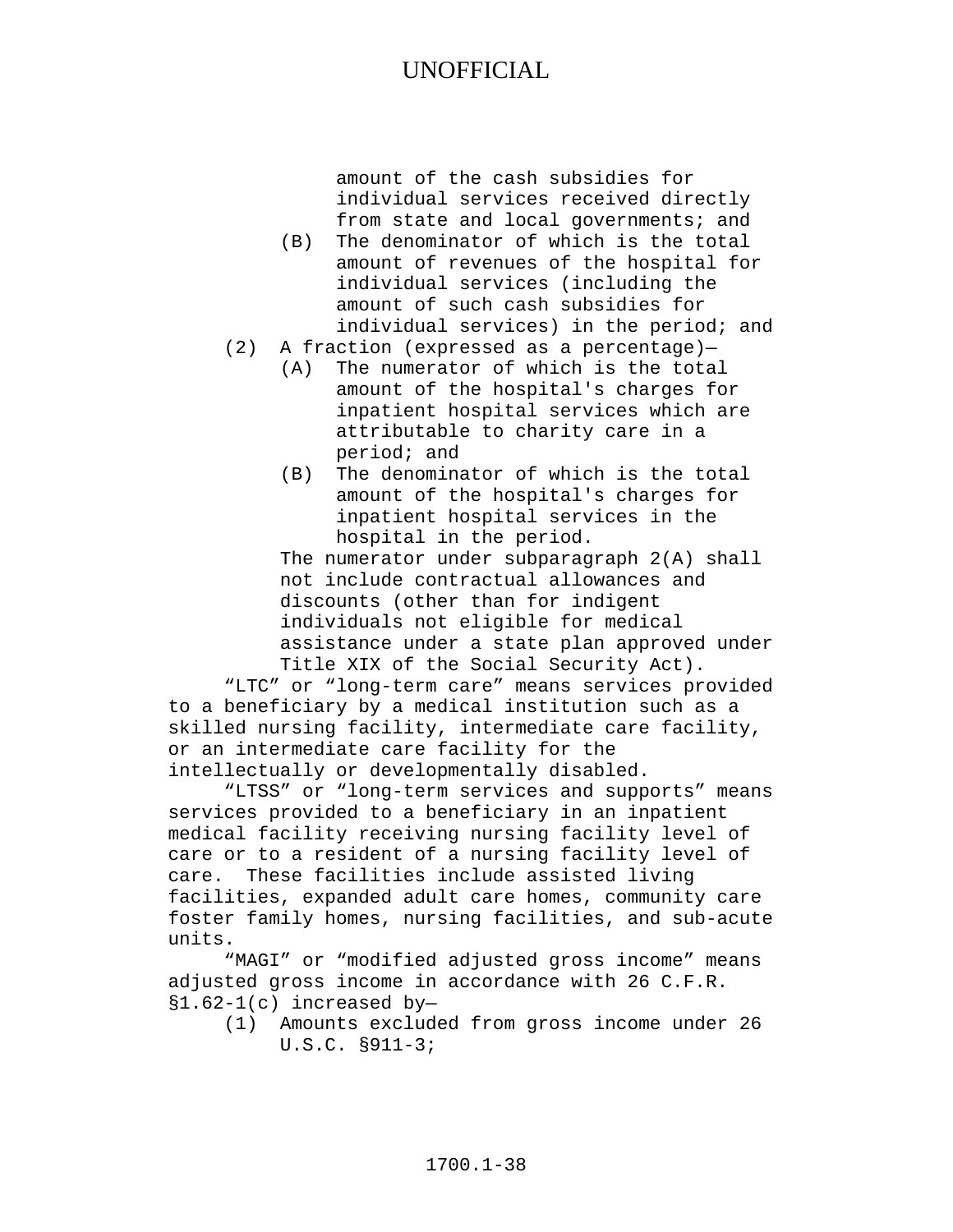- (2) Tax-exempt interest the taxpayer receives or accrues during the taxable year; and
- (3) Social security benefits in accordance with 26 U.S.C. §86(d), not included in gross income.

"MAGI-excepted individual" means an individual, whose eligibility for medical assistance does not require a determination of income by the agency, including, but not limited to individuals:

- (1) Receiving or deemed to be receiving SSI benefits;
- (2) Age sixty-five years or older when age is a condition of eligibility;
- (3) Whose eligibility is being determined on the basis of being blind or disabled;
- (4) Requesting coverage of long-term services and supports for the purpose of being evaluated for an eligibility group under which long-term care services and supports are covered;
- (5) Eligible for Medicare cost sharing assistance; or
- (6) Who is being evaluated for coverage as medically needy.

"Maintenance therapy" means medical and psychiatric services provided to individuals to prevent, decline, or sustain the maintenance of their functional state.

"Managed care" means a comprehensive approach to the provision of healthcare that combines clinical services and administrative procedures within an integrated, coordinated system to provide timely access to primary care and other necessary services in a cost-effective manner.

"Mass change" means a change initiated by the state or federal government which affects the eligibility criteria of the entire caseload or a significant and identifiable portion of the caseload.

"Medicaid" means the following federal-state programs, established and administered by the State, that provide medical care and long-term care services to eligible individuals in the State: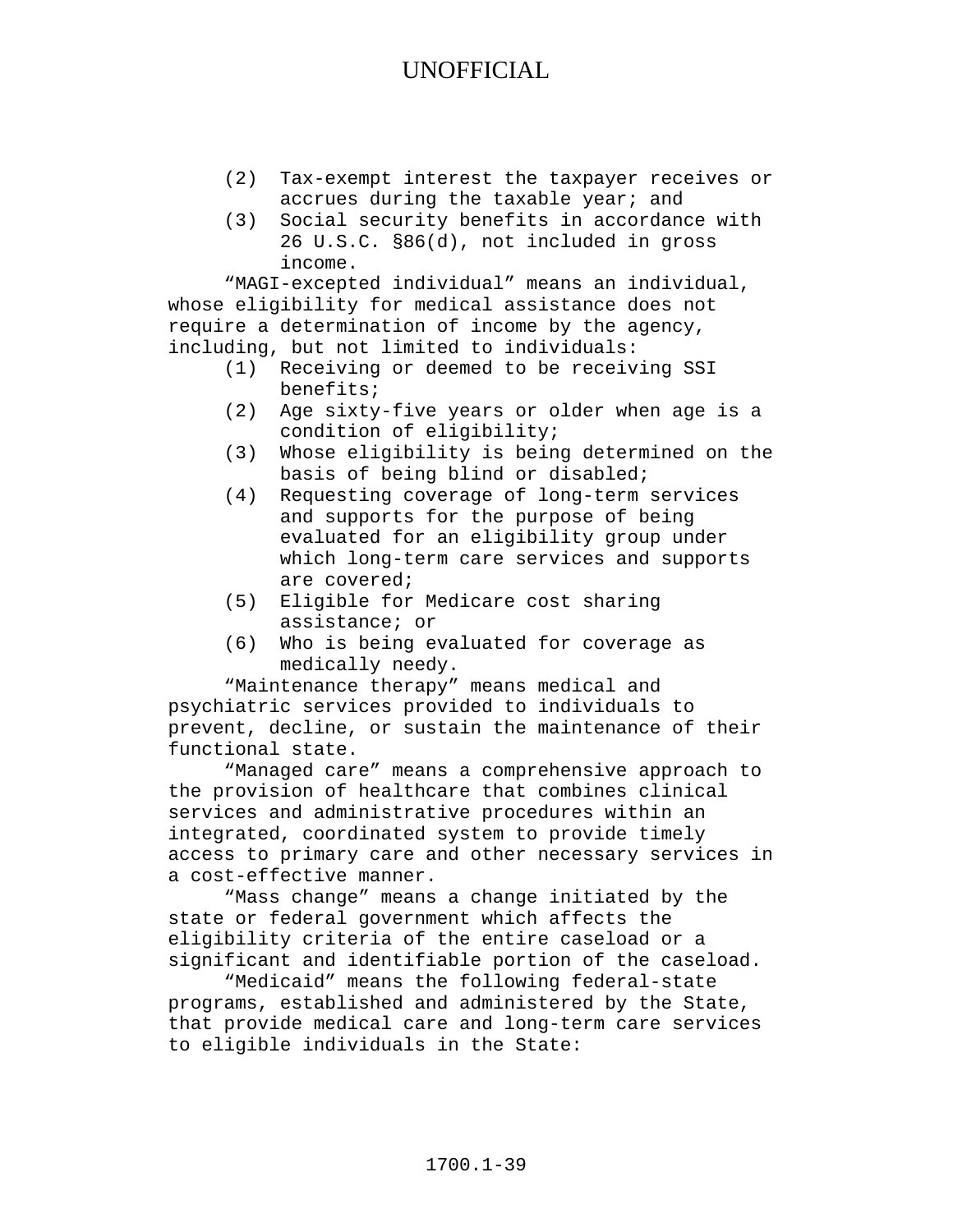- (1) Medicaid under Title XIX of the Social Security Act;
- (2) The State children's health insurance program (CHIP) under Title XXI of the Social Security Act; and
- (3) The section 1115 demonstration project under Title XI of the Social Security Act (42 U.S.C. subchapters XIX, XXI, and XI).

"Medicaid agency" means the single State agency designated or established by the State in accordance with 42 C.F.R. §431.10(b) to administer or supervise the administration of the state plan.

"Medicaid qualifying trust" means a trust or similar legal device, established on or before August 10, 1993 by an individual or an individual's spouse under which the individual is the beneficiary of all or part of the payments from the trust and the distribution of the trust is determined by the trustee(s) permitted to exercise any discretion in the distribution to the individual.

"Medicaid utilization rate" means a fraction (expressed as a percentage), the numerator of which is the hospital's number of inpatient days attributable to individuals who (for such days) were eligible for medical assistance approved under Title XIX of the Social Security Act in a period, and the denominator of which is the total number of the hospital's inpatient days in that period.

"Medical assistance" means medical care and longterm care services provided to or paid for on behalf of eligible individuals through Medicaid, and state medical assistance.

"Medical condition" means a disease, an illness, or an injury. A biological or psychological condition that lies within the range of normal human variation is not considered a disease, illness, or injury.

"Medical education" means direct costs associated with an approved intern and resident teaching program as defined in the Medicare provider reimbursement manual, publication HIM-15.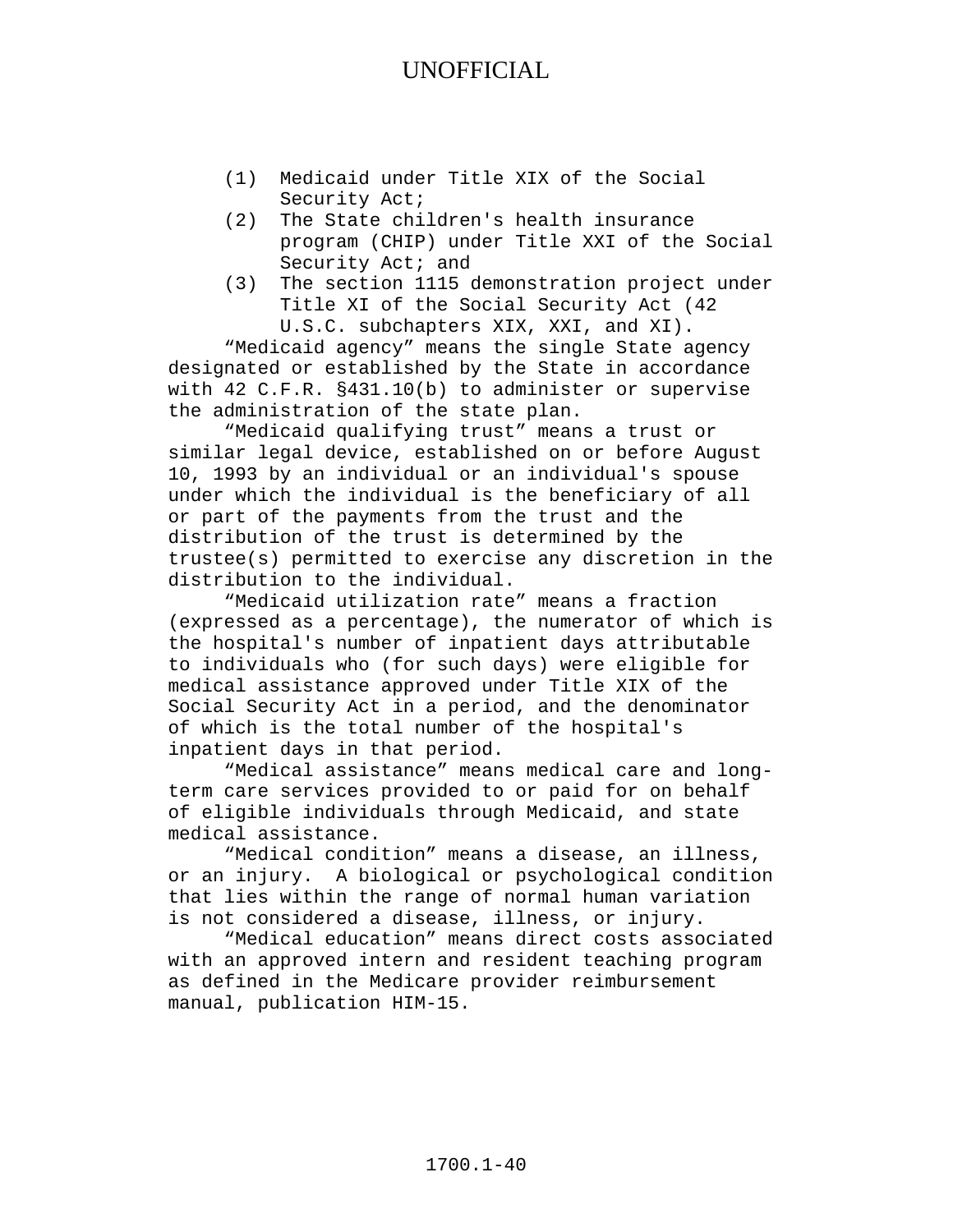"Medical evaluation" means an evaluation by a physician to eliminate the possibility that the mental impairment is due to a physical illness.

"Medical facility" means a facility which:

- (1) Is organized to provide medical care, including nursing and convalescent care;
- (2) Has the necessary professional personnel, equipment, and facilities to manage the medical, nursing, and other health needs of the individuals on a continuing basis in accordance with accepted standards;
- (3) Is authorized under State law to provide medical care; and
- (4) Is staffed by professional personnel who have clear and definite responsibility to the institution in the provision of professional medical and nursing services including adequate and continual medical care and supervision by a physician, sufficient registered nurse or licensed practical nurse supervision and services and nurse aid services to meet nursing care needs, and appropriate guidance by a physician on the professional aspects of operating the facility.

"Medical institution" means an institution that:<br>(1) Is organized to provide medical care,

- Is organized to provide medical care, including nursing and convalescent care;
- (2) Has the necessary professional personnel, equipment, and facilities to manage the medical, nursing, and other health needs of individuals on a continuing basis in accordance with accepted standards;
- (3) Is authorized under State law to provide medical care; and
- (4) Is staffed by professional personnel who are responsible to the institution for professional medical and nursing services. The services must include adequate and continual medical care and supervision by a physician; registered nurse or licensed practical nurse supervision and services and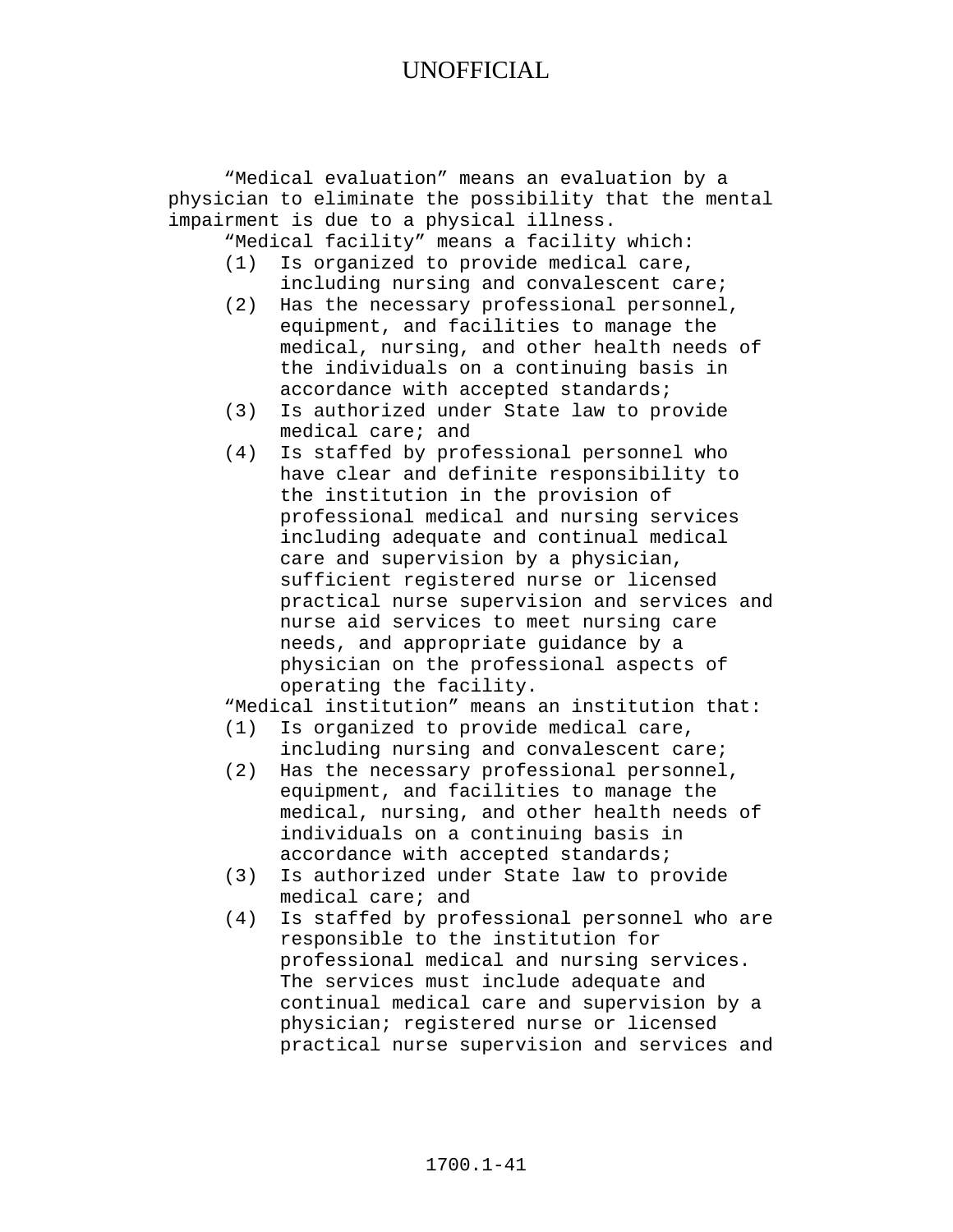nurses' aid services, sufficient to meet nursing care needs; and a physician's guidance on the professional aspects of operating the institution.

"Medical necessity" means those procedures and services, as determined by the department, which are considered to be necessary and for which payment will be made. Medically necessary health interventions (services, procedures, drugs, supplies, and equipment) must be used for a medical condition. There shall be sufficient evidence to draw conclusions about the<br>intervention's effects on health outcomes. The intervention's effects on health outcomes. evidence shall demonstrate that the intervention can be expected to produce its intended effects on health outcomes. The intervention's beneficial effects on health outcomes shall outweigh its expected harmful effects. The intervention shall be the most costeffective method available to address the medical condition. Sufficient evidence is provided when evidence is sufficient to draw conclusions, if it is peer-reviewed, is well-controlled, directly or indirectly relates the intervention to health outcomes, and is reproducible both within and outside of research settings.

"Medical pensioner" means a person receiving medical assistance under the medical payments for pensioner's program.

"Medically frail" includes individuals:

- With disabling mental disorders (including children with serious emotional disturbances and adults with serious mental illness);
- (2) With serious and complex medical conditions;
- (3) With a physical, intellectual or developmental disability that significantly impairs their ability to perform 1 or more activities of daily living; or
- (4) With a disability determination based on criteria under the Social Security Act.

"Medically institutionalized" means an individual who is an inpatient in a nursing facility, intermediate care facility for the developmentally or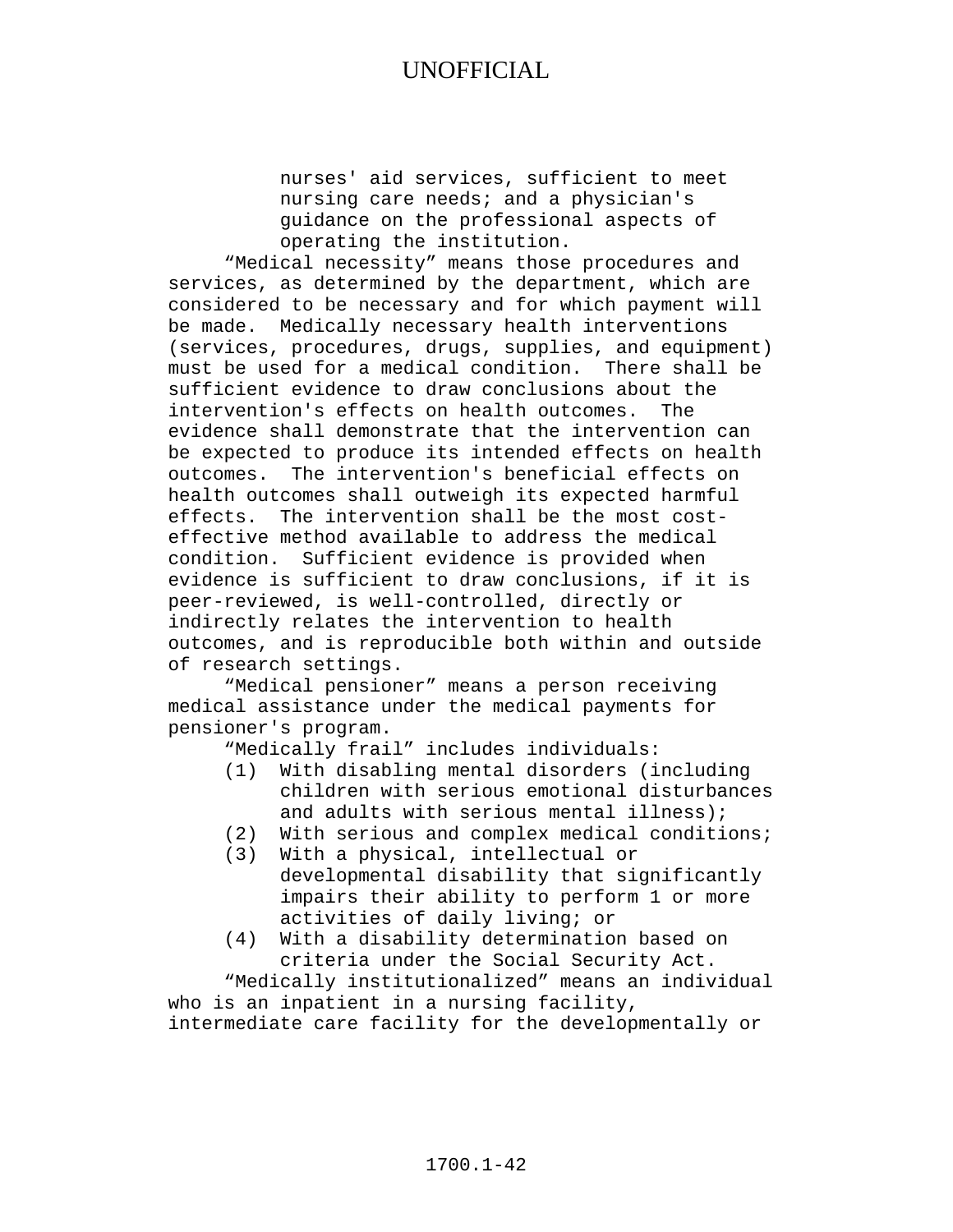intellectually disabled, or a medical facility receiving a nursing facility level of care.

"Medically needy" means families, children, aged, blind, or disabled individuals who are otherwise eligible for Medicaid, who are not mandatory or optional categorically needy, whose resources are within limits set under the State Plan, but whose income exceeds the appropriate income standard and the excess may be reduced with incurred medical or remedial expenses or both to establish Medicaid eligibility.

"Medically needy income standard" means the medical standard of assistance as determined by the department in compliance with federal regulations related to the financial assistance program for an individual or household of applicable size.

"Medicare" means the health care insurance program for the aged and disabled administered by the Social Security Administration under title XVIII of the Social Security Act.

"Medicare Advantage – Prescription Drug (MA-PD) Plan" means a health plan approved by Medicare and run by private companies. This plan must provide all Part A and Part B services and may offer additional services including Part D drug coverage. MA-PD plans include: Medicare Preferred Provider Organizations (PPO), Medicare Health Maintenance Organizations (HMO), Medicare Private Fee-for-Service (PFFS) plans, Medicare Medical Savings Account (MSA) plans and Medicare Special Needs Plans (SNP).

"Medicare Part D Prescription Drug Benefit Program" means the federal prescription benefit provided under the Medicare Modernization Act.

"Medicare principles of reimbursement" means that body of accounting, cost finding, cost allocation, and cost limit principles that has developed over time in the administration of the Medicare program under Title XVIII of the Social Security Act. It includes, without limitation, the principles identified in the following authorities:

(1) The Social Security Act, 42 U.S.C. §§1395 et seq.;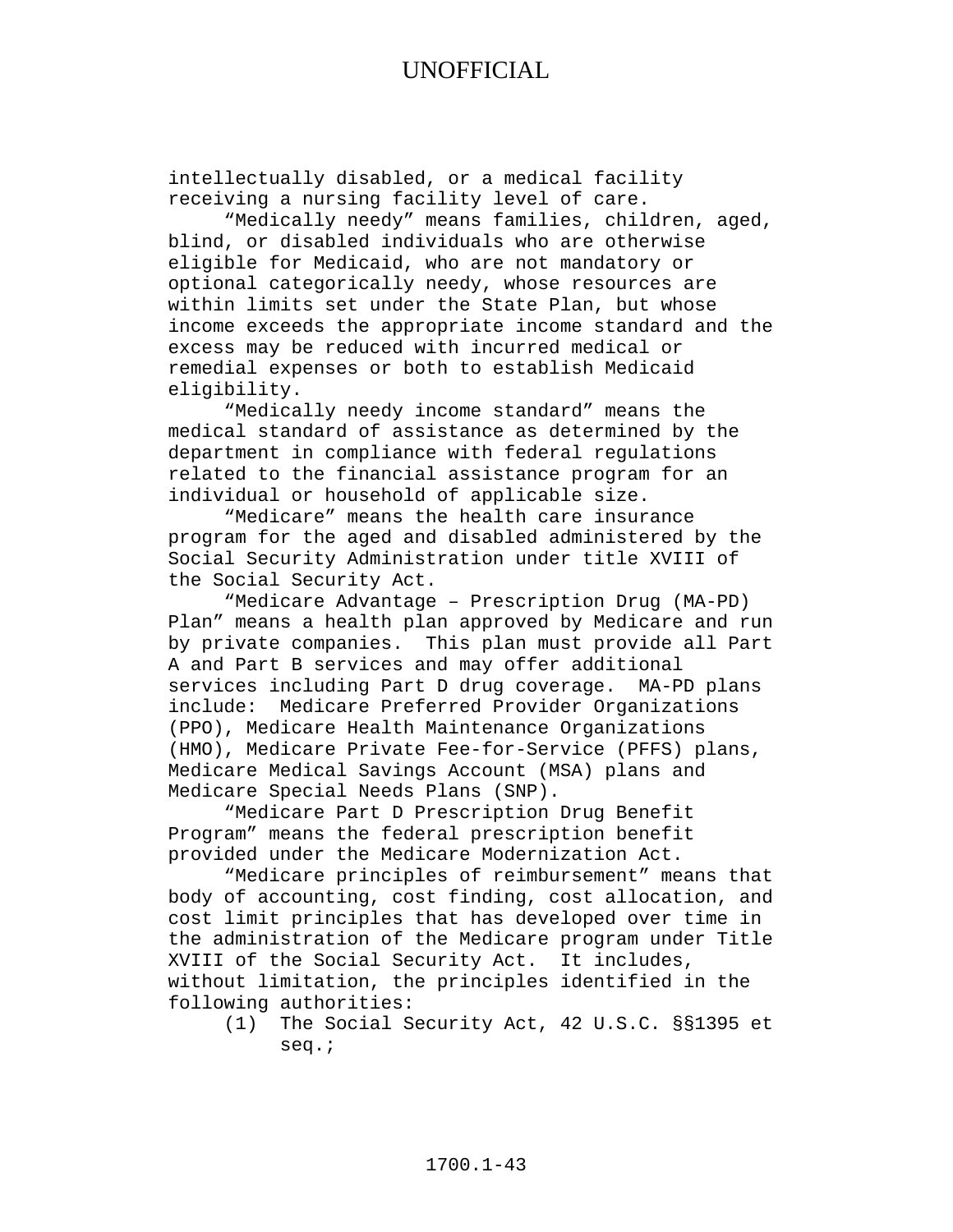- (2) The regulations promulgated pursuant to that Act, including 42 C.F.R. Part 413;
- (3) Manuals published by the Health Care Financing Administration, including HCFA Pub. No. 15; and
- (4) Intermediary letters and bulletins disseminated by the Health Care Financing Administration, now known as the Centers for Medicare and Medicaid Services (CMS).

"Medicare savings programs" means the Qualified Medicare Beneficiary (QMB), Specified Low Income Medicare Beneficiary (SLMB) and the Qualifying Individual (QI) programs.

"Med-QUEST administrator" means the administrative head of the Med-QUEST division of the department of human services.

"Med-QUEST Division" means the offices of the department of human services which oversees, administers, determines eligibility, and provides medical assistance and services for State residents.

"Member" means an individual who meets all eligibility requirements of the special group, and for whom all applicable expenditure shares have been paid.

"Mental illness" refers to a current primary or secondary diagnosis of a mental disorder as defined in the Diagnostic and Statistical Manual of Mental Disorders, 3rd Edition, Revised and does not have a primary diagnosis of dementia (including Alzheimer's disease or a related disorder).

"Minimum essential coverage" means coverage defined in section 5000A(f) of subtitle D of the Code, as added by section 1401 of the Affordable Care Act, and implementing regulations of such section issued by the Secretary of the Treasury.

"MMA" means the Medicare Prescription Drug, Improvement, and Modernization Act of 2003.

"National accreditation organization" means, but is not limited to, the following national accreditation organizations for community mental health rehabilitative services:

(1) The Council on Accreditation (COA);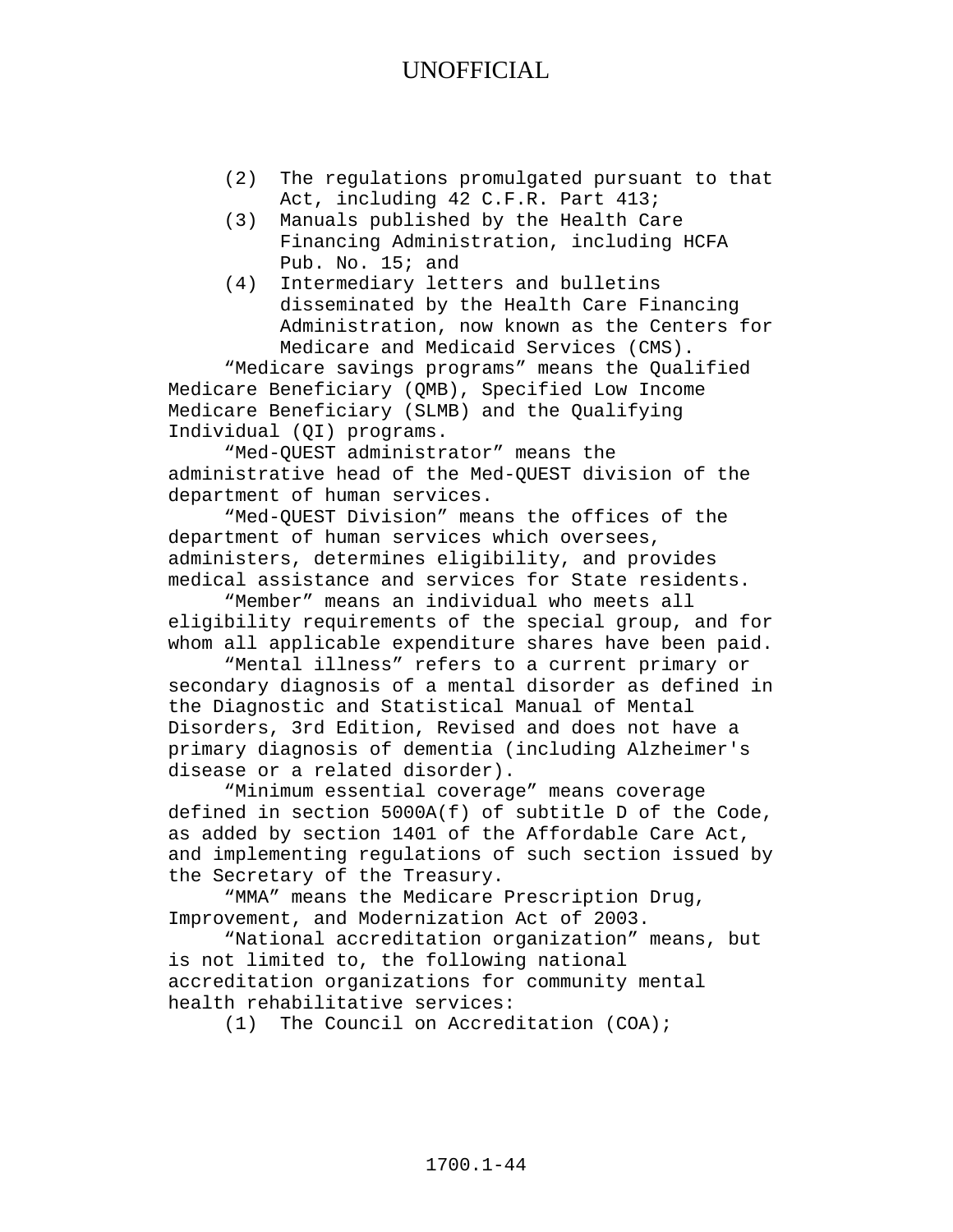- (2) The Commission on Accreditation of Rehabilitation Facilities (CARF); or
- (3) The Joint Committee on Accreditation of Healthcare Organizations (JCAHO).

"New beds" means beds of providers that were placed into service after the implementation of the Hawaii Medicaid program's initial prospective payment system.

"New provider" means a provider that does not have a cost report in the base year that reflects at least a full twelve months of operations.

"NF" or "nursing facility" means a free-standing or a distinct part of a facility that is licensed and certified to provide appropriate care to individuals referred by a physician. Such individuals are those who need twenty-four hour a day assistance with the normal activities of daily living, need care provided by licensed nursing personnel and paramedical personnel on a regular, long-term basis, and may have a primary need for twenty-four hours of skilled nursing care on an extended basis and regular rehabilitation services.

"Non-applicant" means an individual who is not seeking an eligibility determination for himself and is included in an individual's household to determine eligibility for an applicant or beneficiary.

"Non-citizen" has the same meaning as the term alien as defined in section 101(a)(3) of the Immigration and Nationality Act (INA), (8 U.S.C. §1101(a)(3)) and includes any individual who is not a citizen or national of the United States, as defined in 8 U.S.C. §1101(a)(22).

"Non-covered services" means those services not covered under the scope and content of the medical assistance program.

"Non-dual eligible" means an individual who does not meet the definition of a full benefit dual eligible.

"Non-returning plan" means a participating health plan that has a current, but no new contract with the department.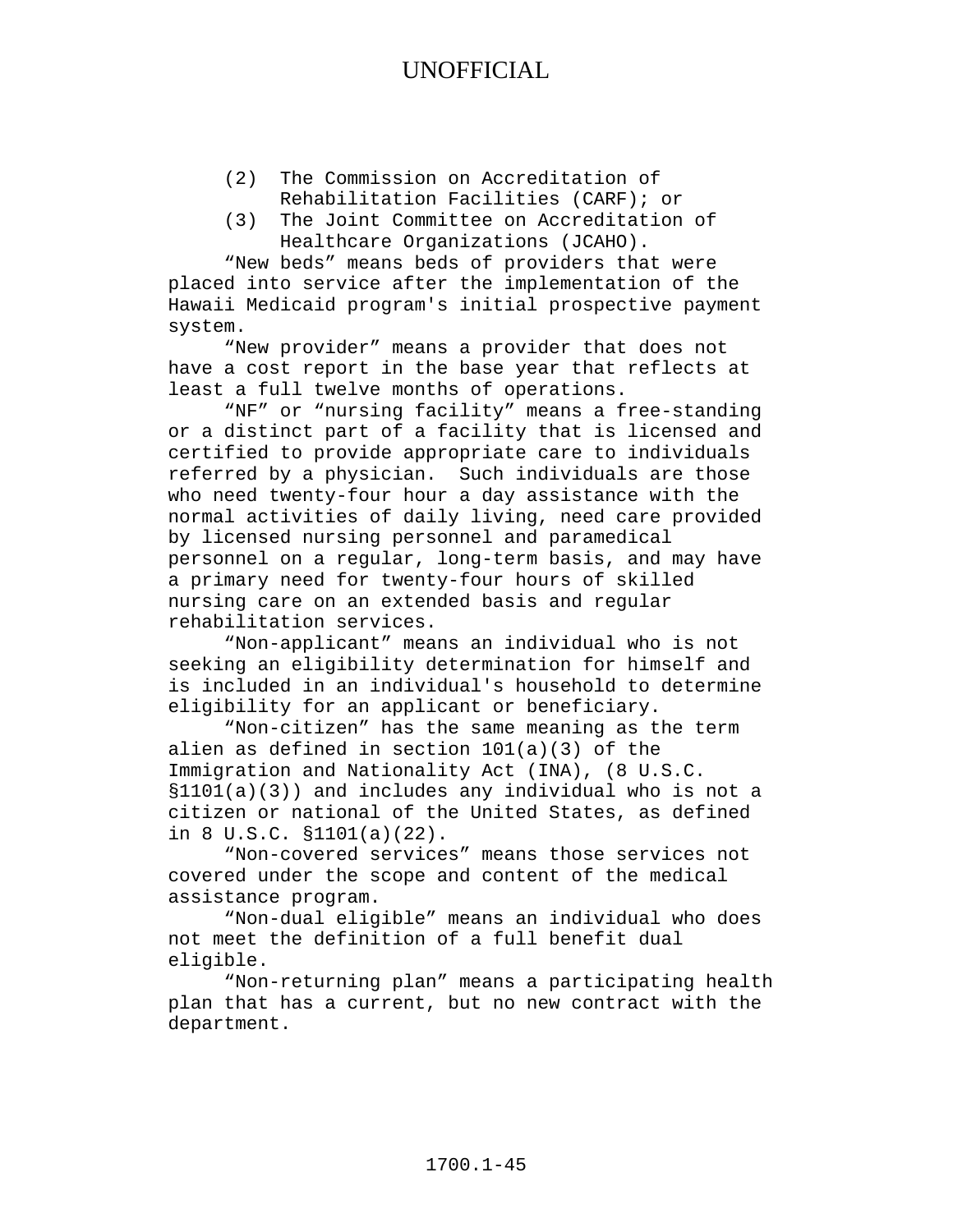"Not at risk for rapid deterioration" mean individuals who can be placed in a non-acute care setting without risk to the individuals' health and safety.

"Nurse aide" means any individual providing nursing or nursing-related services to individuals in a nursing facility but does not include an individual who:

- (1) Is a licensed health professional; or
- (2) Volunteers to provide such services without monetary compensation.

"Nurse practitioner" means a registered professional nurse who is currently licensed to practice in the state, and who meets one of the following conditions for practice in a NF or ICF-ID:

- (1) Is currently certified as a gerontological nurse practitioner by the American Nurses' Association;
- (2) Has satisfactorily completed a formal one academic year educational program that:
	- (A) Prepares registered nurses to perform an expanded role in the delivery of care in the field of gerontology or intellectual disability, whichever is appropriate;
	- (B) Includes at least four months (in the aggregate) of classroom instruction and a component of supervised clinical practice; and
	- (C) Awards a degree, diploma, or certificate to individuals who successfully complete the program; or
- (3) Has successfully completed a formal educational program (for preparing registered nurses to perform an expanded role in the delivery of care in the field of gerontology or intellectual disability, whichever is appropriate) that does not meet the above requirements of (2) of this definition, and has been functioning in an expanded role in the delivery of care in the respective fields of gerontology or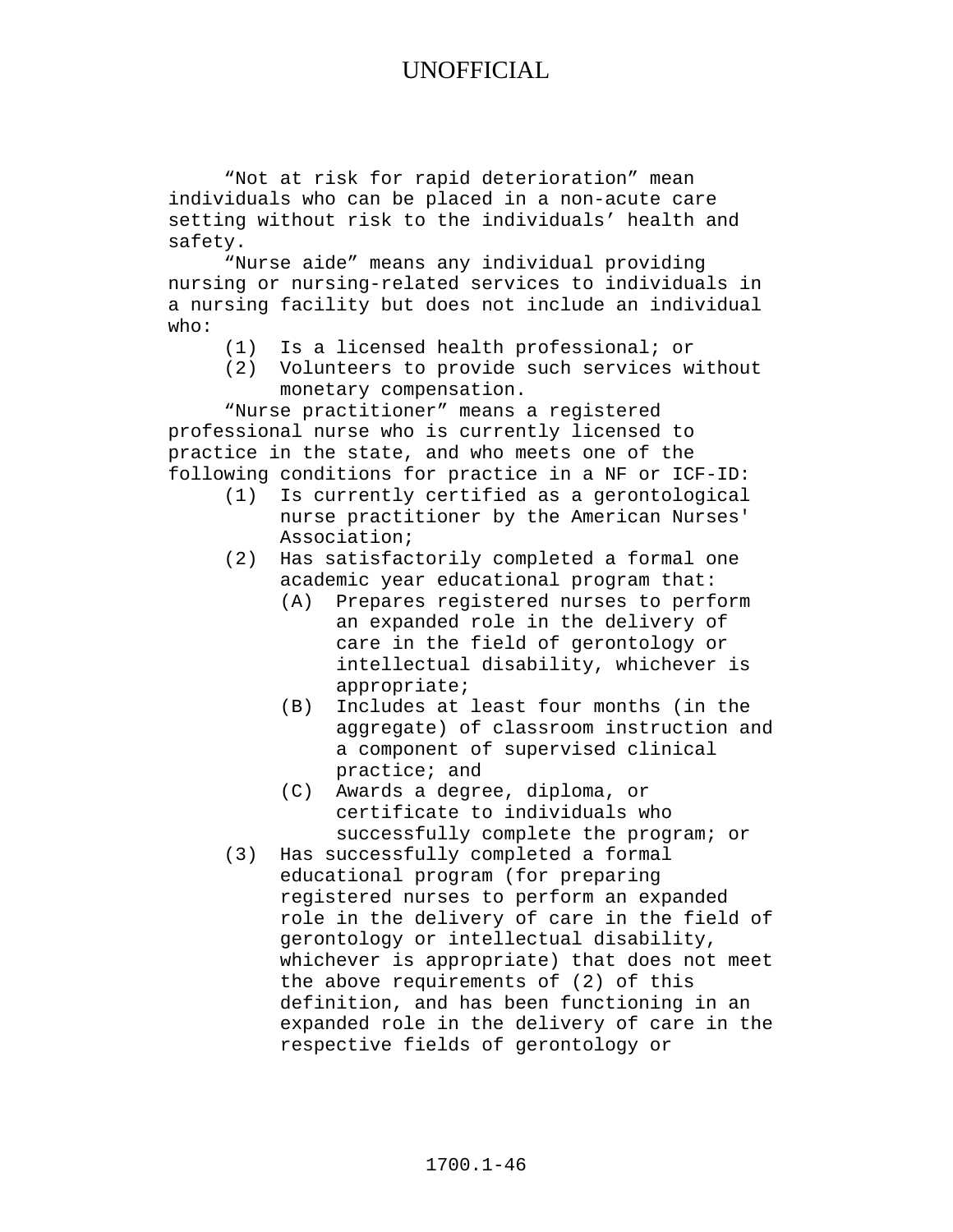intellectual disability for a total of twelve months during the eighteen month period immediately preceding the effective date of appointment as a nurse practitioner by the facility administrator.

"Nursing facility level of care" means the determination that a member requires the services of licensed nurses in an institutional setting to carry out the physician's planned regimen for total care. These services can be provided in the home or in community-based programs as a cost-neutral, least restrictive alternative to institutional care in a hospital or nursing facility.

"OASDI" means old-age, survivors, and disability insurance benefits authorized under Title II of the Social Security Act and administered by the Social Security Administration.

"OBRA 87" means the Omnibus Budget Reconciliation Act of 1987, Pub. L. 100-203, and its interpretive guidelines and implementing regulations.

"OBRA 87 adjustment" means the adjustment to the basic PPS rate to reimburse a provider for the incremental costs of complying with OBRA 87. The OBRA 87 adjustment was paid under a prior version of this provision during the period beginning June 1, 1993, and ending June 30, 1997.

"Old beds" mean the beds of a provider that were placed in service prior to the implementation of the Hawaii Medicaid program's initial prospective payment system.

"Open application period" means the only period during which applications for Basic Health Hawaii shall be accepted from individuals subject to a specified duration or the statewide enrollment limit.

"Operating year" means the twelve consecutive month period beginning on the latest of the following dates:

- (1) The effective date of the plan amendment
	- that adds this definition to the plan; or
- (2) The date that a hospital becomes a provider.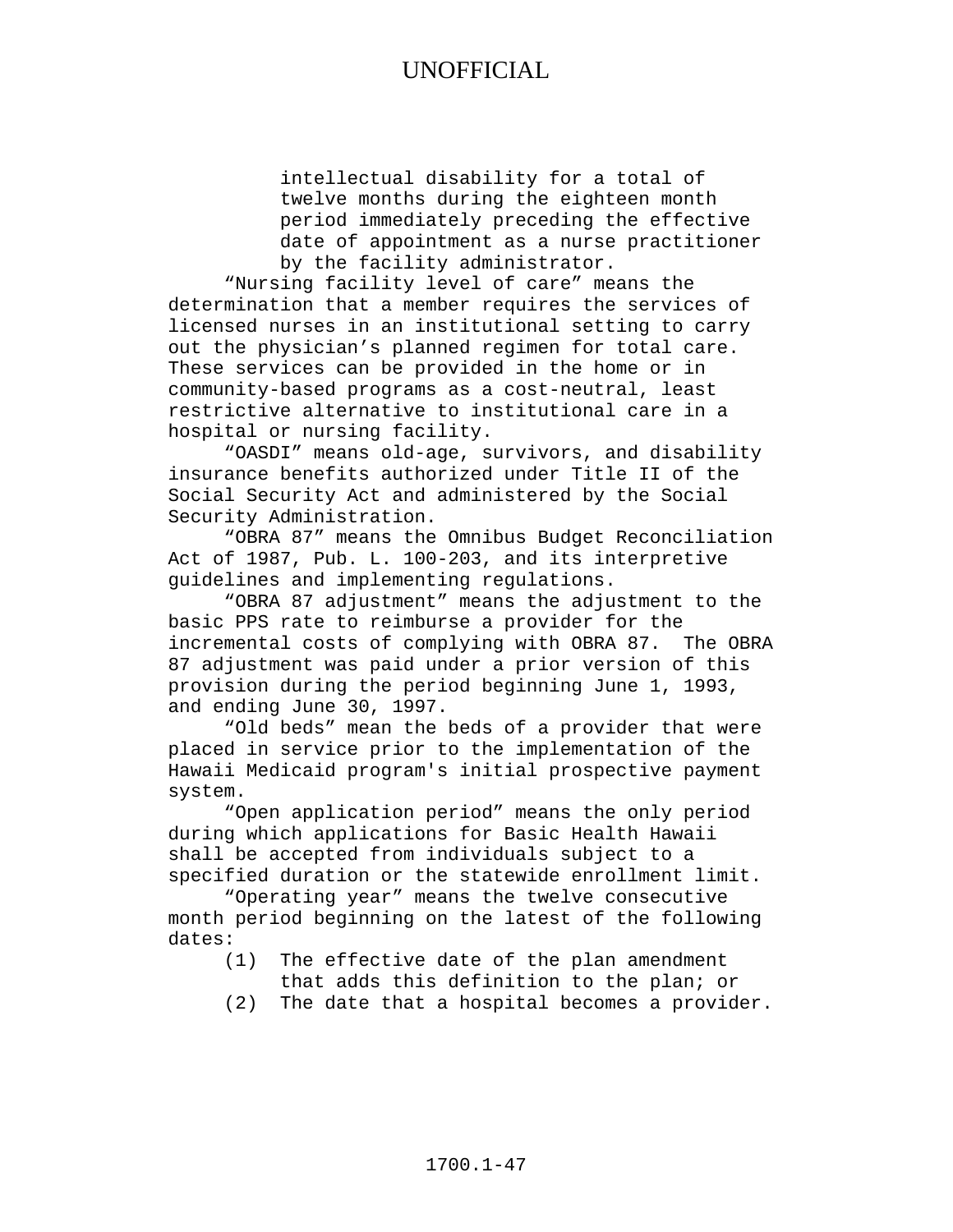"Outlier claims" means any claim which has total charges in excess of the outlier threshold, as defined in the State Plan.

"Outpatient" means an individual of an organized medical facility, or distinct part of that facility who is expected by the facility to receive and who does receive professional services for less than a twenty-four hour period regardless of the hour of admission, whether or not a bed is used, or whether or not the individual remains in the facility past midnight.

"Over-utilization" means to misuse the services of one or more physicians or providers for the same or similar conditions over a period of time.

"PACE" means a Program of All-Inclusive Care for the Elderly authorized by the Balanced Budget Act of 1997 that provides a comprehensive service delivery system. PACE is a demonstration project to provide an array of health related services within a capitation payment.

"Parent or caretaker relative" means a person who assumes primary responsibility for the care and control of a child under age nineteen years or of an individual who is under age twenty-one years and in receipt of foster care, kinship guardianship or adoption assistance who is residing in the household and is enrolled in Medicaid.

"Participating health plan" means a health plan contracted by the State to provide covered services within the service area in which the eligible individual resides that is open to receiving new members.

"PCP" or "primary care provider" means a practitioner selected by the beneficiary to manage the beneficiary's utilization of health care services who is licensed in Hawaii and is:

A physician, either an M.D. (doctor of medicine) or a D.O. (doctor of osteopathy), and must generally be a family practitioner, general practitioner, general internist, pediatrician or obstetrician-gynecologist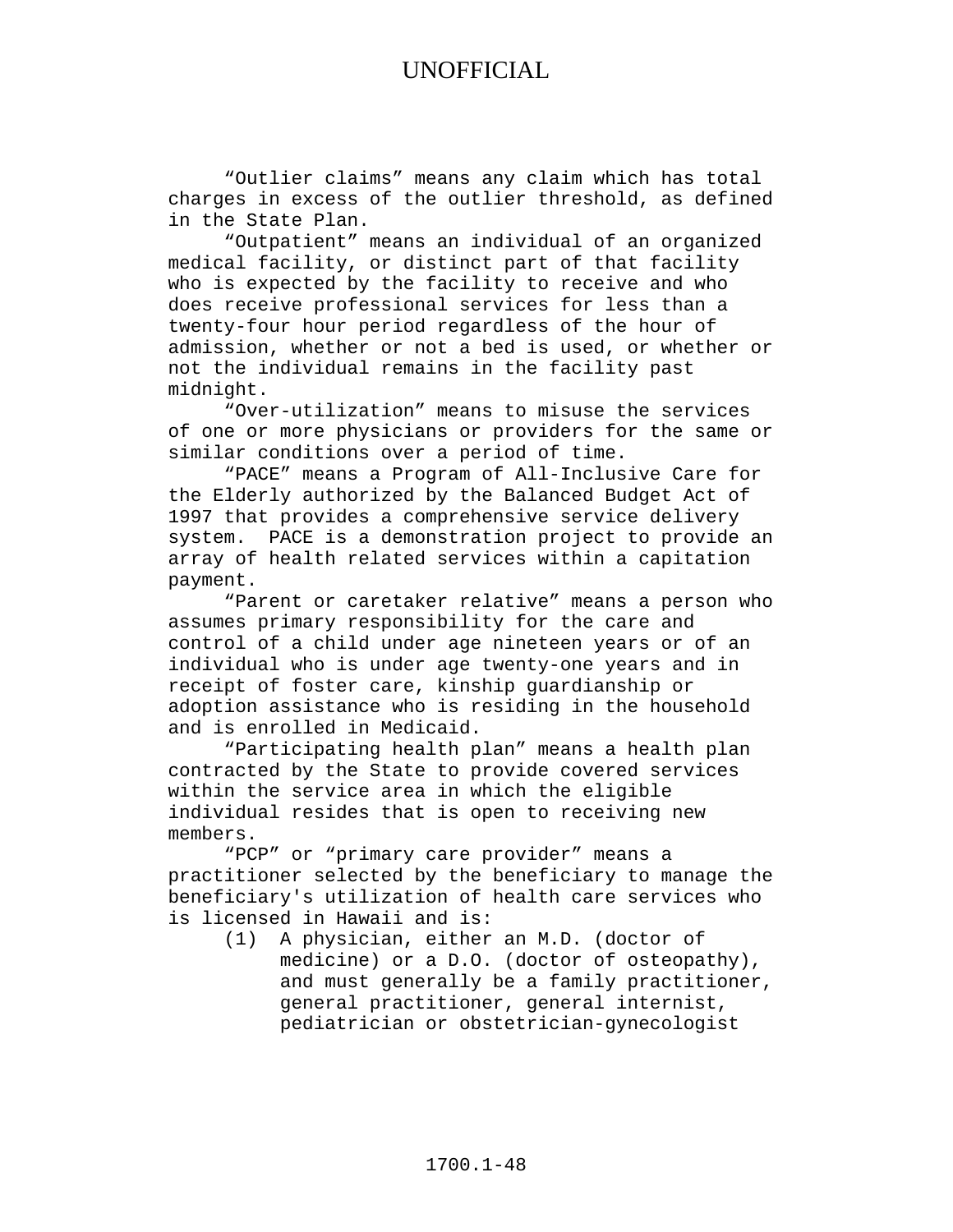(for women, especially pregnant women) or geriatrician;

- (2) An advanced practice registered nurse with prescriptive authority. PCPs have the responsibility for supervising, coordinating and providing initial and primary care to enrolled individuals and for initiating referrals and maintaining the continuity of their care; or
- (3) A physician's assistance recognized by the State Board of Medical Examiners as a licensed physician assistant.

"PDP" means prescription drug plan. "Pediatric" mean individuals from twenty-eight days to under twenty-one years of age.

"Penalty period" means a period in which Medicaid will not provide coverage of long-term care services for an individual, who is otherwise eligible for Medicaid, because the individual or the individual's spouse transferred assets for less than fair market value.

"Pensioner" means a person who is receiving a pension or retirement payment from the State or counties of the State.

"Periods of crisis" means a period in which the individual requires continuous care to achieve palliation or management of acute medical symptoms.

"Personal property" means any asset that is not real property.

"Personal reserve" means the amount of countable assets held by an individual or household while establishing or maintaining eligibility for medical assistance.

"Personal reserve standard" means the maximum amount of countable assets that may be held by an individual or a household while establishing or maintaining eligibility for medical assistance.

"Pharmacy provider" means every place, shop, or store fully licensed and registered under all county, state, and federal laws to dispense or sell drugs at retail, or compound physicians' prescriptions or drug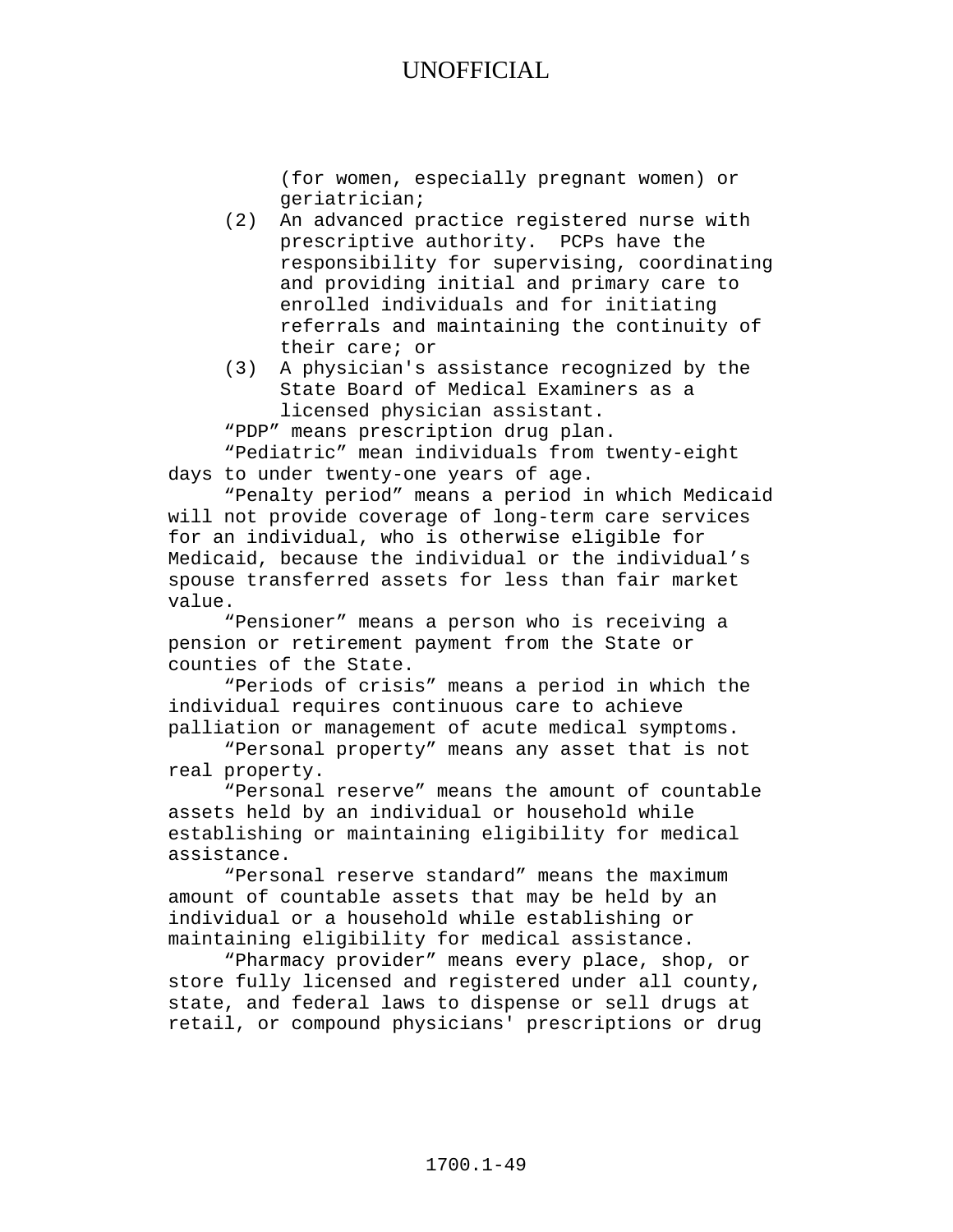preparations, and under the supervision of a registered pharmacist.

"Physical illness" means medical conditions exclusive of those listed in the current Diagnostic and Statistical Manual of Mental Disorders.

"Physician assistant" means a person who is currently approved and certified as a physician assistant by the state board of medical examiners, state department of regulatory agencies.

"Post-eligibility" means the process to determine an eligible individual's share of monthly medical expenses for an individual receiving long-term care services.

"PPS" means the prospective payment system of reimbursement.

"PPS rate" means the prospective payment system annual rate assigned each Medicaid institutional provider.

"Practitioner" mean a licensed doctor of medicine, dentistry, osteopathy, podiatry, and any other individual licensed practitioner of health care services the department chooses to include in its Medicaid program.

"Preferred drug list" means prescription drugs, within specified therapeutic classes, or that are comparatively effective, that are designated as preferred for use as determined by a committee of physicians and pharmacists and approved by the department.

"Pre-paid health benefits" means health benefits available through a current health plan.

"Prescription drug plan" means a plan provided by non-governmental entities under contract with the federal Centers for Medicare and Medicaid Services to provide prescription benefits under the MMA.

"Pretax setoff notice" means the initial setoff notice that is sent to inform the debtor that the department intends to setoff the debtor's state income tax refund.

"Primary care physician" means a physician who treats and oversees the health needs of a beneficiary.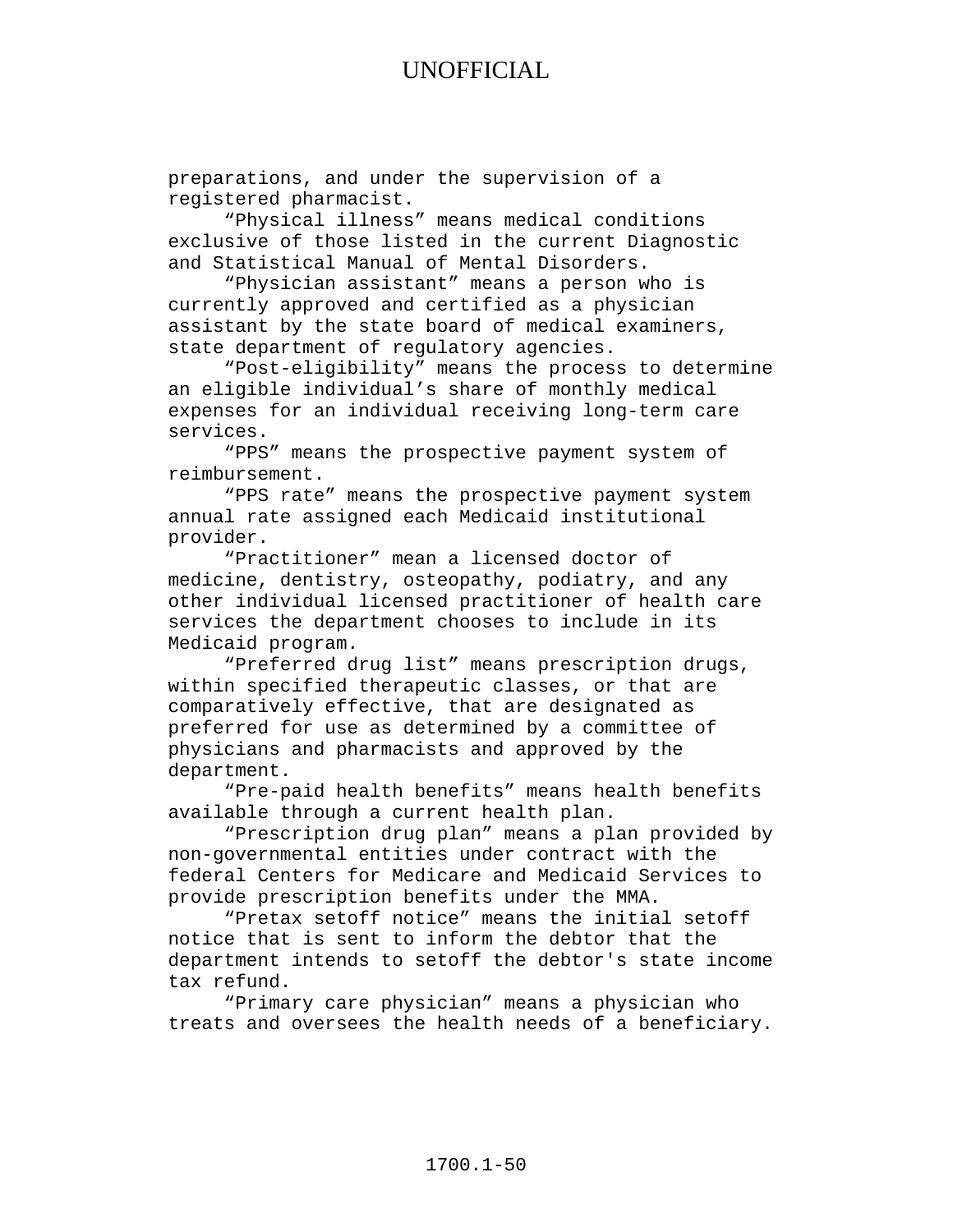"Promissory note" means a written agreement signed by a person who promises to pay a specific sum of money at a specified time, or on demand, to the holder of the note.

"Proprietary provider" means a for-profit provider.

"Provider" means any licensed or certified person or public or private institution, agency or business concern authorized by the department to provide health care, service or supplies to individuals receiving medical assistance.

"Prudent layperson" means one who possesses an average knowledge of health and medicine.

"Prudent layperson standard" refers to the determination of an emergency medical condition based on the judgment of a prudent layperson.

"Psychiatric care" means an established mode of practice offering the most effective and humane treatment for the acutely ill.

"Psychiatric providers" means those individuals and facilities authorized to provide psychiatric services under the Medicaid program.

"Psychiatric service" means psychiatric care.

"Public assistance programs" means financial or medical assistance, child support, or social service programs.

"Public institution" means an institution that is the responsibility of a governmental unit or over which a governmental unit exercises administrative control. Examples include, but shall not be limited to, jails, prisons, correctional facilities and mental hospitals.

"QDWI" or "Qualified Disabled Working Individual" means an individual who:<br>(1) Is eligible to

- Is eligible to enroll for Medicare Part A under section 1818A of the Act;
- (2) Has income, as determined in accordance with SSI methodologies that does not exceed two hundred per cent of the Federal poverty guidelines (as defined and revised annually by the Office of Management and Budget) for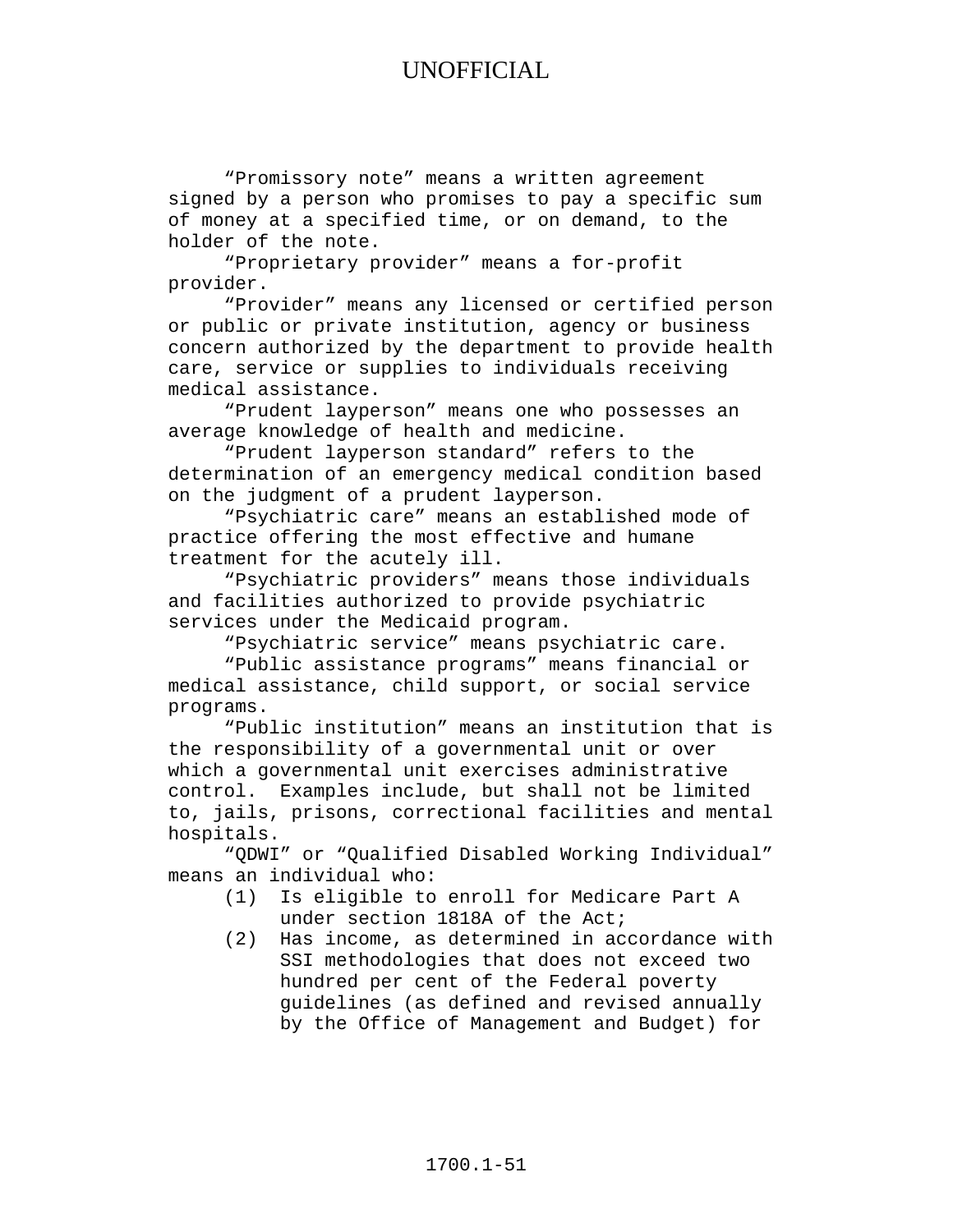a family of the size of the individual's family;

- (3) Has resources, as determined in accordance with SSI methodologies, that do not exceed twice the relevant maximum amount established, for SSI eligibility, for an individual or for an individual and the individual's spouse; and
- (4) Is not otherwise eligible for Medicaid.

"QEx" means the QUEST Expanded program that delivers medical and behavioral health services through health plans employing managed care concepts, to certain individuals in accordance with the State plan under Title XIX, or in accordance with a demonstration project under Title XI of the Social Security Act.

"QExA" means the QUEST Expanded Access program that delivers medical and behavioral health services through health plans employing managed care concepts, to certain individuals who are aged, blind or disabled.

"QMB" or "Qualified Medicare Beneficiary" means an individual who:

- (1) Is entitled to Medicare Part A, with or without payment of premiums, but is not entitled solely because the individual is eligible to enroll as a QDWI;
- (2) Has resources, as determined in accordance with SSI methodologies, that do not exceed twice the maximum amount established for SSI eligibility; and
- (3) Has income, as determined in accordance with SSI methodologies that does not exceed one hundred percent of the Federal poverty guidelines.

"QMB only provider" means a provider of QMB services that is not certified to participate in the Medicaid program.

"QMHP" or "qualified mental health professionals" means:

(1) A psychiatrist licensed to practice medicine in the State of Hawaii in accordance with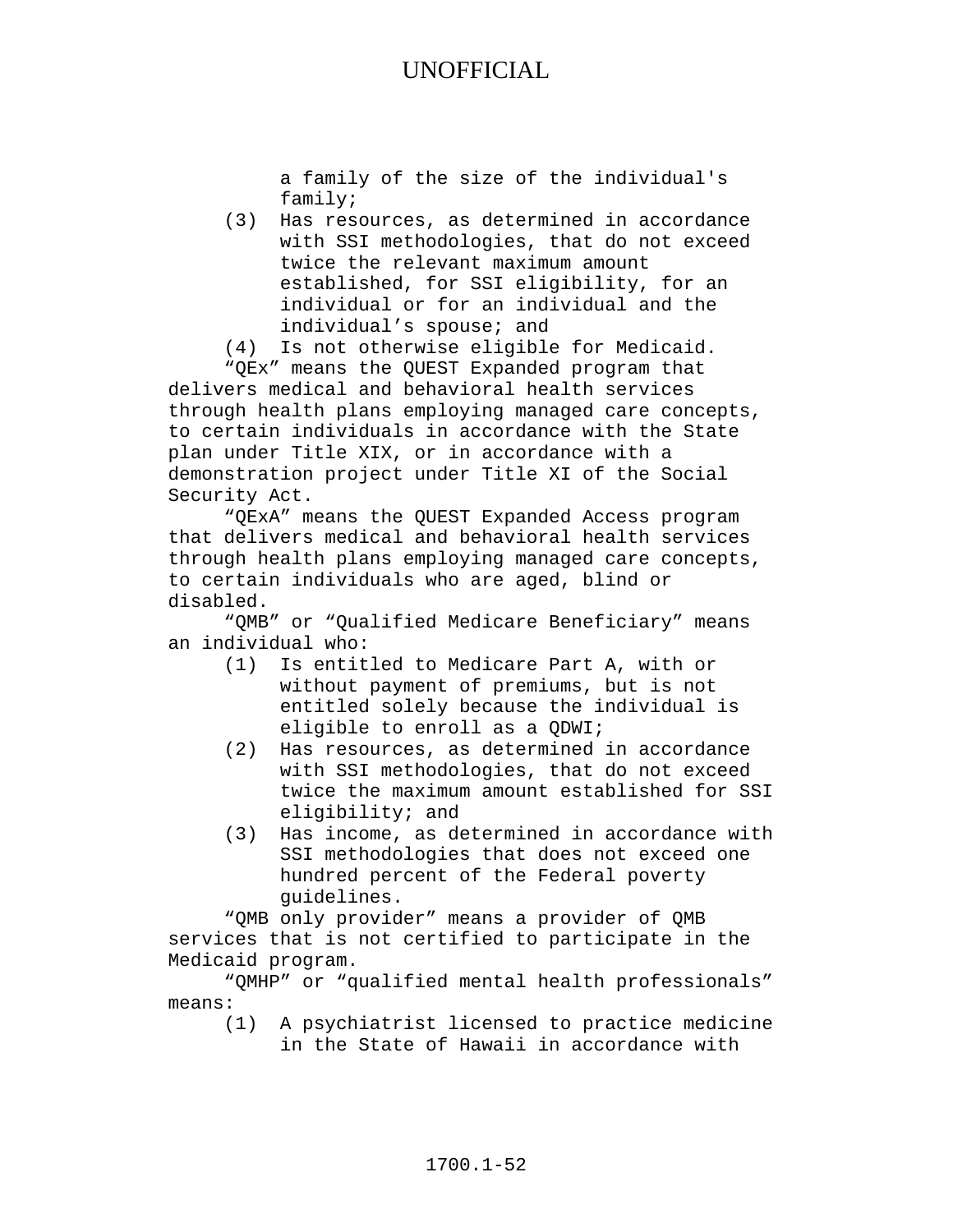HRS chapter 453 and who is certified or is eligible to be certified in psychiatry by the American Board of Psychiatry or Neurology;

- (2) A psychologist licensed in accordance with HRS chapter 465;
- (3) A clinical social worker in behavioral health licensed in accordance with HRS chapter 467E;
- (4) An advance practice registered nurse (APRN) licensed in accordance with HRS chapter 457; or
- (5) Any other person as determined by the department of human services.

"QMRP" means a qualified mental retardation professional who has at least one year of experience working directly with individuals with developmental disabilities or intellectual disabilities as defined in HRS section 333F-1, or related conditions, and is one of the following:

- (1) A doctor of medicine or osteopathy;
- (2) A registered nurse; or
- (3) An individual who holds at least a bachelor's degree in a professional category.

"Qualified non-citizen" means:

- (1) An individual who is lawfully admitted as a permanent resident under the INA (8 U.S.C. §1101 et seq);
- (2) An individual who is granted asylum under section 208 of the INA (8 U.S.C. §1158);
- (3) A refugee admitted to the United States under section 207 of the INA (8 U.S.C. §1157);
- (4) An individual who is paroled into the United States under section 212(d)(5) of the INA (8 U.S.C. §1182(d)(5)) for a period of at least one year;
- (5) An individual whose deportation is being withheld under section 243(h) of the INA (8 U.S.C. §1253) or section 241(b)(3) of the INA (8 U.S.C. §1231(b)(3));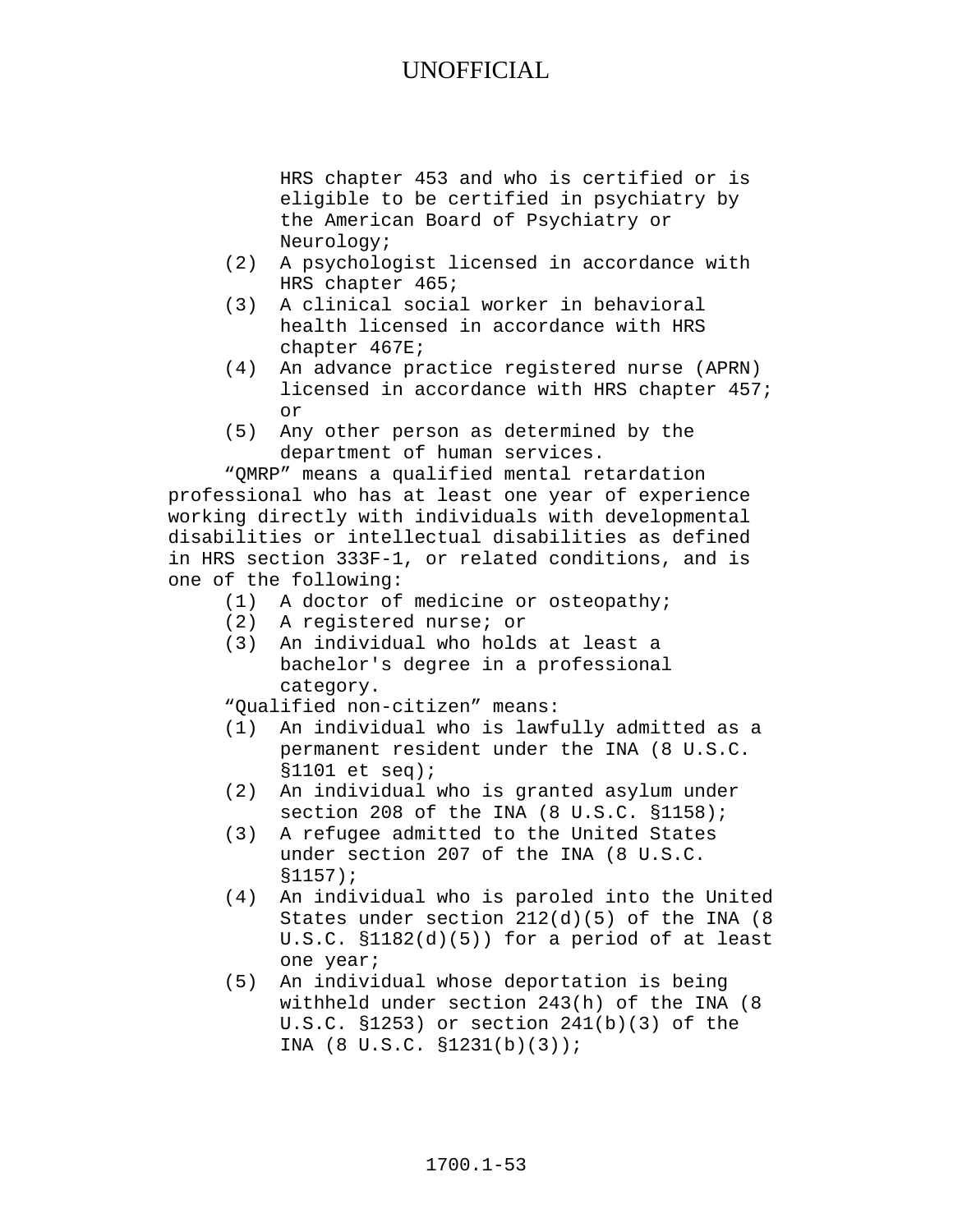- (6) An individual who is granted conditional entry under section 203(a)(7) of the INA (8 U.S.C. §1153(a)(7)) as in effect before April 1, 1980;
- (7) An individual who is a Cuban and Haitian entrant (as defined in section 501(e) of the Refugee Educational Assistance Act of 1980);
- (8) An individual who has been battered or subjected to extreme cruelty in the U.S. by a spouse, parent, or household member with the spouse or parent's consent or acquiescence, including a child (without the active participation of the parent(s) in the battery or cruelty) as described in 8 U.S.C. §1641(c), and has been approved for or has a petition pending that sets forth a prima facie case to be granted status by USCIS as a battered spouse, a child, or a parent of a battered child under clauses (i), (ii), (iii) and (iv) of section  $204(a)(1)(A)$  or clauses (i), (ii) and (iii) of section  $204(a)(1)(B)$  of the INA, provided that the individual responsible for such battery does not reside in the same household as the individual subjected to the battery; and
- (9) An individual who has been granted nonimmigrant status under section 101(a)(15)(T) of the INA (8 U.S.C.  $$1101(a)(15)(T)$  as a victim of a severe form of trafficking in individuals or who has a pending application that sets forth a prima facie case for eligibility for such nonimmigrant status, provided that the individual responsible for such cruelty does not reside in the same household as the individual subjected to the cruelty.

"QUEST" or "Hawaii QUEST" means the demonstration project developed by the department which will deliver medical and behavioral health services through health plans employing managed care concepts to certain individuals formerly covered by public assistance programs, including the aid to families with dependent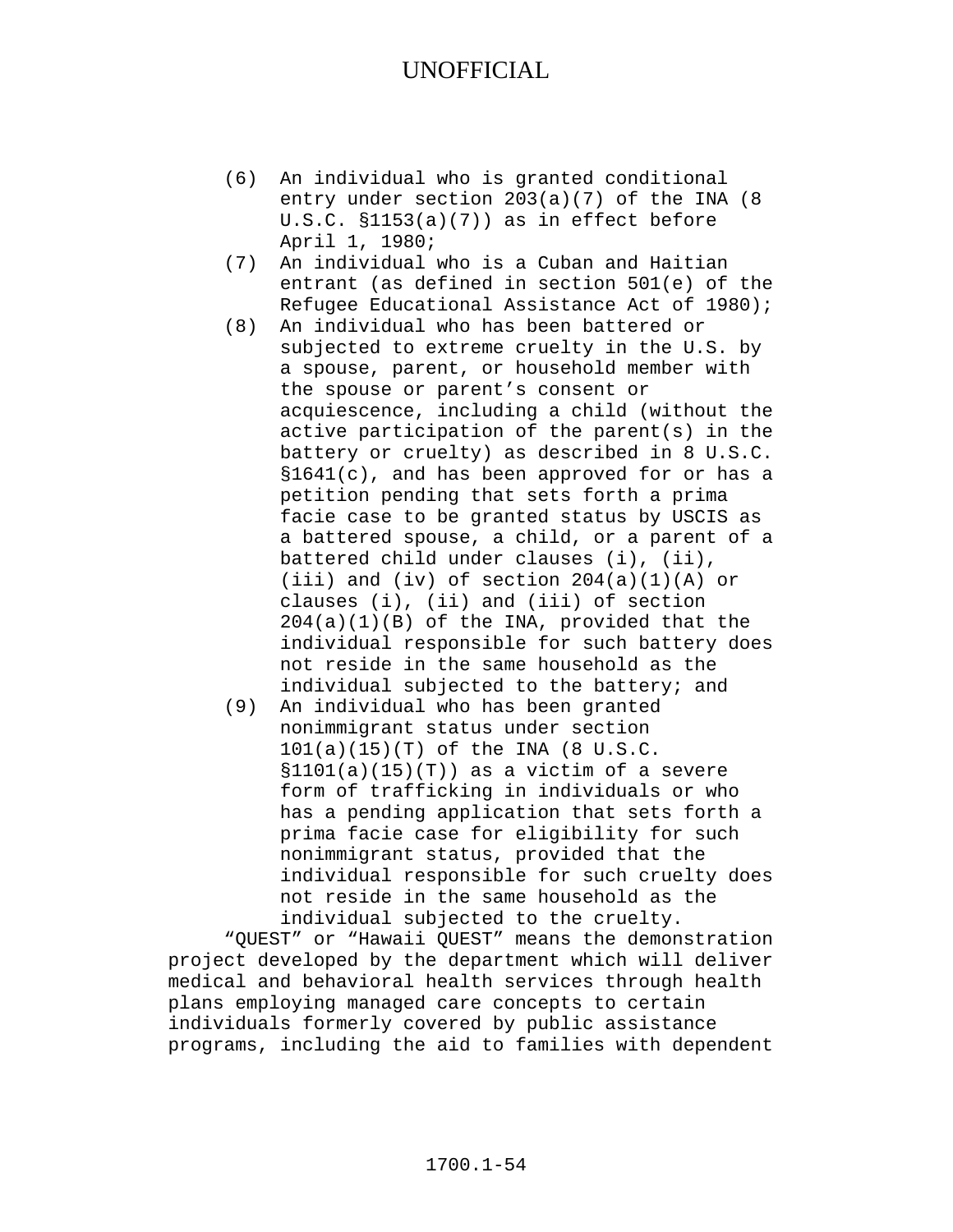children (AFDC) and related medical programs, General Assistance (GA), and the State Health Insurance Program (SHIP). Dental coverage is provided through the fee-for-service program.

"QUEST-ACE" means the QUEST-Adult Coverage Expansion program that delivers limited medical and behavioral health services through health plans employing managed care concepts.

"QUEST-Net" means the program that delivers medical and behavioral health services through health plans employing managed care concepts.

"Rate reconsideration" means the formal process of submitting documentation and requesting a review of the PPS rates because of extraordinary circumstances beyond the control of the provider.

"RCA" or "refugee cash assistance" means cash assistance provided under section 412(e) of the Immigration and Nationality Act to refugees who are ineligible for TANF, OAA, AB, APTD, AABD, or SSI.

"RCL" or "routine cost limit" means the federal routine operating cost limits. Beginning with the effective date of these rules, the routine cost limit is calculated annually using the limit in effect on June 30th of the immediately preceding fiscal year multiplied by one plus the inflation adjustment.

"Real property" means land, buildings and anything else erected on or affixed to the land or buildings.

"Rebasing" for:

- (1) Long-term care services means calculating the basic PPS rates by reference to a new base year and new base year cost reports. Rebased basic PPS rates are the end product of a rebasing.
- (2) Federally qualified health centers means a determination by Congress that it is necessary to select another base year to recalculate the PPS rates or make necessary refinements to the PPS rates.

"Recoupment" means any formal action by the State or its fiscal agent to initiate recovery of an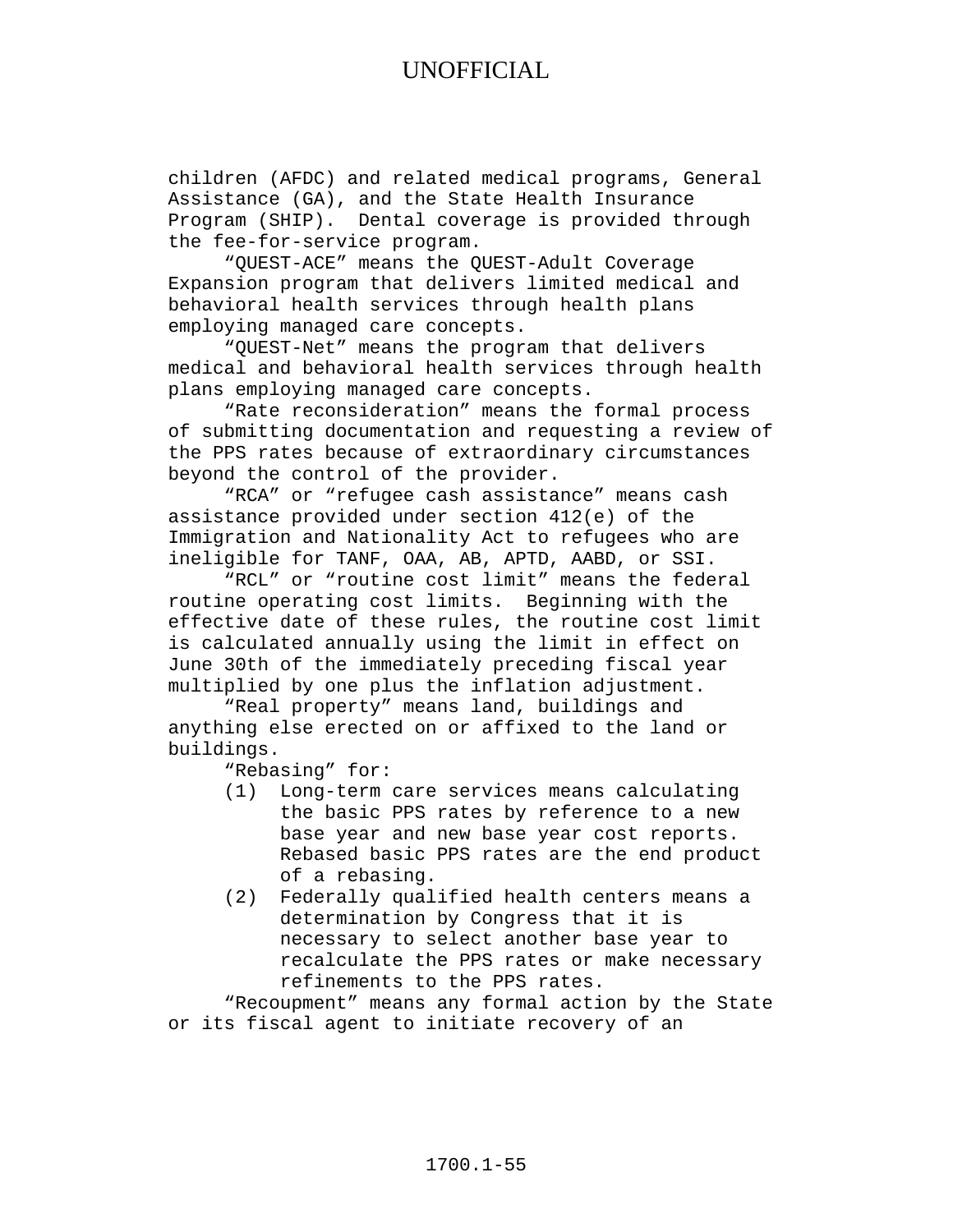overpayment without advance official notice by reducing future payments to a provider.

"Redetermination" means a determination of an individual's or household's eligibility to continue to receive program benefits.

"Remainder beneficiary" means the party that is designated to receive funds from an annuity, trust or similar legal contract, after the death of the owner.

"Remainderman" means an individual who is given a remainder interest in a property which he or she will inherit upon the death of the life estate holder.

"Representative" means an individual's authorized representative, legal guardian, conservator, or representative payee as designated by the Social Security Administration.

"Respiratory therapist" means a person qualified to perform respiratory therapy as exemplified by certification by the national board for respiratory care (NBRC) or a person experienced in the performance of respiratory therapy services who is employed by a Medicaid certified agency or provider to specifically provide respiratory therapy services.

"Respiratory therapy" means the performance of preventive, maintenance, and rehabilitative airwayrelated techniques and procedures including application of medical gasses, humidity, and aerosols, intermittent positive pressure, continuous artificial ventilation, the administration of drugs through inhalation, individual care and instruction, and the provision of consultation to other health personnel.

"Respite care" means temporary institutional, community or home-based services that allow persons who ordinarily care for the enrollee, relief from these duties.

"Revocable trust" means a trust whose terms and conditions can be amended.

"ROE" means return on equity.

"ROE adjustment" means the adjustment to the basic PPS rate to a proprietary provider to reimburse it for return on equity, as computed and paid according to this chapter.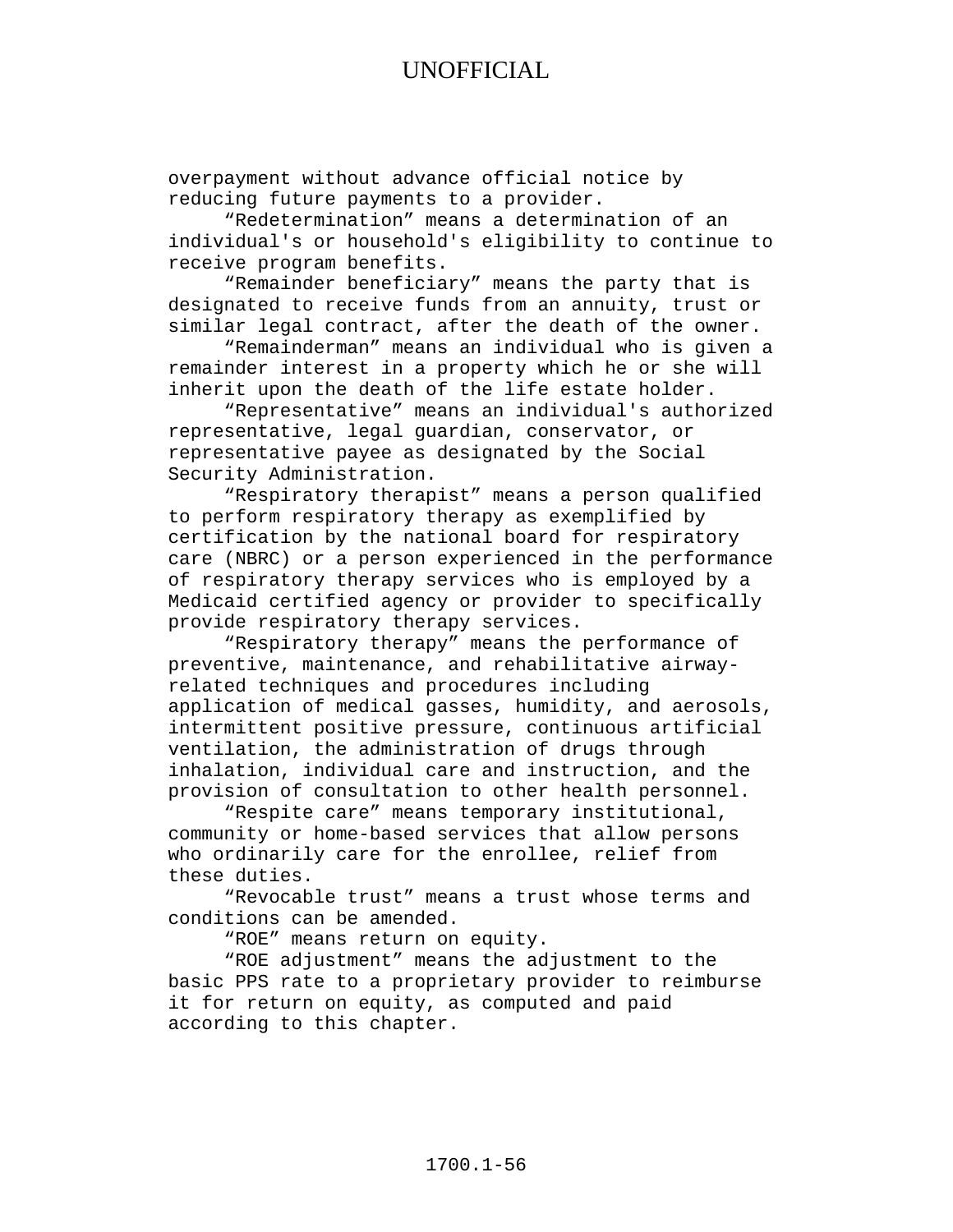"Routine services" means daily bedside care, such as room and board, serving and feeding individuals, monitoring life signs, cleaning wounds, bathing, etc.

"RSDI" means retirement, survivors, and disability insurance benefits which are administered by the Social Security Administration under Title II of the Social Security Act.

"RHC" or "rural health clinic" means an entity that meets the qualifications for a rural health clinic, as defined in section 1861(aa)(2) of the Social Security Act.

"SDX" or "state data exchange system" means an automated exchange system in which the SSA transmits information on all individuals currently receiving SSI benefits to the department.

"Section 1915(c) or §1915(c) program" means a program established under section 1915(c) of the Social Security Act that provides home and community based services to eligible individuals.

"Section 1931 of the Social Security Act" means the section that was added to the Social Security Act by the Personal Responsibility and Work Opportunity Act of 1996, which established a new mandatory eligibility group of low-income families with children.

"Secure electronic interface" means an interface which allows for the exchange of data between Medicaid and other insurance affordability programs and adheres to the requirements in subpart C of 42 C.F.R. part 433.

"Self-employment" means the performance of services or sale of goods by an individual or a group of individuals who have the legal right to determine what must be done and how it must be done and who are not subject to the will and control of an employer.

"Service agency" means an agency providing employment services funded under the refugee resettlement program.

"Service area" means the geographical area defined by zip codes, census tracts, or other geographic subdivisions that is served by a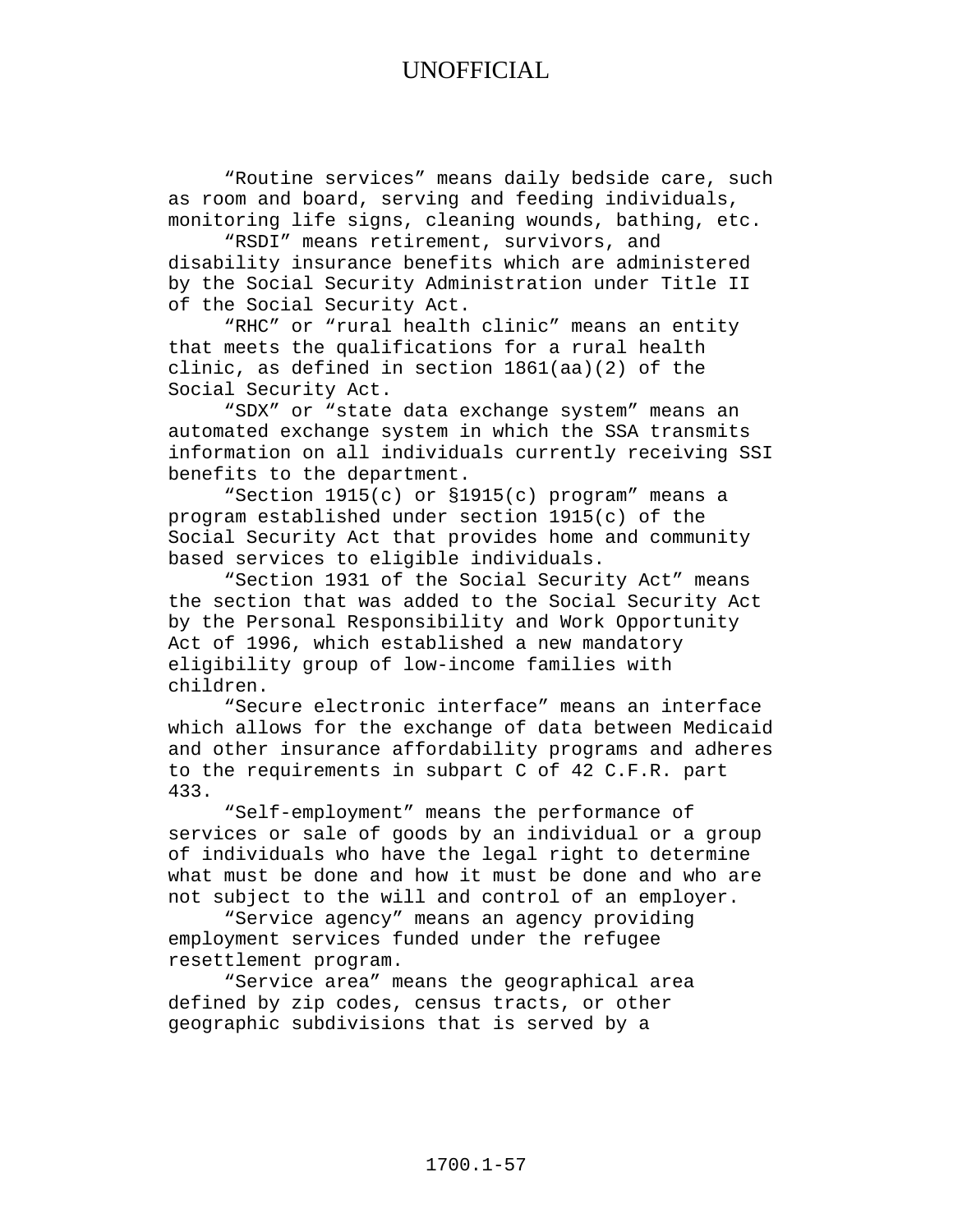participating health plan as defined in the health plan's contract with the department.

"Severe, disabling mental illness" means a mental disorder which exhibits emotional or behavioral functioning that is so impaired as to interfere substantially with a person's capacity to remain in the community without treatment or services of a long-<br>term or indefinite duration. This mental disability term or indefinite duration. is severe and persistent, encompassing individuals with serious mental illness (SMI), serious or persistent mental illness (SPMI), or requiring support for emotional and behavioral development (SEBD), resulting in a long-term limitation of a person's functional capacities for primary activities of daily living such as interpersonal relationships, homemaking, self-care, employment, and recreation.

"Shared eligibility service" means a common or shared eligibility system or service used by a State to determine individuals' eligibility for insurance affordability programs.

"SHIP" means the discontinued state health insurance program that was administered by the department of health.

"SHOTT" means the State of Hawaii Organ and Tissue Transplant program.

"Sixty-day grace period" means the first sixtydays after the date of the confirmation notice that an enrollee has to change health plans, with or without cause, provided the health plan is not at its maximum enrollment.

"SLMB" means a specified low income Medicare beneficiary who is a member of a special Medicaid coverage group. These group members are only eligible for coverage of premiums for Medicare supplementary medical insurance.

"SMAC" or "State maximum allowable cost" is based on drug prices obtained from a nationally recognized comprehensive data file maintained by a vendor under contract with the Department agent. A generic drug may be considered SMAC for the pricing if there are two or more therapeutically equivalent, multi-source, non-innovator drugs with a cost difference. The SMAC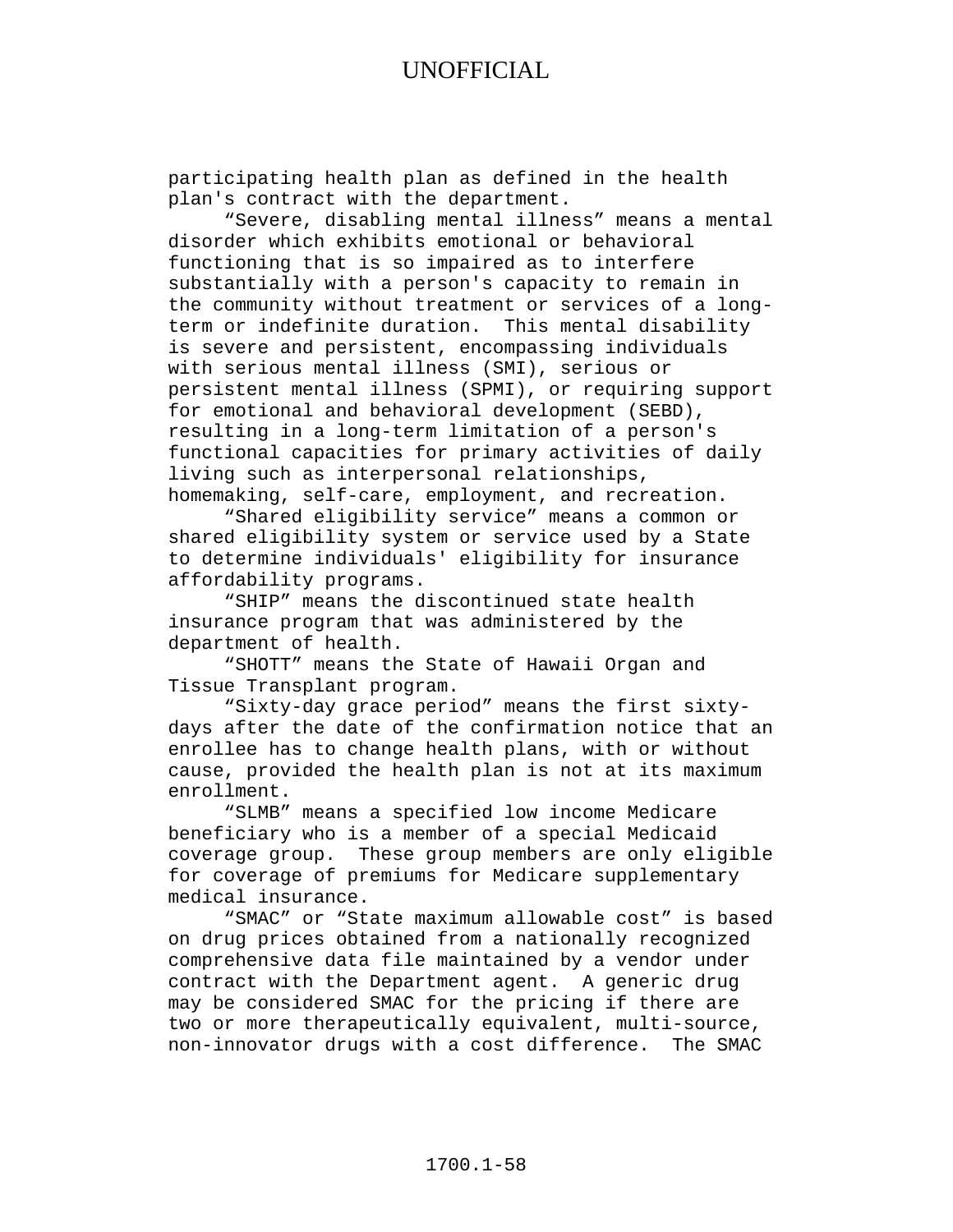will be based on drug status (including non-rebatable, rebatable, therapeutic equivalency rating, etc.), marketplace availability in Hawaii and cost. The drug status will be taken into account to ensure that the SMAC pricing is not influenced by the process listed for drugs.

"SMI" means supplementary medical insurance, also known as part B, which provides Medicare coverage of outpatient medical services.

"SMI buy-in" means the enrollment and group coverage of beneficiaries for supplementary medical insurance (part B of Medicare) and payment of monthly premiums on the beneficiaries' behalf as provided in an agreement between the State and the Centers for Medicare and Medicaid Services.

"SNF" or "skilled nursing facility" means a health care institution or distinct part of an institution that is primarily engaged in providing skilled nursing care or rehabilitative services to injured, disabled, or sick individuals.

"Special care percentage" means the result of dividing the Medicaid special care days for a given cost reporting period by the total Medicaid days for the same period. The days reported in the nursery cost center on the cost report shall be excluded from the calculation.

"Spenddown" means the amount of an individual's income in excess of the medically needy income standard identified by the department as available to meet a portion of the individual's health care cost.

"Sponsor" means an individual, church, civic organization, State or local government, or other group or organization which has agreed to help in the reception and initial placement of refugees in the United States and other public and private non-profit agencies, wherever.

"Spouse" means an individual who is lawfully married under Hawaii law.

"SSA" means the Social Security Administration.

"SSI" means supplemental security income under title XVI of the Social Security Act 42 U.S.C. §§1381- 1385).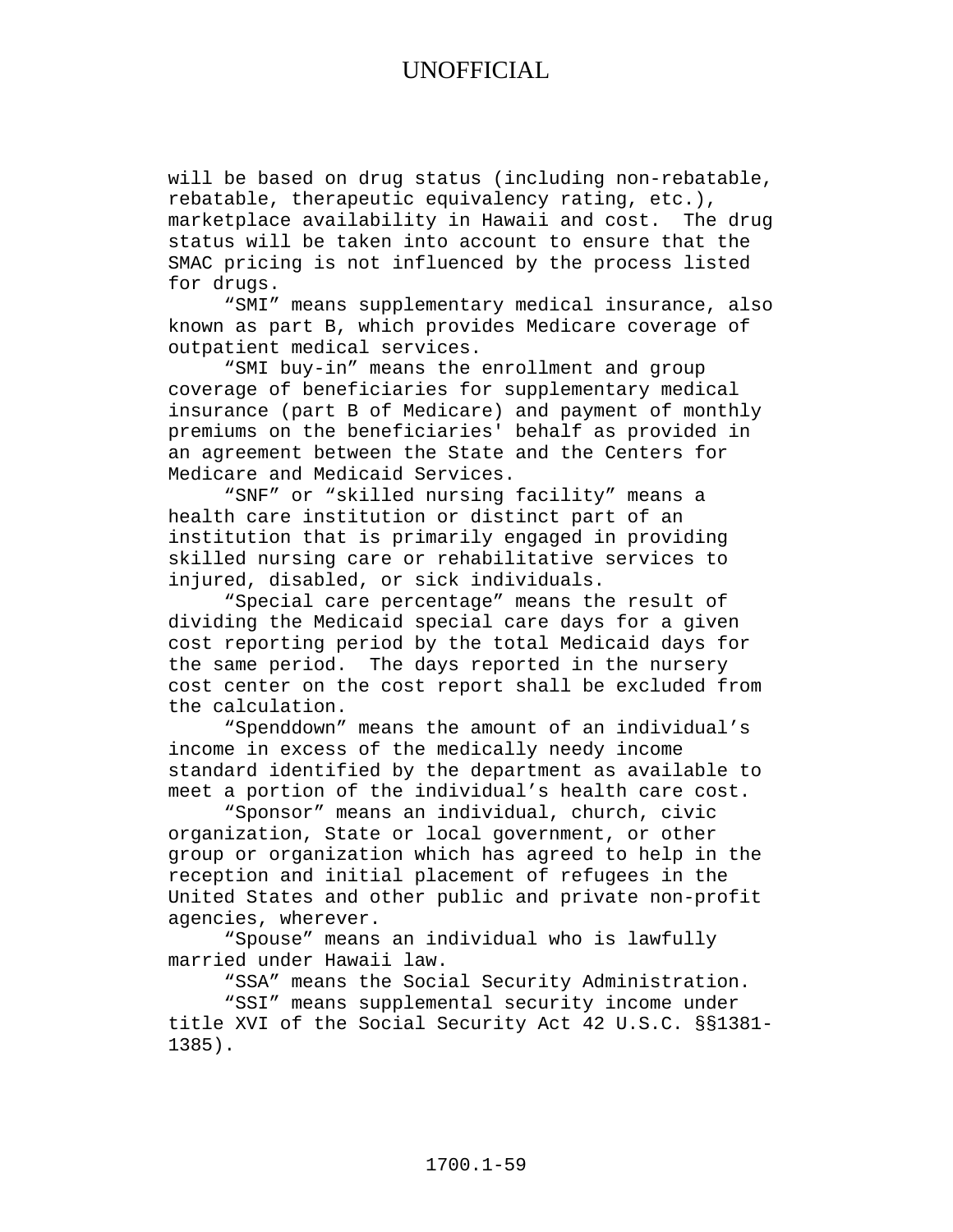"SSN" means the social security number issued by the SSA.

"SSP" means the State supplementary payments program administered by the federal Social Security Administration under Title XVI of the Social Security Act (42 U.S.C. §1382e), paid by the State to certain aged, blind, or disabled individuals in domiciliary care living arrangements, community care foster family homes, or expanded adult residential care homes.

"Standard benefits package" means the minimum benefits and services that must be provided by each participating health plan to eligible medical assistance beneficiaries.

"Standard of assistance" means a State need standard, expressed in a dollar amount, against which an individual's or family's income is compared, to determine eligibility for medical assistance.

"State employment service" means the employment service of the state department of labor and industrial relations.

"State fiscal year" means the period July 1 through the following June 30 of consecutive calendar years.

"State medical assistance" means medical care and long-term care services provided or paid for by the State on behalf of to eligible individuals who are not eligible for Medicaid.

"State mental health authority" means the adult mental health division of the department of health.

"State mental health/developmental disability authority" means the developmental disabilities division of the department of health.

"State plan" or "Hawaii Medicaid state plan" means the document approved by DHHS that defines how Hawaii operates its Medicaid program. The state plan addresses areas of state program administration, Medicaid eligibility criteria, service coverage, and provider reimbursement.

"Stream of income" means income that can be anticipated to be received more than once (e.g. rental or lease payments, royalties, annuity payments, pensions, court ordered settlements, etc.).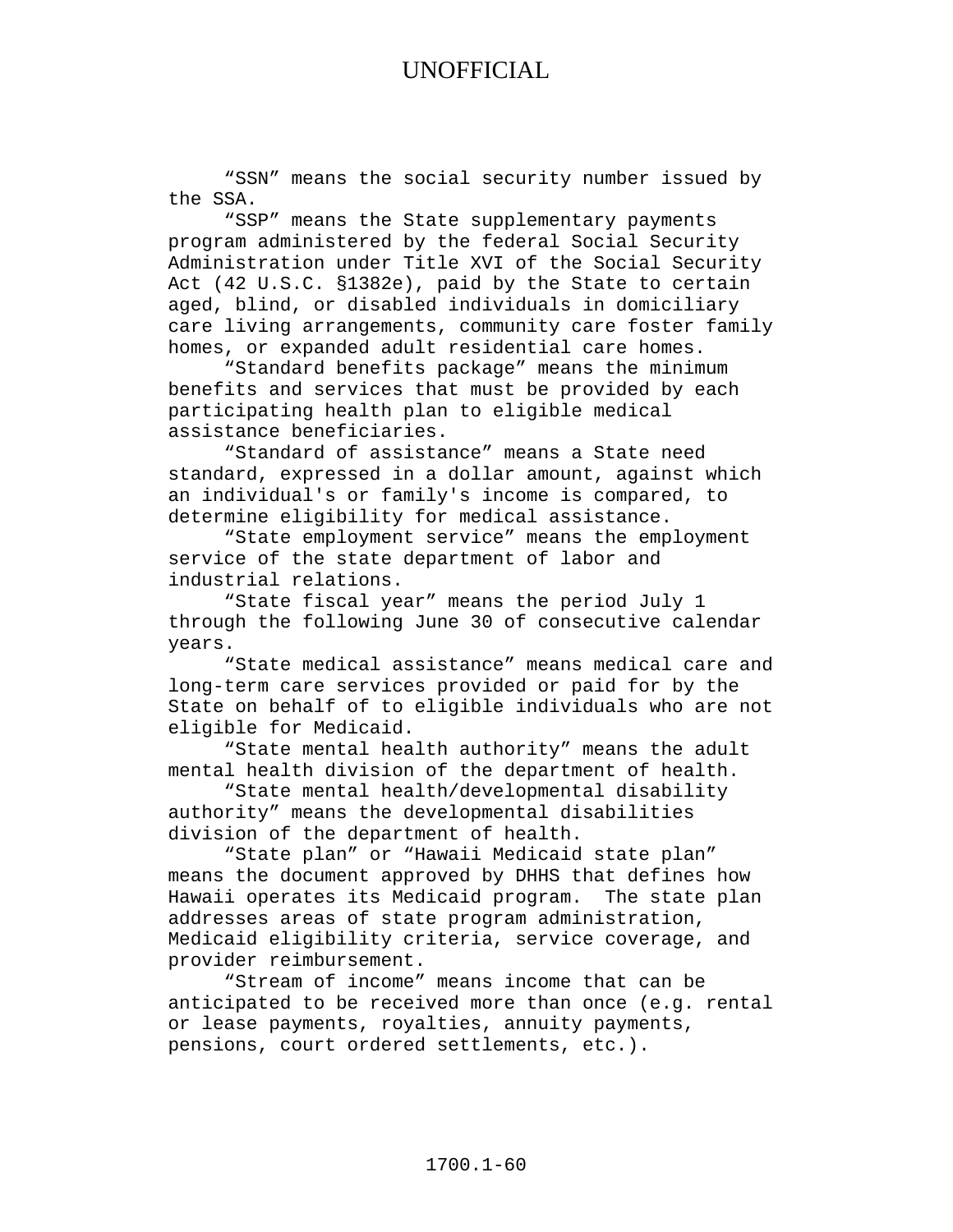"Student" means a child under age nineteen years enrolled in a public or private elementary, secondary school, or in a program of an equivalent level of vocational or technical training, or officially released by the department of education and being provided an education in the home, and a child under eighteen years of age attending a post secondary institute, such as a college, vocational school, or technical trade institute.

"Sub-acute" means a level of care that is needed by an individual not requiring acute care, but who needs more intensive skilled nursing care than is provided to the majority of patients in a skilled nursing facility.

"Sub-acute unit" is a facility that provides care as defined in section 17-1737-116, that is needed by an individual not requiring acute care, but who needs more intensive skilled nursing care than is provided to the majority of individuals in a nursing facility.

"Subrogation" means the substitution of one creditor for another, along with transference of the claims and rights of the old creditor.

"Substance abuse" means excessive use of substances that alter or impair consciousness.

"Substitute direct nursing component" means adjusting the direct nursing care component used to obtain a basic PPS rate for an acuity level as follows:

- Increasing the facility-specific level A direct nursing component by dividing that component by the acuity ratio; or
- (2) Decreasing the facility-specific level C direct nursing component by multiplying it by the acuity ratio;
- (3) In calculating the substitute direct nursing component, the acuity ratio shall be applied to the provider's direct nursing component prior to the application of the direct nursing component ceiling.

"Surveillance" means the process of monitoring the delivery and utilization of covered services and items of the beneficiaries and includes the use of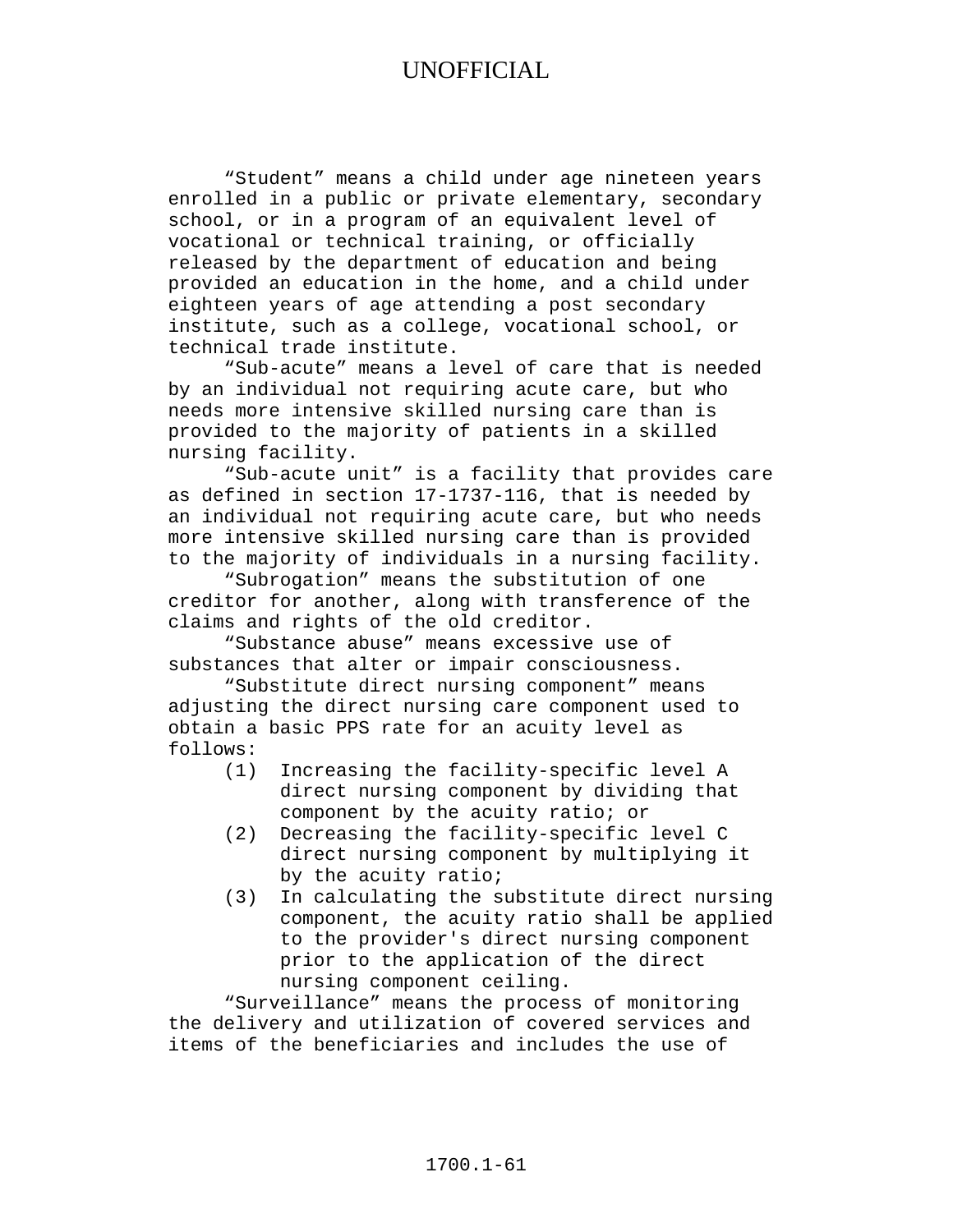itemized data and statistics to establish norms of care in order to detect improper or illegal utilization practices.

"Survivor" means the lawfully married spouse, parent, natural and legally adopted child, grandparent, grandchild, great-grandparent, great grandchild, and any subsequent grandparent or grandchild with the designation 'great,' of a deceased beneficiary.

"Suspension" means that items or services furnished by a specified provider who has been convicted of a program-related offense in a Federal, State, or local court will not be reimbursed under Medicaid.

"Targeted case management services" means services which will assist certain individuals in gaining access to needed medical, social, educational, and other services.

"Tax dependent" means an individual for whom another individual claims a deduction for a personal exemption under section 151 of the Internal Revenue Code for a taxable year.

"Tax setoff" means the interception and retention of state income tax refund to recover a delinquent debt.

"Tax setoff notice" means the notice that is sent at the time the debt is setoff against the debtor's state income tax refund.

"Temporarily absent" means the child or caretaker relative is not present in the home for a period not to exceed sixty days, and from the date of departure there was a planned date of return.

"Tenancy" means the right to possession of real property or otherwise, permanently or temporarily, with or without title to the property.

"Tenancy in common" means ownership of property by two or more individuals whose undivided interests in the property may not be proportionate. The owners may sell their interest without the consent of the other owners.

"Tenancy by the entirety" means the ownership of real or personal property by two individuals through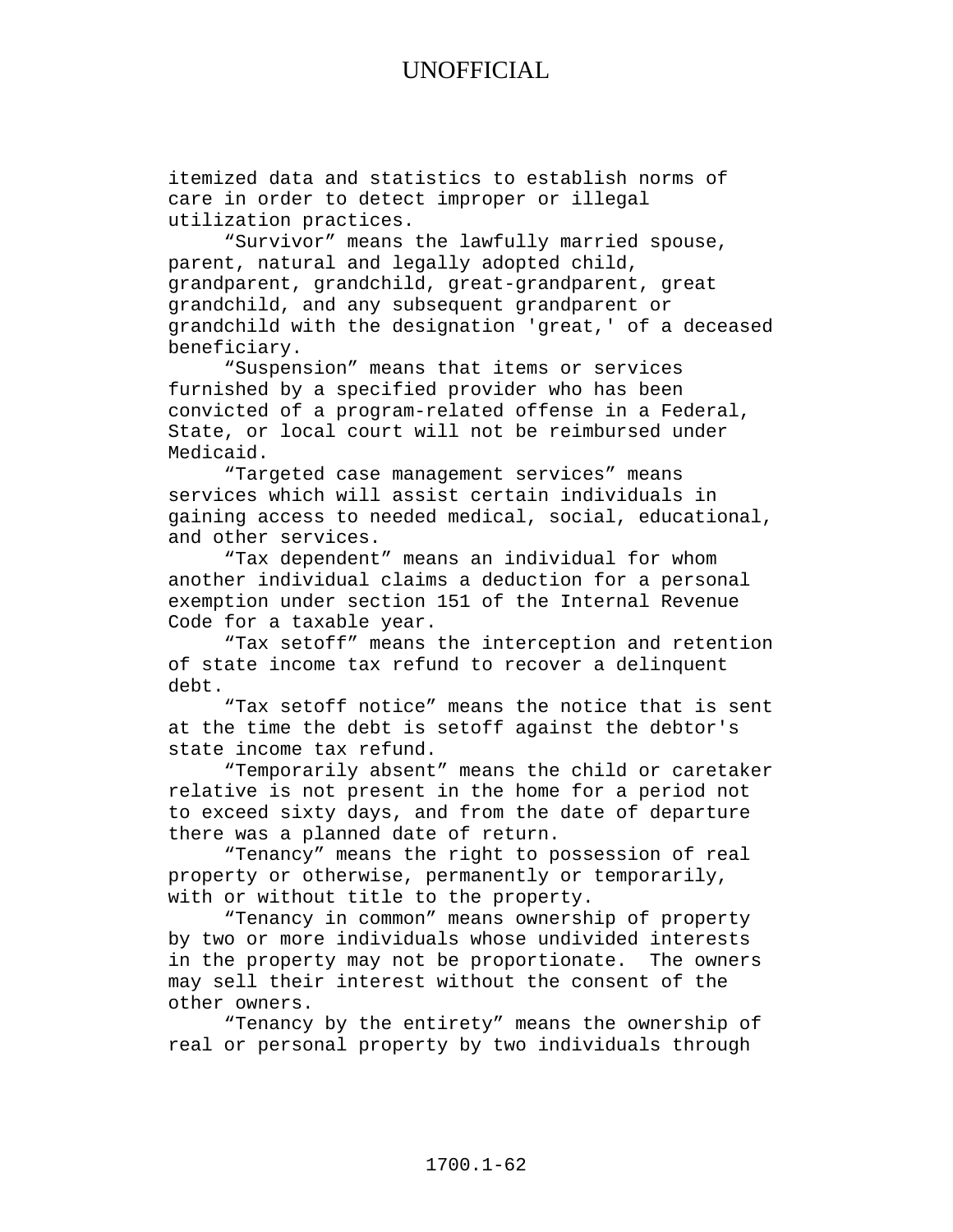marriage, civil union, or reciprocal beneficiary agreements at the same time through the same legal document. The right of survivorship is automatic. Neither individual can convey their interest in the property without the consent of the other individual. The ownership changes to tenancy in common with the dissolution of the marriage, civil union or reciprocal beneficiary agreement.

"Terminally ill" means a medical prognosis that an individual's life expectancy is six months or less.

"Termination for providers" means an exclusion of a provider from participation in the Hawaii medical assistance program by revoking the provider's billing privileges and the provider has exhausted all applicable appeal rights or the timeline for appeal has expired. Termination is not for a specified period of time and the providers will be required to reenroll with the applicable program if they wish billing privileges to be reinstated.

"Third party" means any individual, entity or program that is or may be liable to pay all or part of the expenditures for medical assistance.

"Third party resource" means any resource or benefits from any source to which an eligible person may be entitled.

"Title IV" means Title IV-D of the Social Security Act, child support enforcement program.

"Title XX" means Title XX of the Social Security Act (42 U.S.C. §1397).

"Total PPS rate" means the basic PPS rate plus all applicable adjustments, additions or increases to that rate that are defined and authorized in this chapter.

"TPL" means a third party liability.

"TPQY" or "third party query" request means a manual system in which the department requests SSA beneficiary or SSI information from the SSA.

"Transition period end date" means, for purposes of Basic Health Hawaii, the last day of the second month following the implementation date.

"Transplantation" means the grafting of organs and tissues taken from the individual's own body or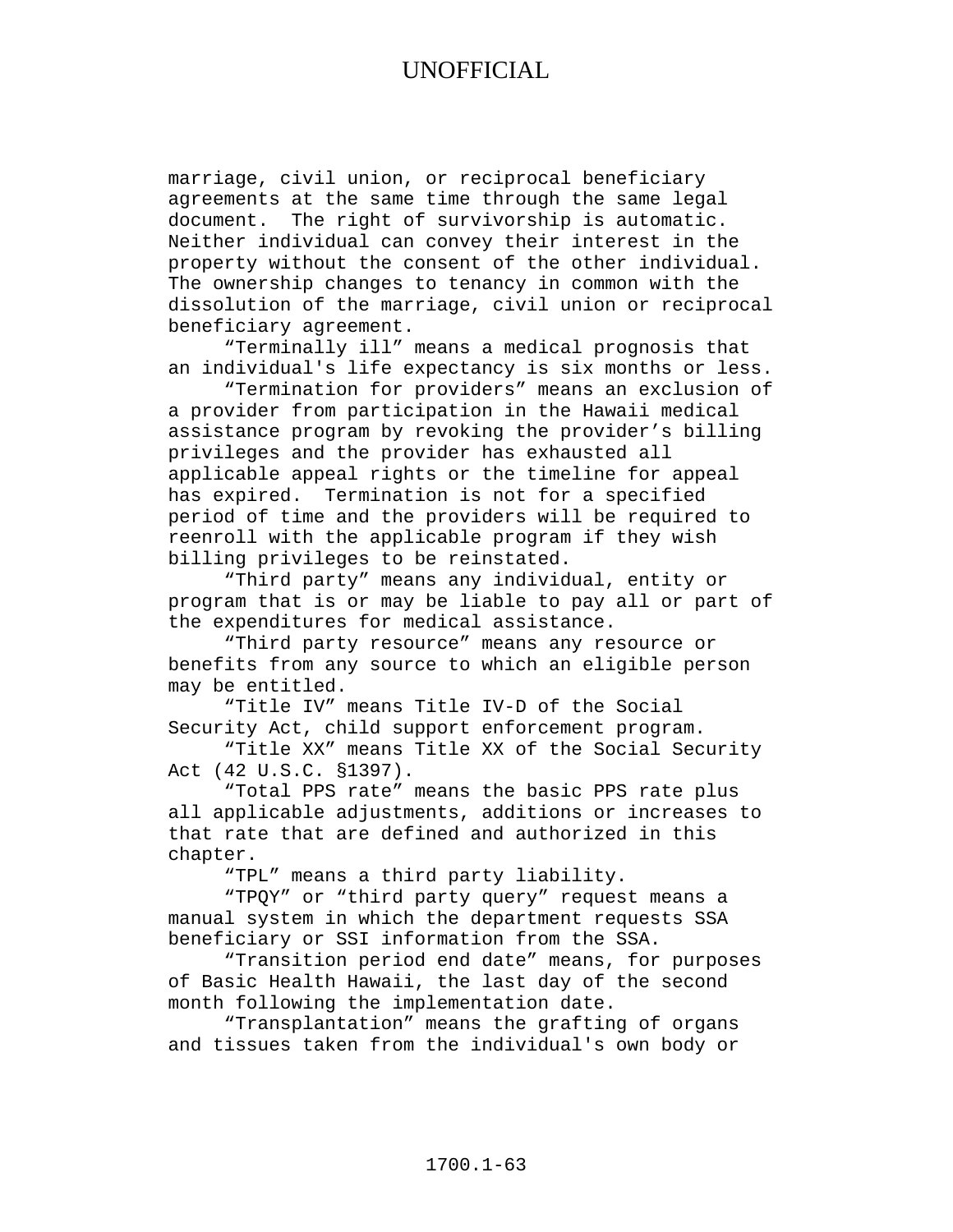from another for the purpose of replacing diseased tissues or diseased organ.

"Transportation" means travel or transfer by taxicab, air and ground ambulance, out-of-state or inter-island airline to, from, or between medical facilities and other providers.

"UCC" or "utilization control committee" means the committee that controls admissions and continued stay in acute hospital facilities based on the utilization control plan approved by the federal government for Hawaii's medical assistance program.

"Unclaimed body" means a deceased person for whom no legally responsible individual has been identified and no one has assumed responsibility for disposition.

"Unearned income" means cash received or available to be received by the household which is not classified as earned income.

"Upper limit" means the limit on aggregate payments to providers imposed by 42 C.F.R. §447.272.

"UR" means utilization review of inpatient longterm institutional services provided to beneficiaries in an ICF-ID to determine whether continued stay at the specific level of care is appropriate.

"URC" means the utilization review committee, which is a group composed of one or more physicians and other health care professionals that conducts utilization review.

"U.S." means the United States of America.

"U.S.C." or "United States Code" means the official codification of all the laws of a general and permanent nature of the United States.

"USCIS" means the United State Citizenship and Immigration Services, Department of Homeland Security.

"Valuable consideration" means the value that an individual receives in exchange for the individual's interest in an asset, some act, object, service, or other benefit which has a tangible or intrinsic value to the individual that is equivalent to or greater than the value of the transferred asset.

"Vendor" means a third party provider who receives payment directly from the department in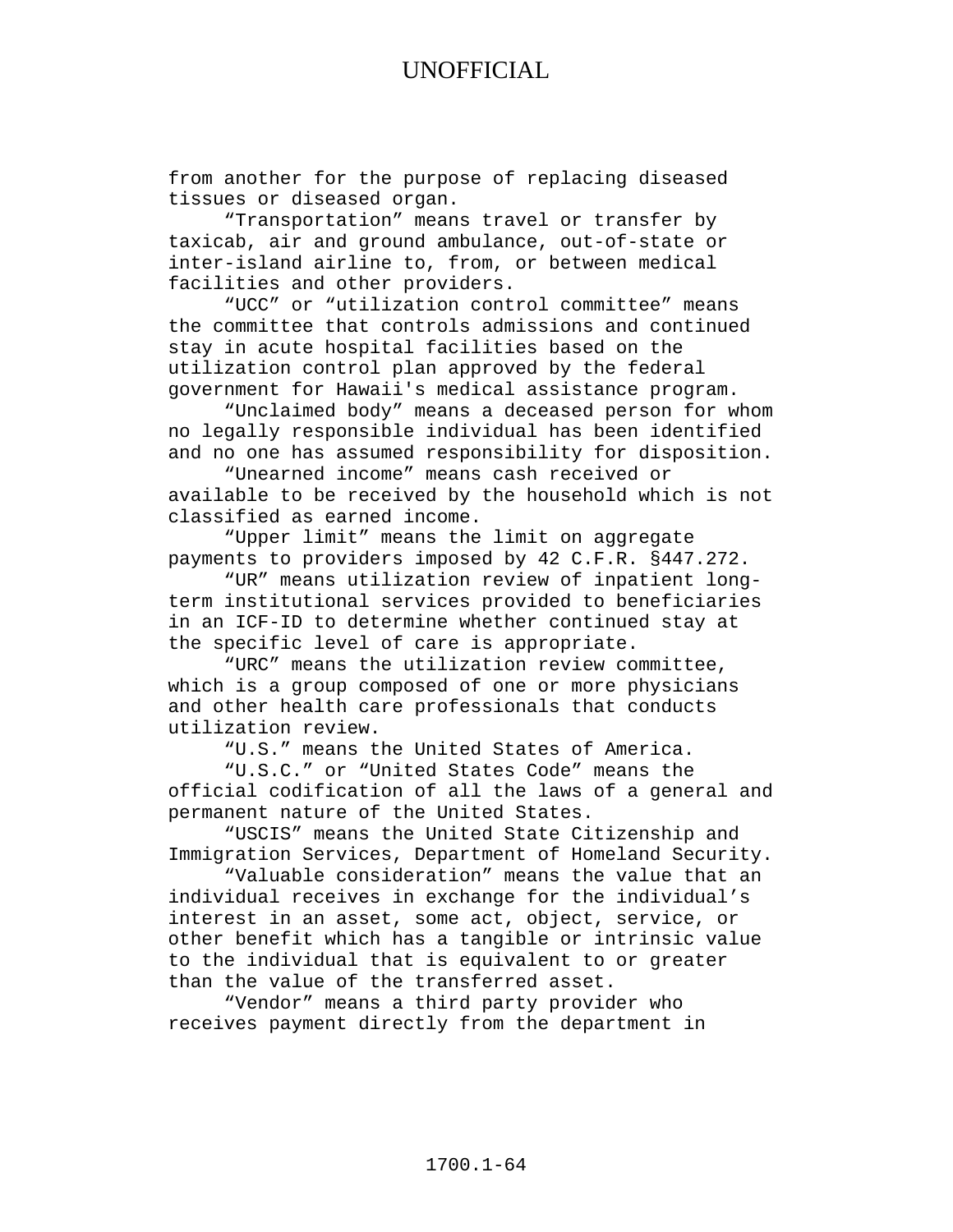return for services or goods rendered on behalf of the individual.

"Vendor payments" mean payments made by invoice billing or purchase order for valid services rendered to eligible individuals.

"Verification" means the use of third party information or documentation to establish the accuracy of statements from an individual.

"Visit" means a face-to-face encounter between an eligible beneficiary who is an individual receiving covered health care items or services from a FQHC or RHC, and either:

- (1) A health care professional; or
- (2) Another person who delivers health care services incident to the health care professional's practice.

Encounters with more than one health care professional and multiple encounters with the same health care professional that take place on the same day and at a single location constitute a single visit, except when the individual, after the first encounter, suffers illness or injury requiring additional diagnosis or treatment.

"Visiting consultant" means a Medicaid provider who has expertise or knowledge in a specific area and generally recognized by the community as a specialist and this expertise or service is not readily available on a particular island. Included as a visiting consultant are specialists who are requested by other providers to render second opinions or to participate in the medical treatment of Medicaid beneficiaries.

"Voluntary resettlement agency" means a private, non-profit organization contracted by the federal government to provide initial resettlement services to refugees.

"Wait-listed patient" means an individual who no longer requires acute care and is awaiting placement to a long-term care facility.

"Wholesale average cost" means the wholesale acquisition cost (WAC) which is defined as the list price paid by a wholesaler, distributor and other direct accounts for drugs purchased from the